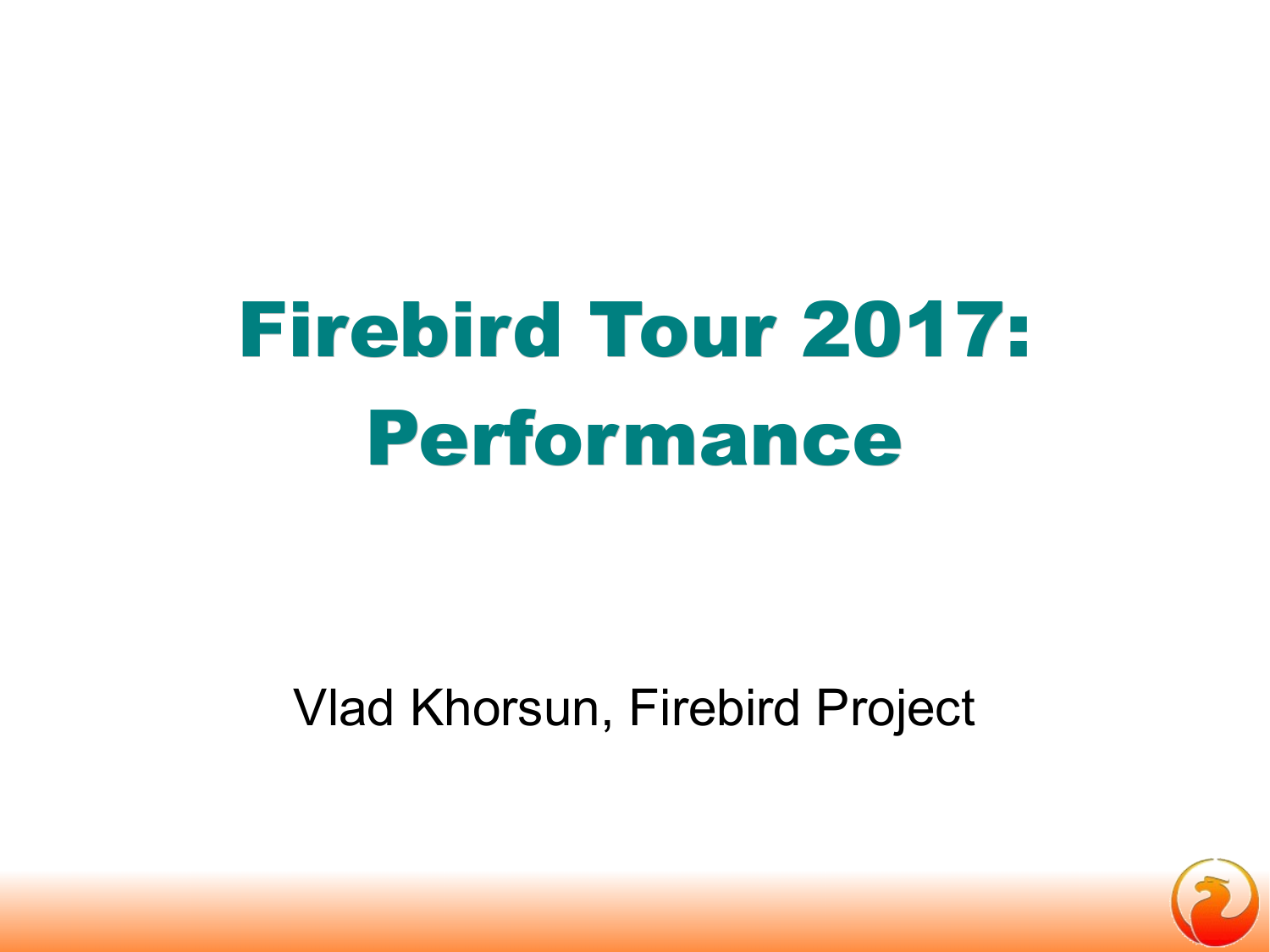# About Firebird Tour 2017

- Firebird Tour 2017 is organized by [Firebird Project,](https://firebirdsql.org/en/firebird-tour-2017-optimization/) [IBSurgeon](https://ib-aid.com/) and [IBPhoenix,](http://ibphoenix.com/) and devoted to Firebird Performance.
- The Platinum sponsor is [Moscow Exchange](https://moex.com/)
- Tour's locations and dates:
	- October 3, 2017 Prague, Czech Republic
	- October 5, 2017 Bad Sassendorf, Germany
	- November 3, 2017 Moscow, Russia

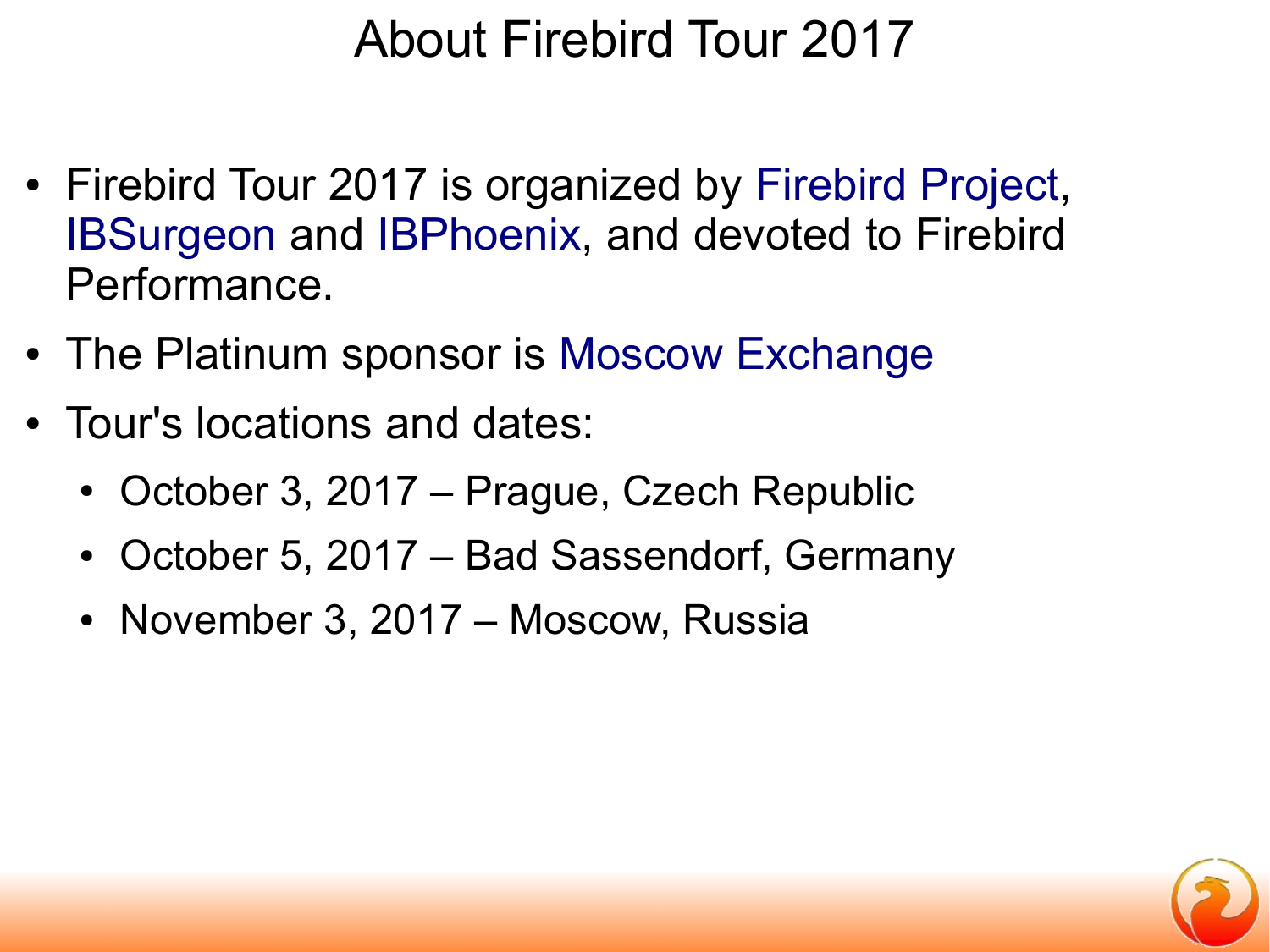

- Platinum Sponsor
- Sponsor of
	- «Firebird 2.5 SQL Language Reference»
	- «Firebird 3.0 SQL Language Reference»
	- «Firebird 3.0 Developer Guide»
	- «Firebird 3.0 Operations Guide»
- Sponsor of Firebird 2017 Tour seminars
- [www.moex.com](http://www.moex.com/)

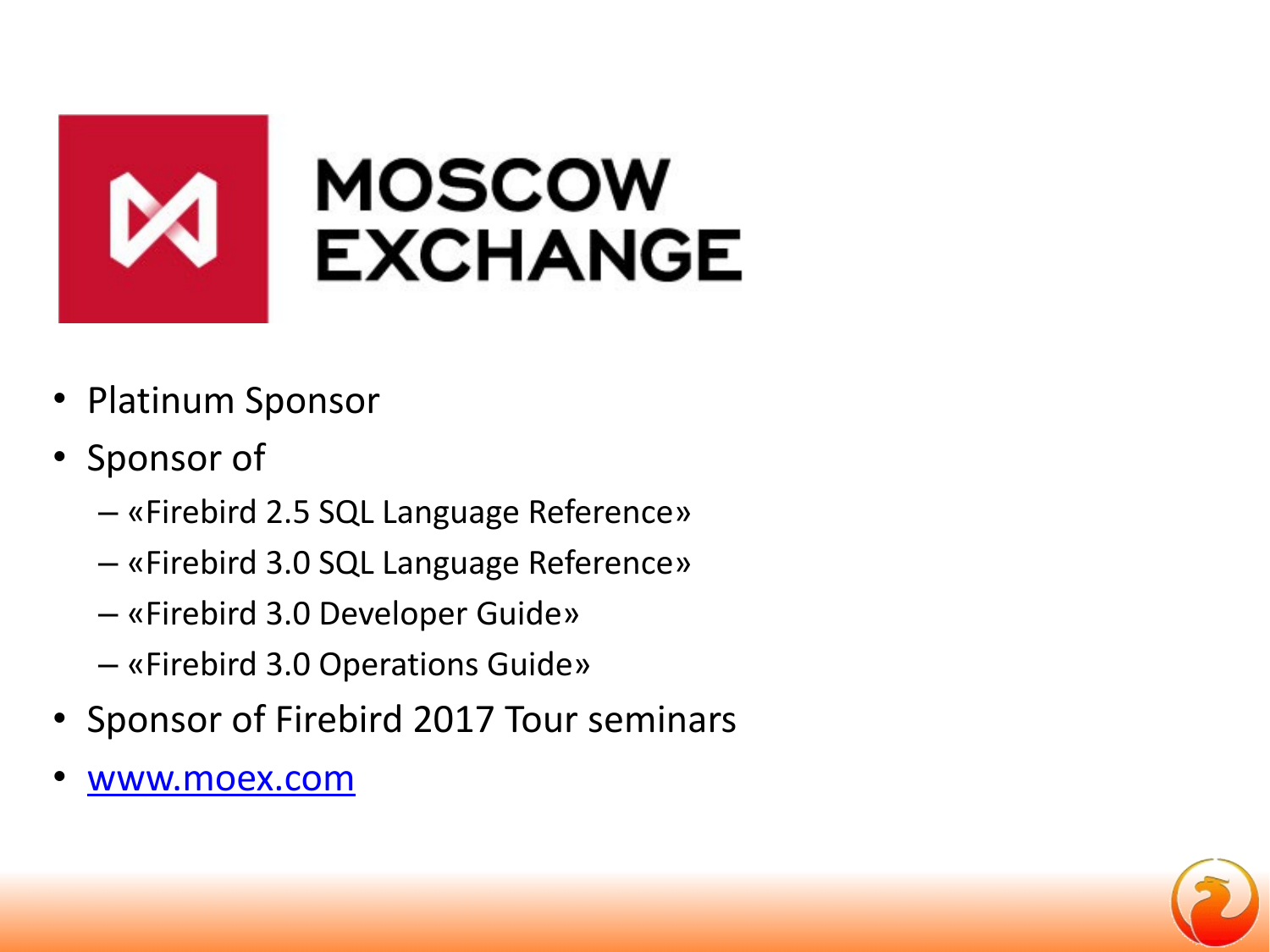

# **GEPLATINUM IBSurgeon**



**Advanced Firebird for Big Databases** 

- Replication, Recovery and Optimization for Firebird since 2002
- Platinum Sponsor of Firebird Foundation
- Based in Moscow, Russia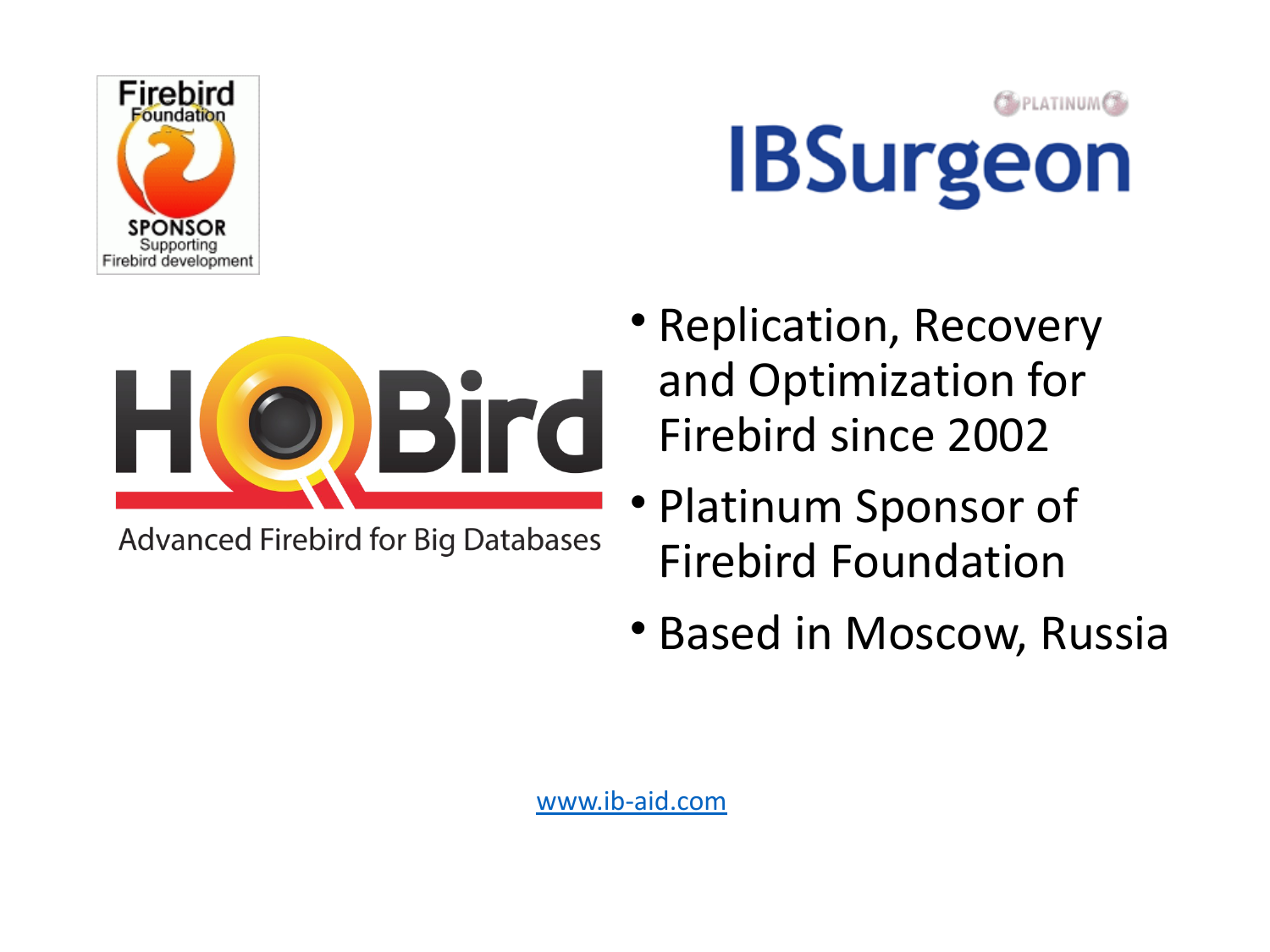Performance related changes in FB3

- Engine internals
	- SMP-friendly Super Server
	- Hash Join algorithm
	- Improved nbackup synchronization
	- Reduced number of Pointer Page fetches
	- Delayed Header and\or TIP Page writes for read-only transactions

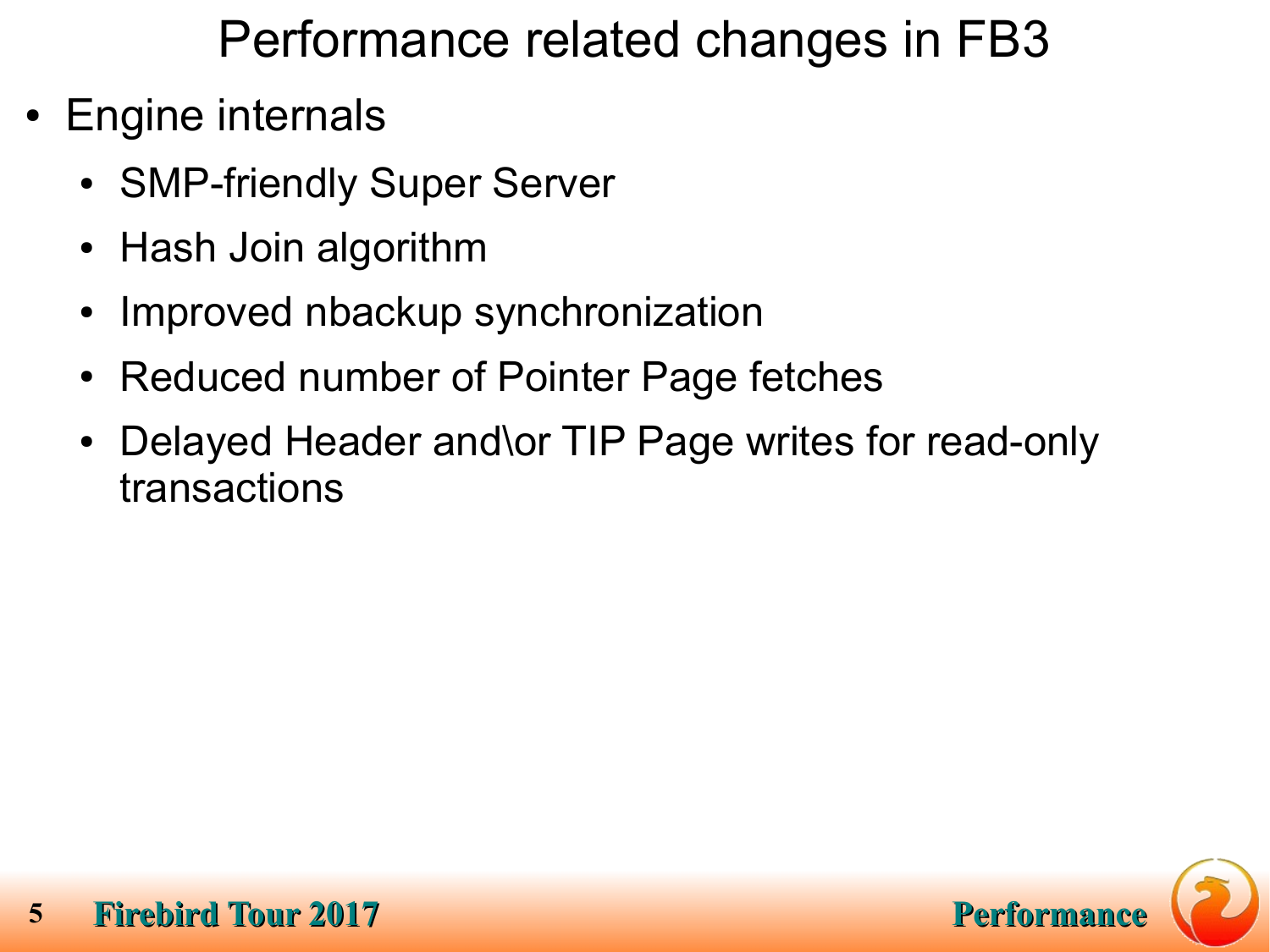### Performance related changes in FB3

- ODS<sub>12</sub>
	- Primary and Secondary Data Pages
	- Flag Swept for Data and Pointer Pages
	- Allocate and free Data Pages by extents
		- Extent is a group of 8 consecutive pages
	- SCN Pages for physical backup

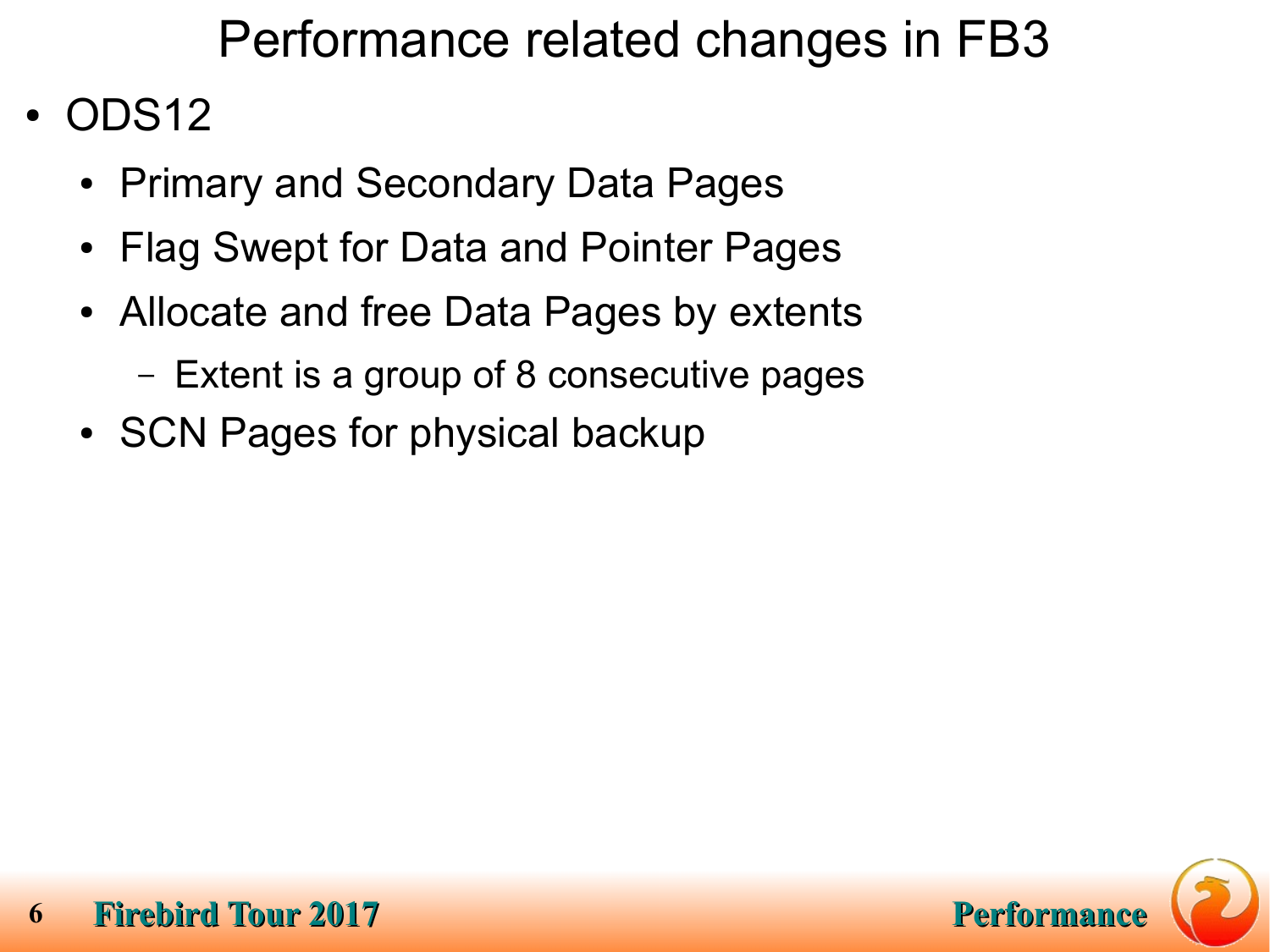### Benchmarks

- Test machine
	- CPU: Intel i4770, 4/8 cores
	- HDD: 2 SATA drives in RAID 1 (mirror)
	- SSD: Samsung 850 Pro, SATA
	- RAM: 16 GB
	- OS: Windows 7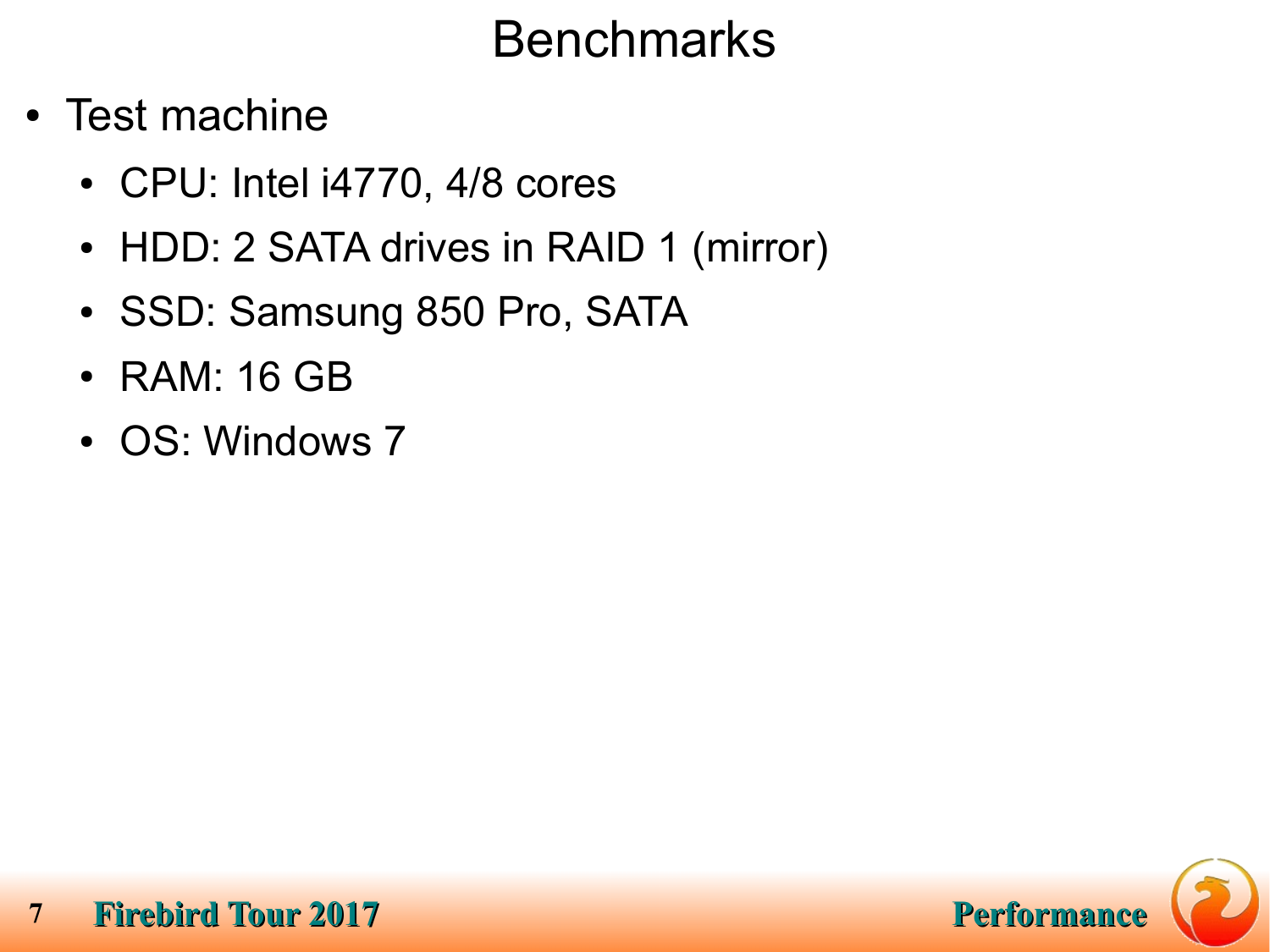### Benchmarks

- Test database
	- Generated by TPCC load tool
	- Physical parameters
		- 8 KB page size
		- 8.75 GB
		- Forced Writes = ON
	- Restored from the file copy before each test run

| <b>Table</b>     | <b>Rows</b> | Data Pages |
|------------------|-------------|------------|
| <b>CUSTOMER</b>  | 3`000`000   | 235`808    |
| <b>DISTRICT</b>  | 1`000       | 24         |
| <b>ITEM</b>      | 100`000     | 1`520      |
| <b>STOCK</b>     | 10`000`000  | 421`528    |
| <b>WAREHOUSE</b> | 100         |            |

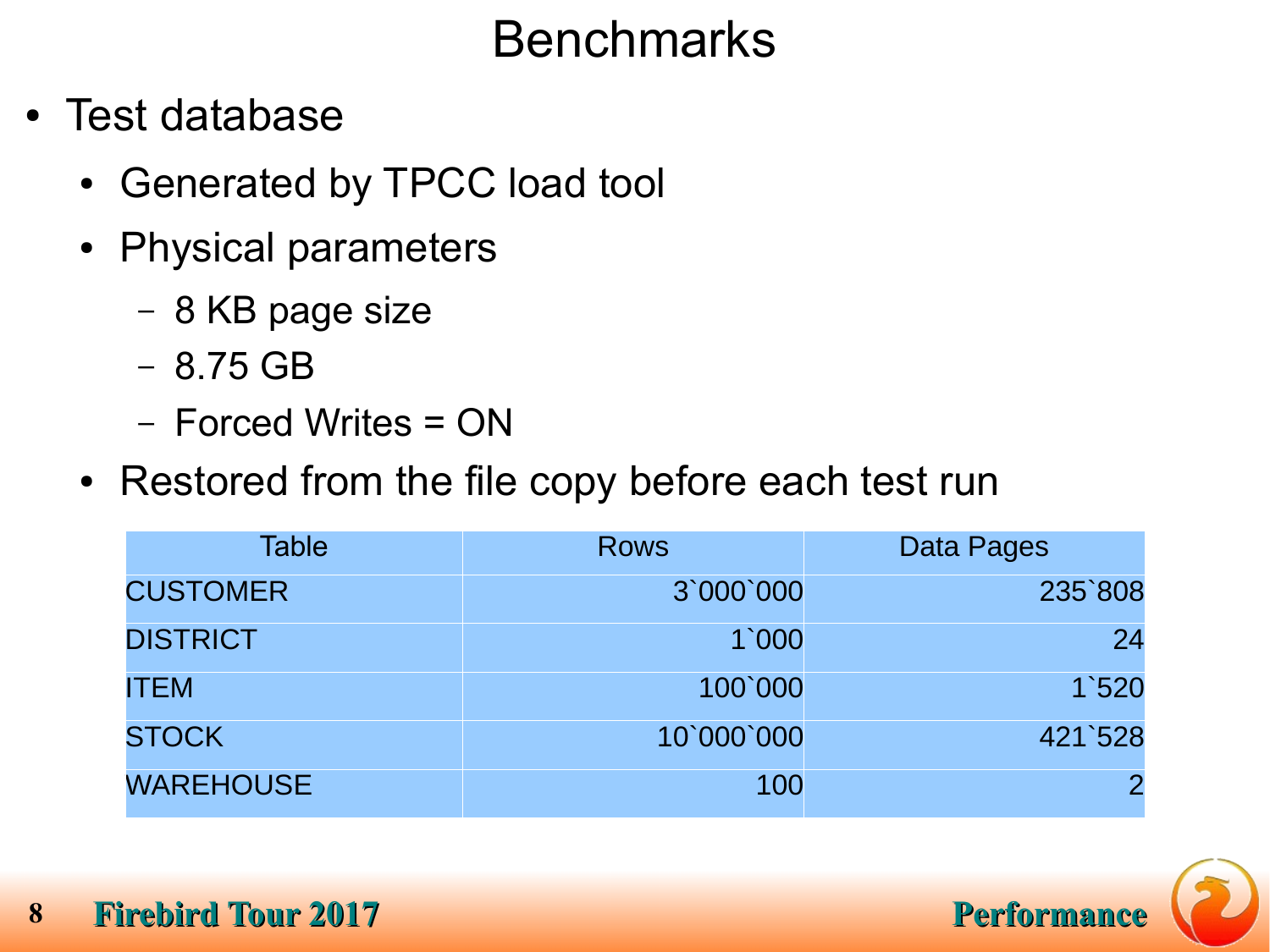- Test Query:
	- SELECT COUNT(\*) FROM STOCK
- Page cache
	- 500`000 buffers
- Caching effect
	- Direct read from disk, not cached by OS nor by Firebird
		- HDD
		- SSD
	- Cached by OS, Firebird cache is empty
		- all reads are from OS cache, no read from physical disk
	- Fully cached by Firebird
		- no reads at all

**9 Firebird Tour 2017 Performance Performance Performance** 

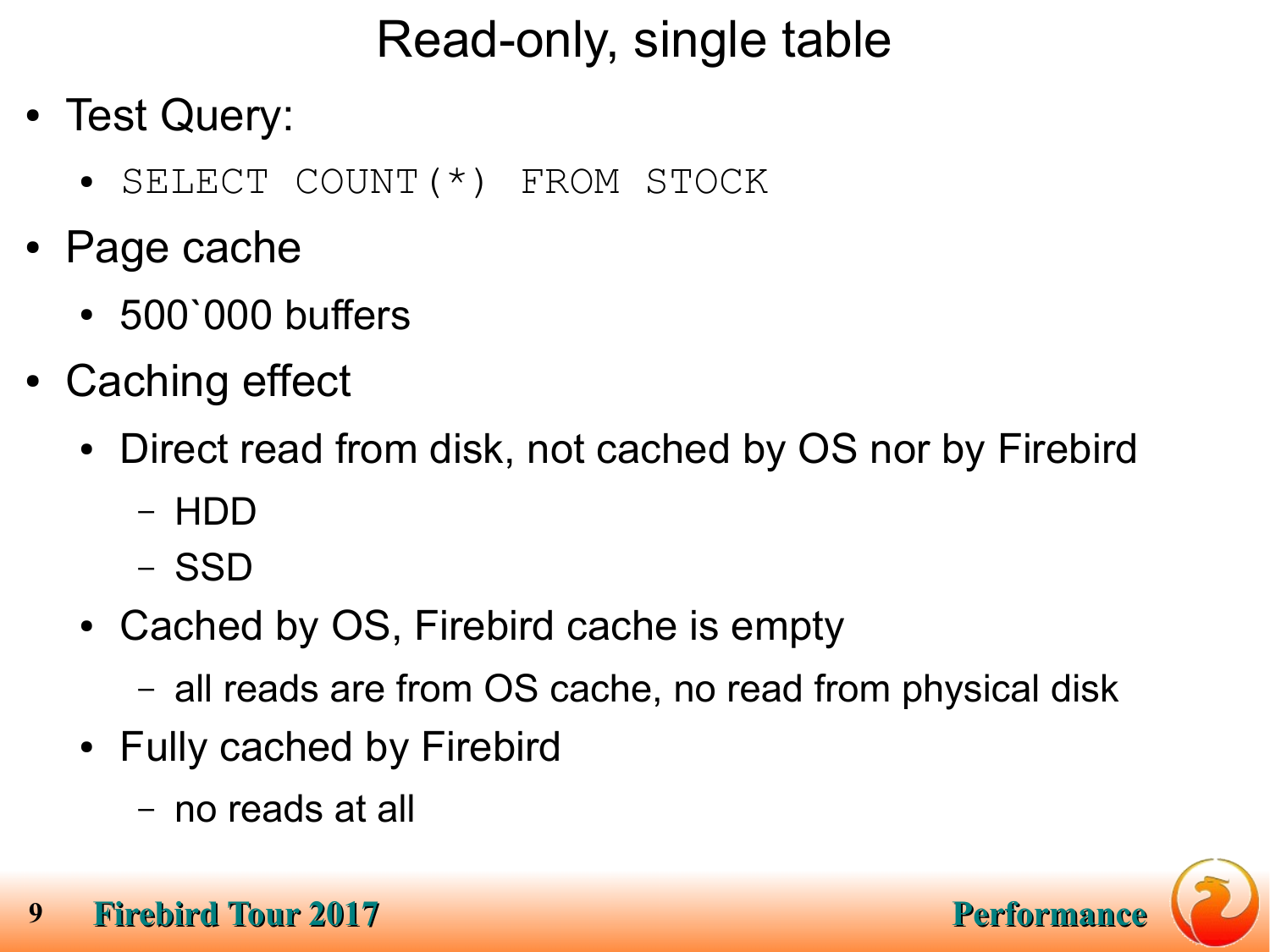- Test Query:
	- SELECT COUNT(\*) FROM STOCK



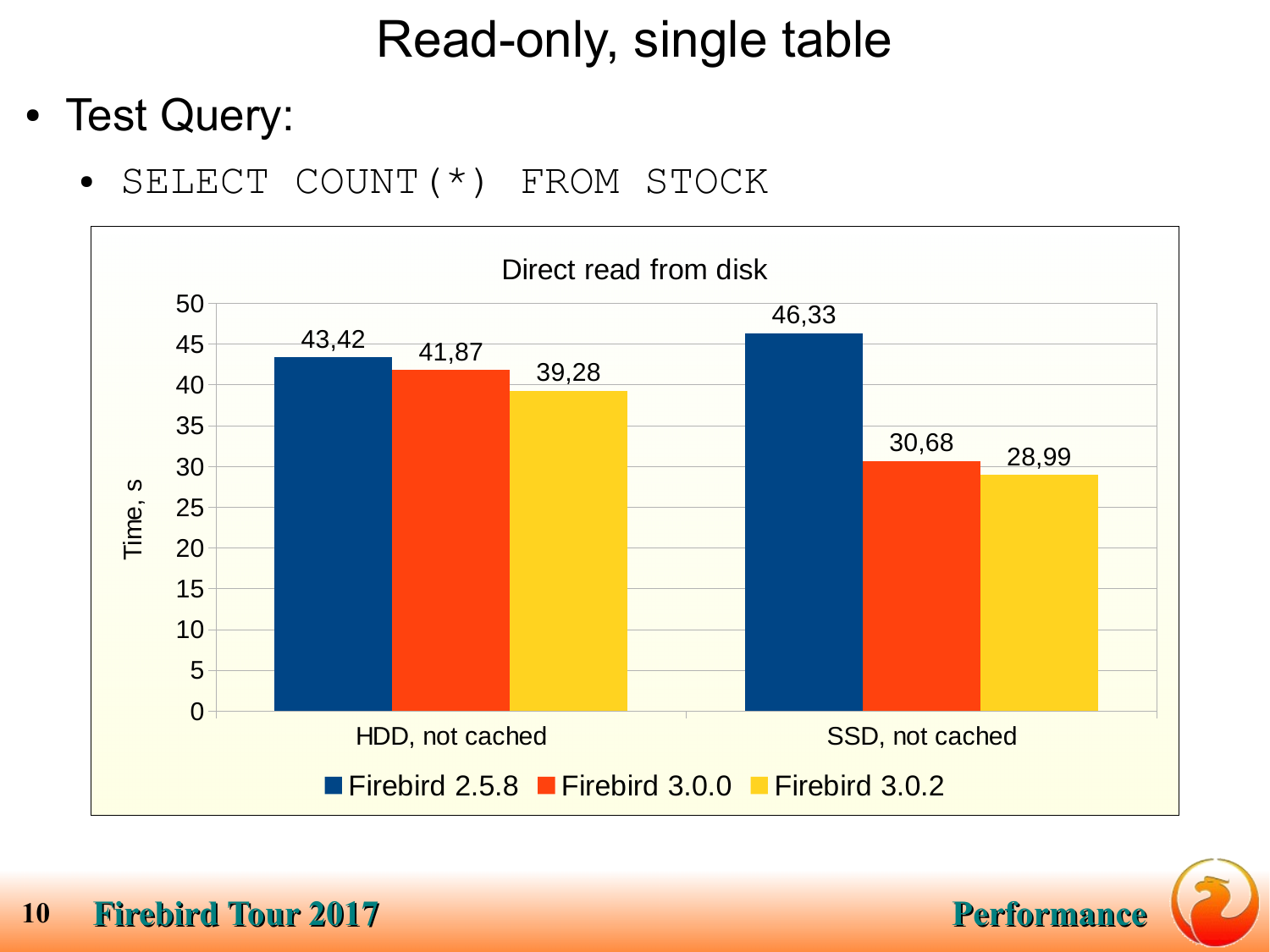- Direct read from disk
	- HDD
		- Almost identical speed while FB3 is a bit faster than FB 2.5
			- Due to extents allocation?
	- SSD
		- FB 2.5 slower than on HDD!
			- It requires extra investigation
		- FB 3 30% faster on SSD
			- As expected

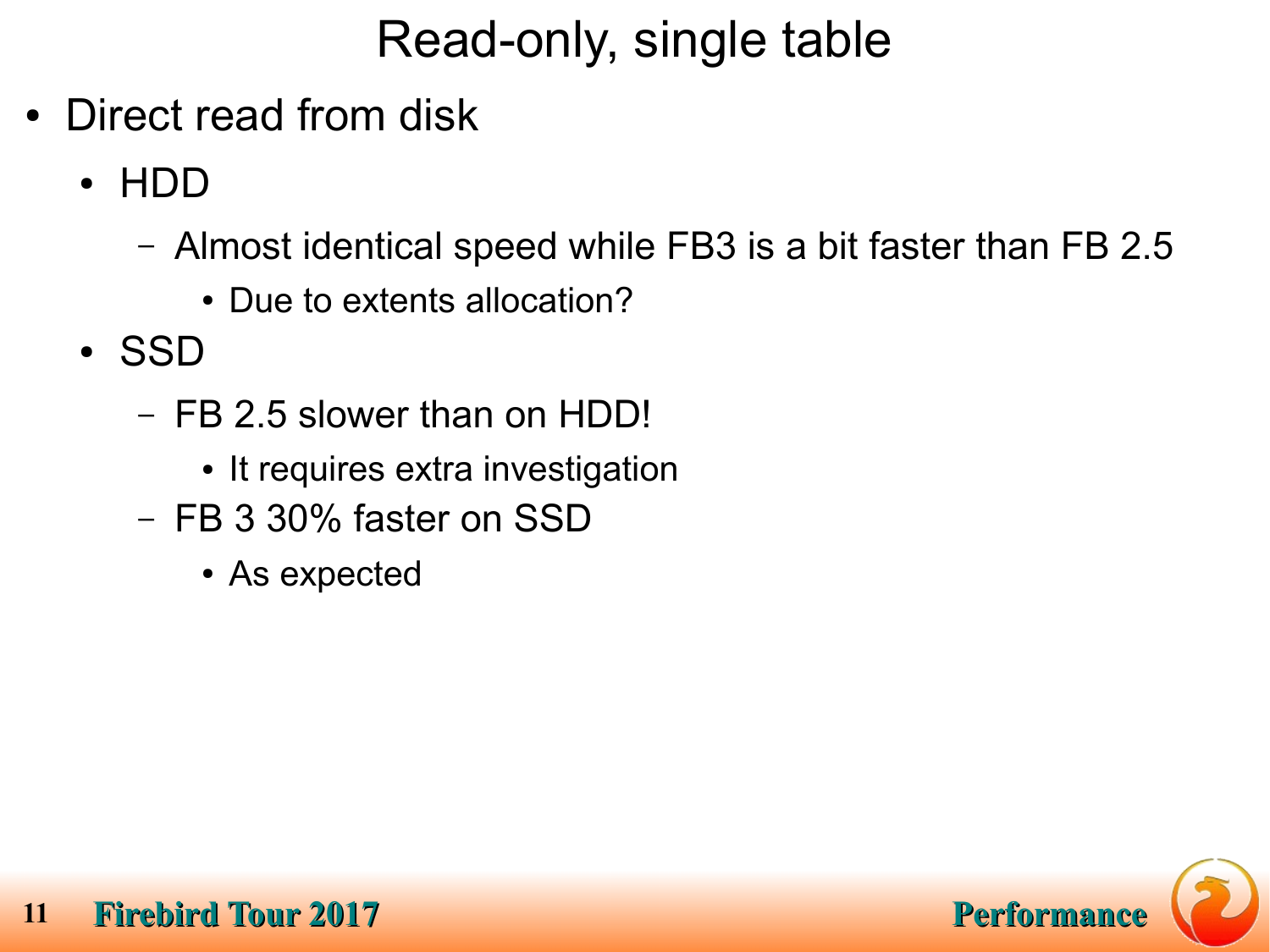- Test Query:
	- SELECT COUNT(\*) FROM STOCK



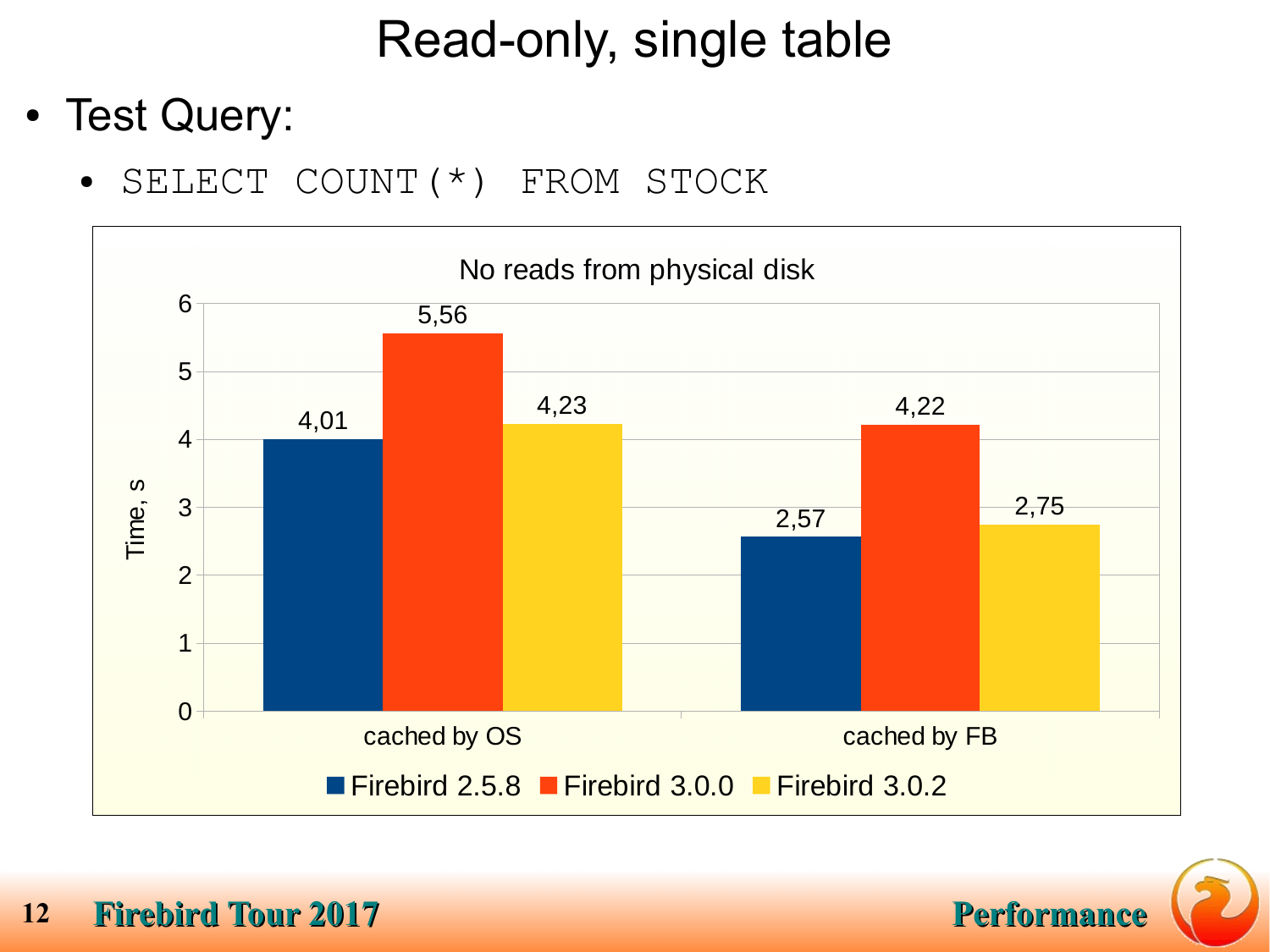- Firebird 3.0.0 is much slower than Firebird 2.5.8
	- Minimal cost of page access in Super Server before Firebird 3 is very cheap : just increment and decrement
	- Minimal cost of page access in Super Server in Firebird 3 is much larger : four interlocked operations
- Firebird 3.0.2 is almost as fast as Firebird 2.5.8
	- Small internal cache of physical numbers of Data Pages
		- Allows to avoid most accesses of Pointer Pages
		- Reduces number of page accesses (fetches) almost two times

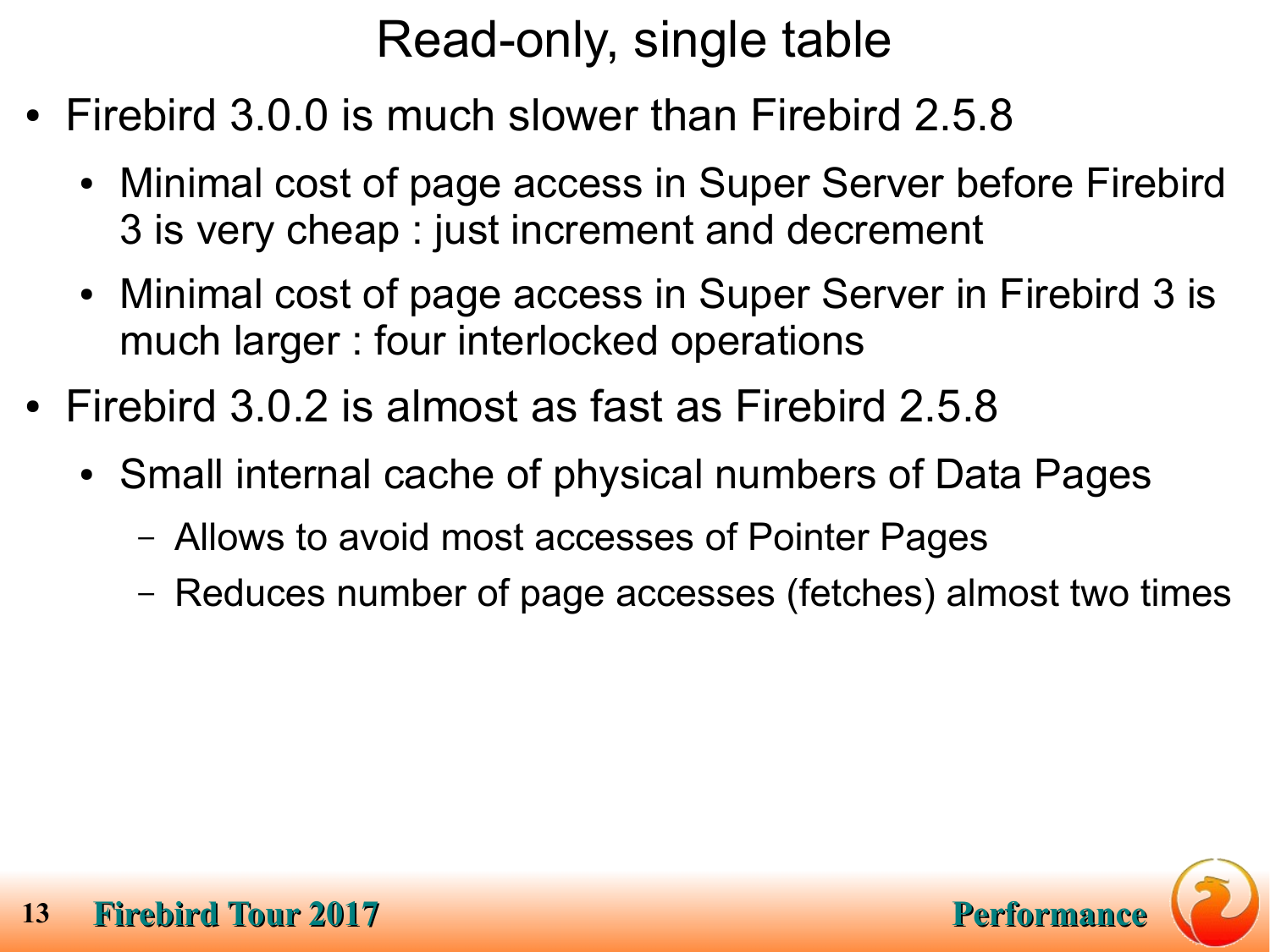- Test Query:
	- SELECT COUNT(\*) FROM STOCK



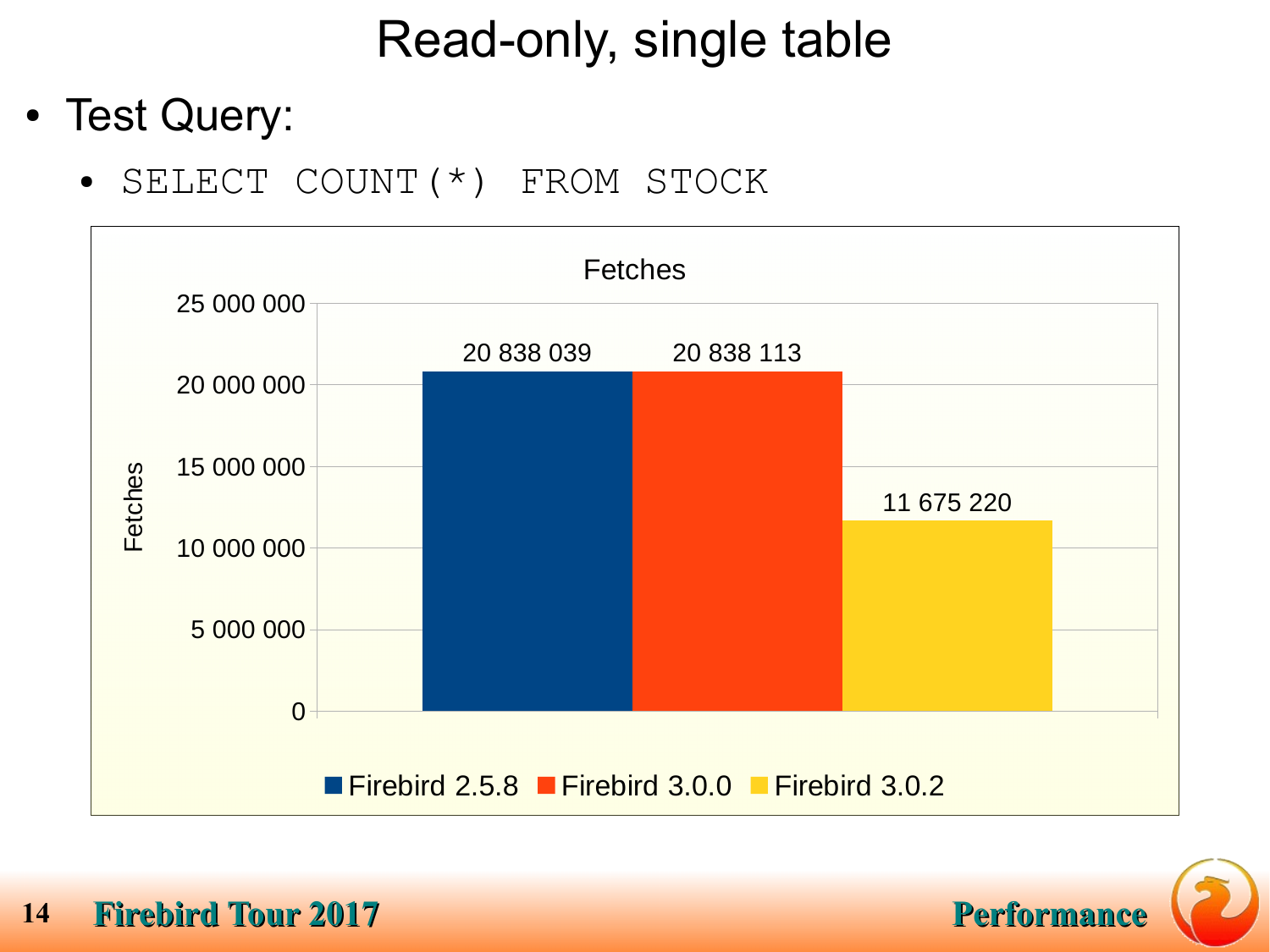# Read-only, LOOP JOIN

#### **Query**

```
SELECT W.W NAME, SUM(S.S QUANTITY),
       SUM(I.I PRICE * S.S QUANTITY)
   FROM WAREHOUSE W JOIN STOCK S 
            ON W.WID = S.S WID JOIN ITEM I 
             ON S.S_I_ID = I.I_ID
GROUP BY W.W_NAME
```
● PLAN

```
SORT (JOIN (
        W NATURAL, 
        S INDEX (STOCK_PK), 
        I INDEX (ITEM_PK)))
```
- **Result set** 
	- 100 rows

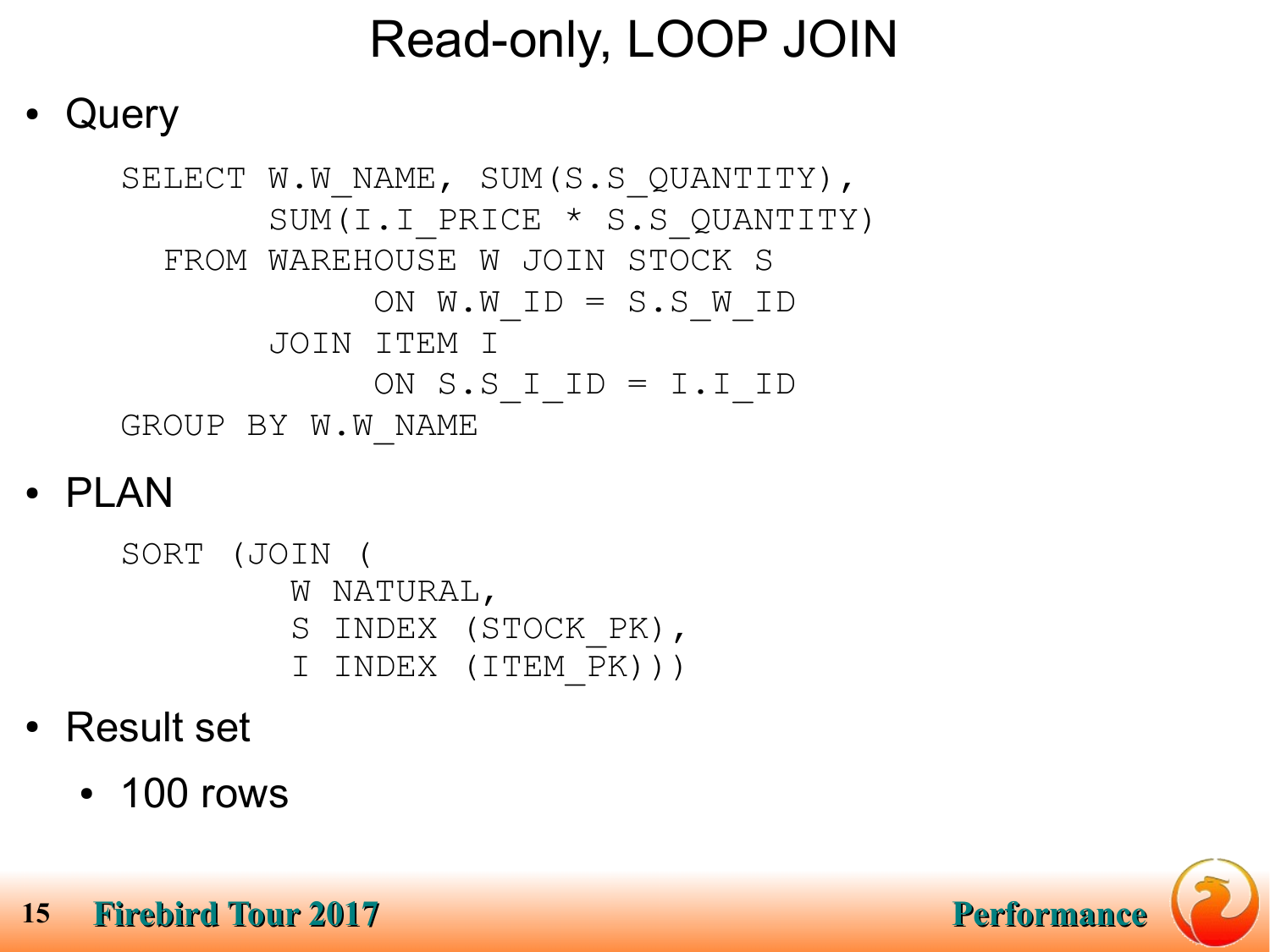# Read-only, LOOP JOIN

#### Execution statistics

|                |            |            | Firebird 2.5.8 Firebird 3.0.2 Firebird 2.5.8 Firebird 3.0.2 |            |
|----------------|------------|------------|-------------------------------------------------------------|------------|
| <b>Buffers</b> | 50 000     | 50 000     | 500 000                                                     | 500 000    |
| <b>Fetches</b> | 70 015 390 | 60 413 829 | 70 015 390                                                  | 60 413 828 |
| <b>Reads</b>   | 10 188 968 | 10 300 878 |                                                             |            |
| <b>Time</b>    | 74,99      | 83,53      | 35,93                                                       | 38,55      |

#### Per-table statistics

| Table            | Indexed    | Non-indexed |
|------------------|------------|-------------|
| <b>ITEM</b>      | 10 000 000 |             |
| <b>STOCK</b>     | 10 000 000 |             |
| <b>WAREHOUSE</b> |            | 100         |

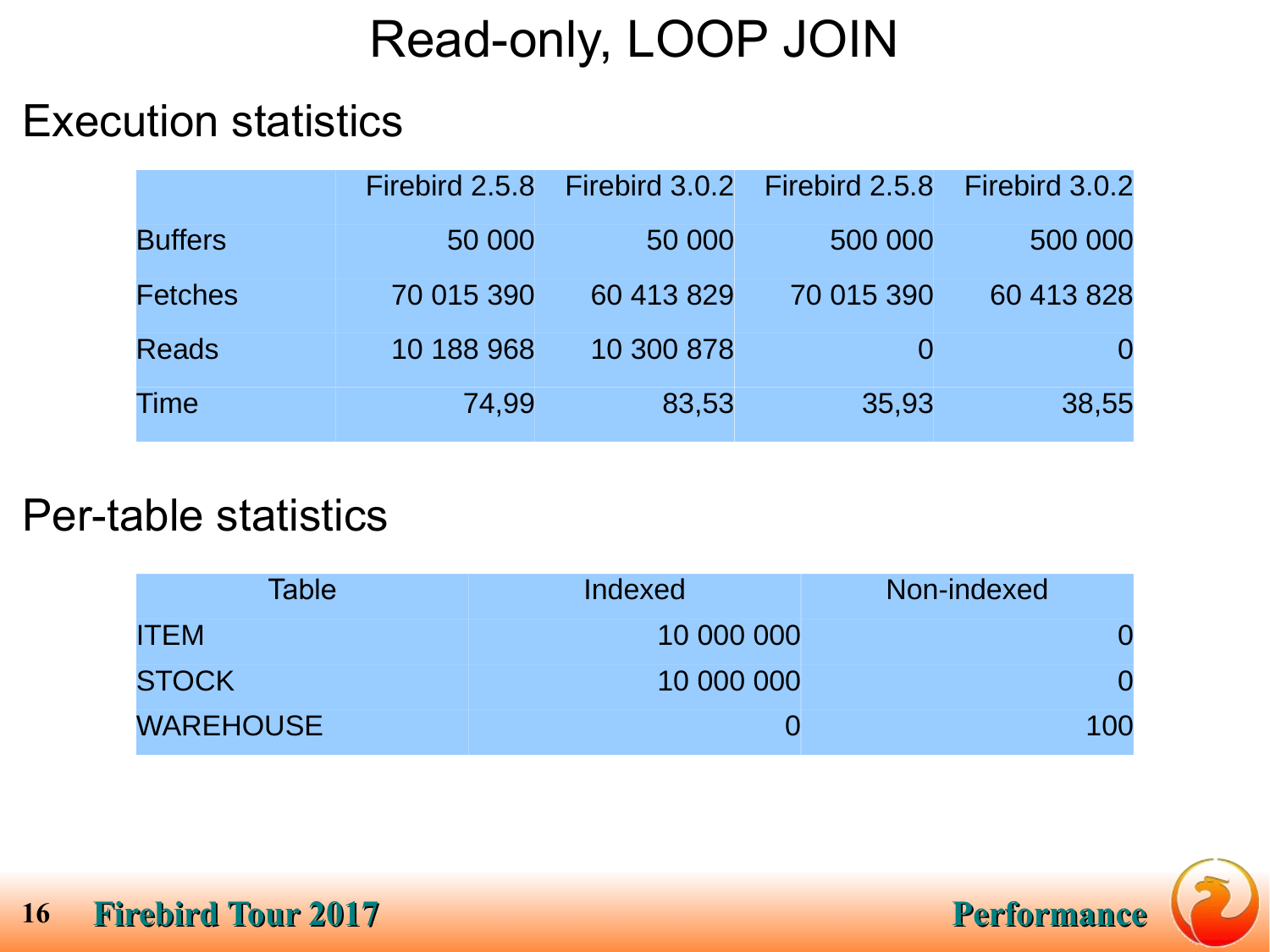# Read-only, LOOP JOIN

- Firebird 3 still 7-11% slower than Firebird 2.5
- Firebird 3 makes a bit less fetches but not enough less to catch up Firebird 2.5
- Table STOCK read all 10M records
	- Using index  $-$  far not efficient
- Table ITEMS read all 100K records 100 times!
	- Using index far not efficient
- Plan and performance is very far from optimal
- Try to disable index access to avoid LOOP join?

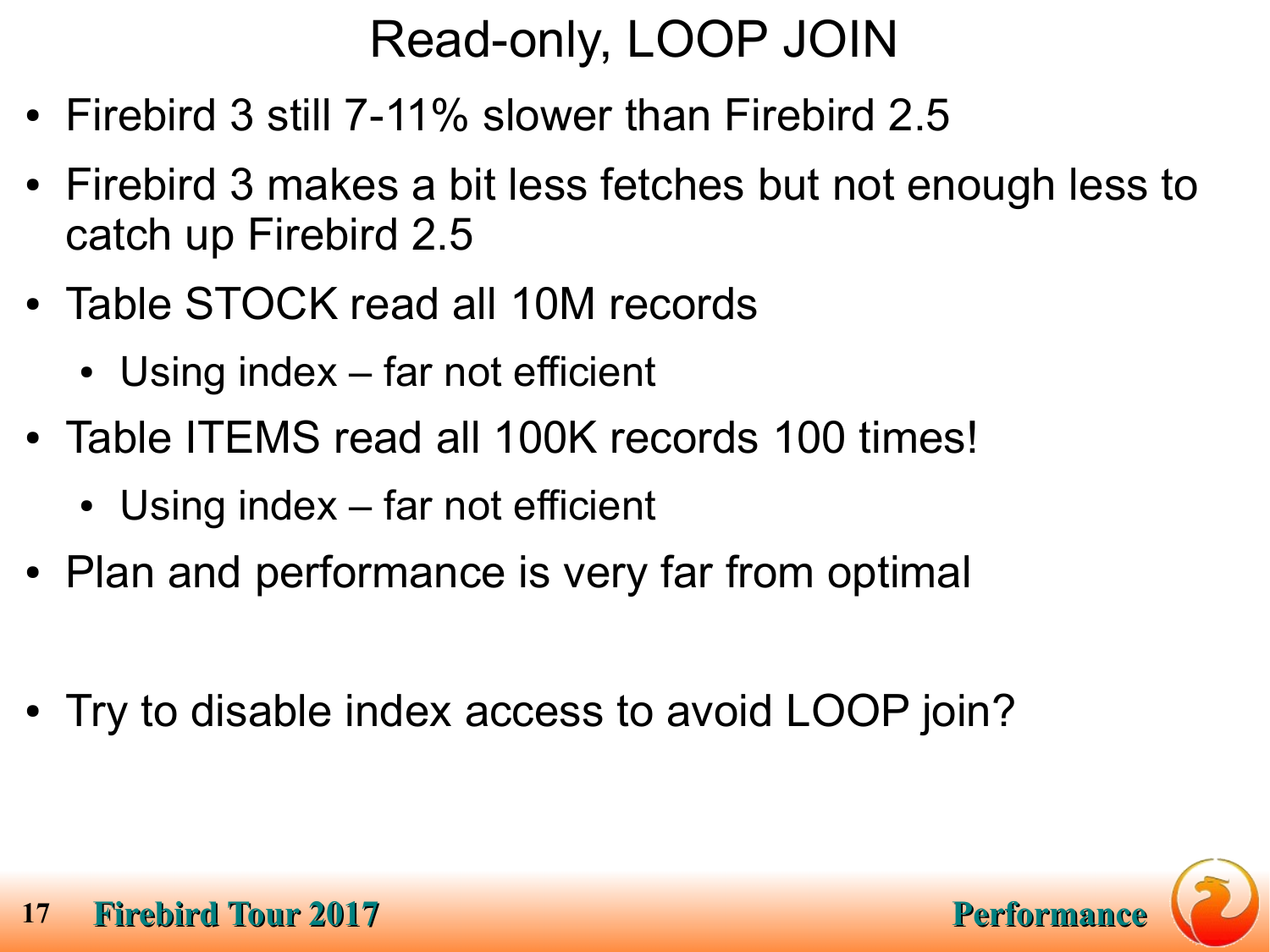# Read-only, MERGE JOIN

#### **Query**

```
SELECT W.W NAME, SUM(S.S QUANTITY),
       SUM(I.I PRICE * S.S QUANTITY)
   FROM WAREHOUSE W JOIN STOCK S 
             ON W.W_ID +0 = S.S_W_ID +0
        JOIN ITEM I 
             ON S.S_I_ID = I.I_ID +0
GROUP BY W.W_NAME
```
Plan, Firebird 2.5.8

```
SORT (MERGE (
         SORT (MERGE (
                  SORT (S NATURAL), 
                  SORT (I NATURAL))
                 ), 
         SORT (W NATURAL))
      \big)
```
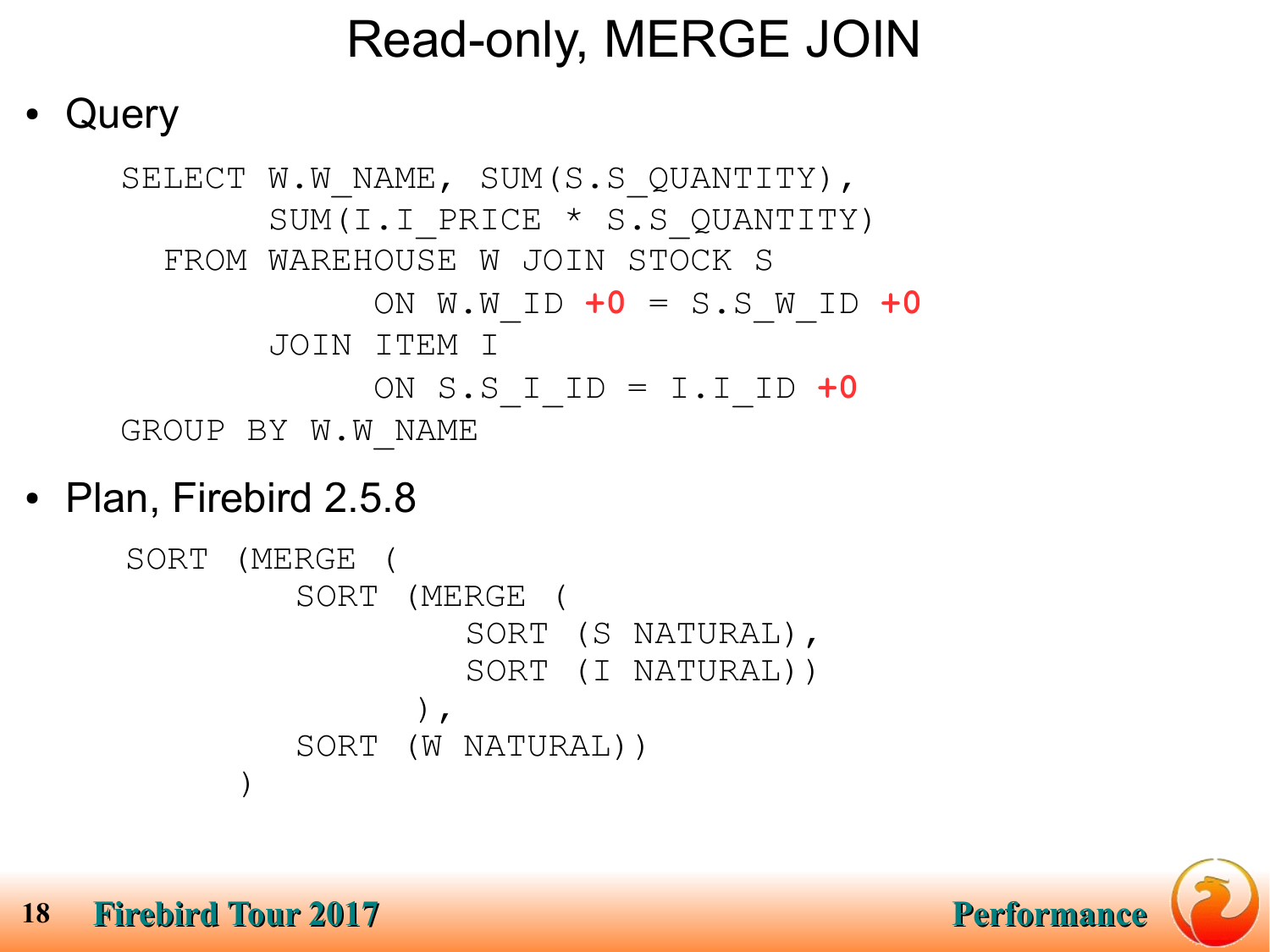# Read-only, MERGE JOIN

- MERGE JOIN algorithm
	- Requires both input datasources to be sorted on the join columns
	- Sort both inputs
	- Join sorted data within one pass

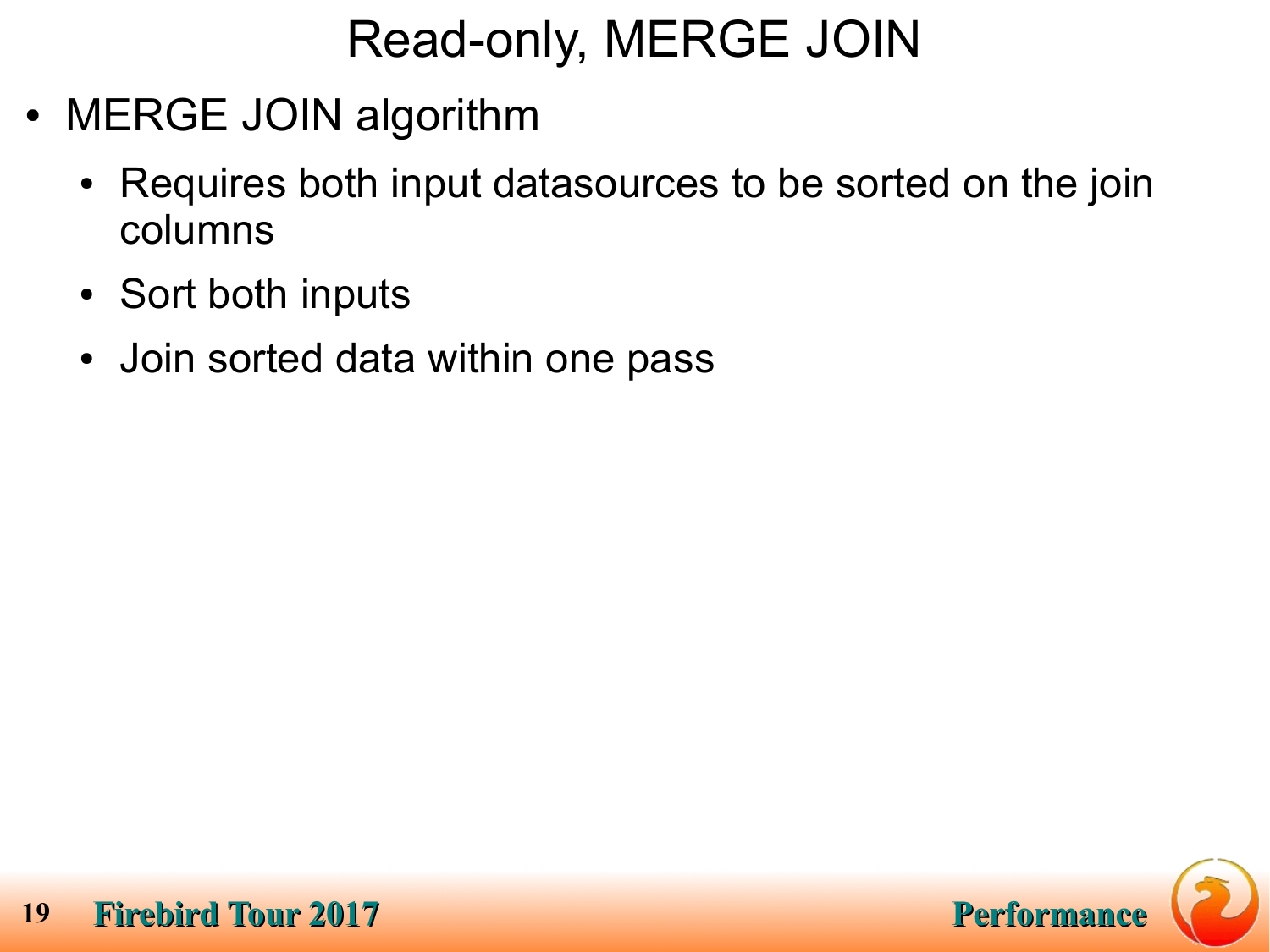# Read-only, HASH JOIN

#### **Query**

```
SELECT W.W NAME, SUM(S.S QUANTITY),
       SUM(I.I PRICE * S.S QUANTITY)
   FROM WAREHOUSE W JOIN STOCK S 
             ON W.W_ID +0 = S.S_W_ID +0
        JOIN ITEM I 
             ON S.S_I_ID = I.I_ID +0
GROUP BY W.W_NAME
```
Plan, Firebird 3.0.2

```
SORT (
   HASH (
      HASH (S NATURAL, I NATURAL), 
      W NATURAL
   \big)\big)
```
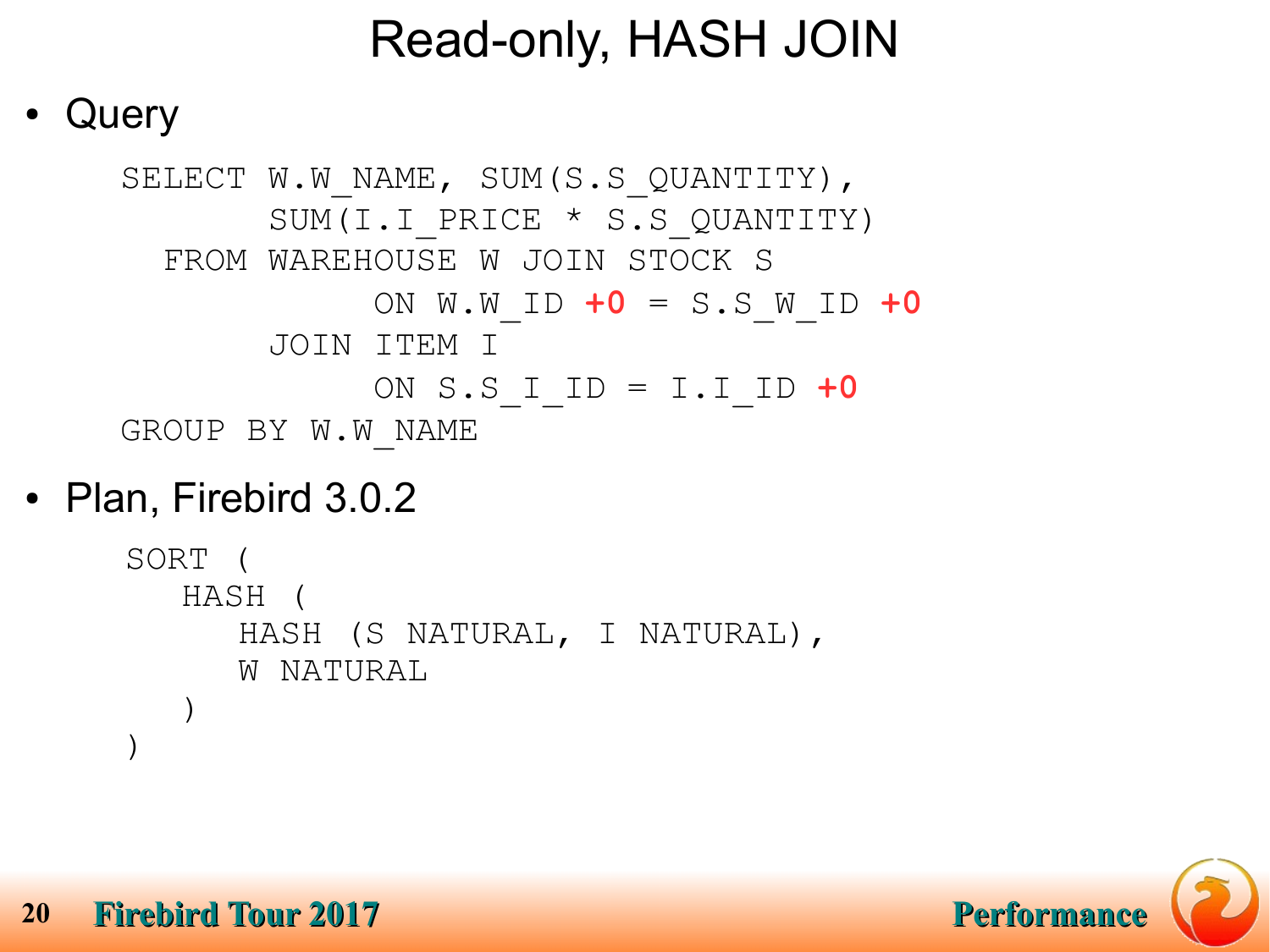# Read-only, HASH JOIN

- HASH JOIN algorithm
	- Set larger datasource as left input, smaller datasource as right input
	- Build hash table for the right (smaller) datasource
	- Scan left datasource in natural order and probe hash table for matching rows

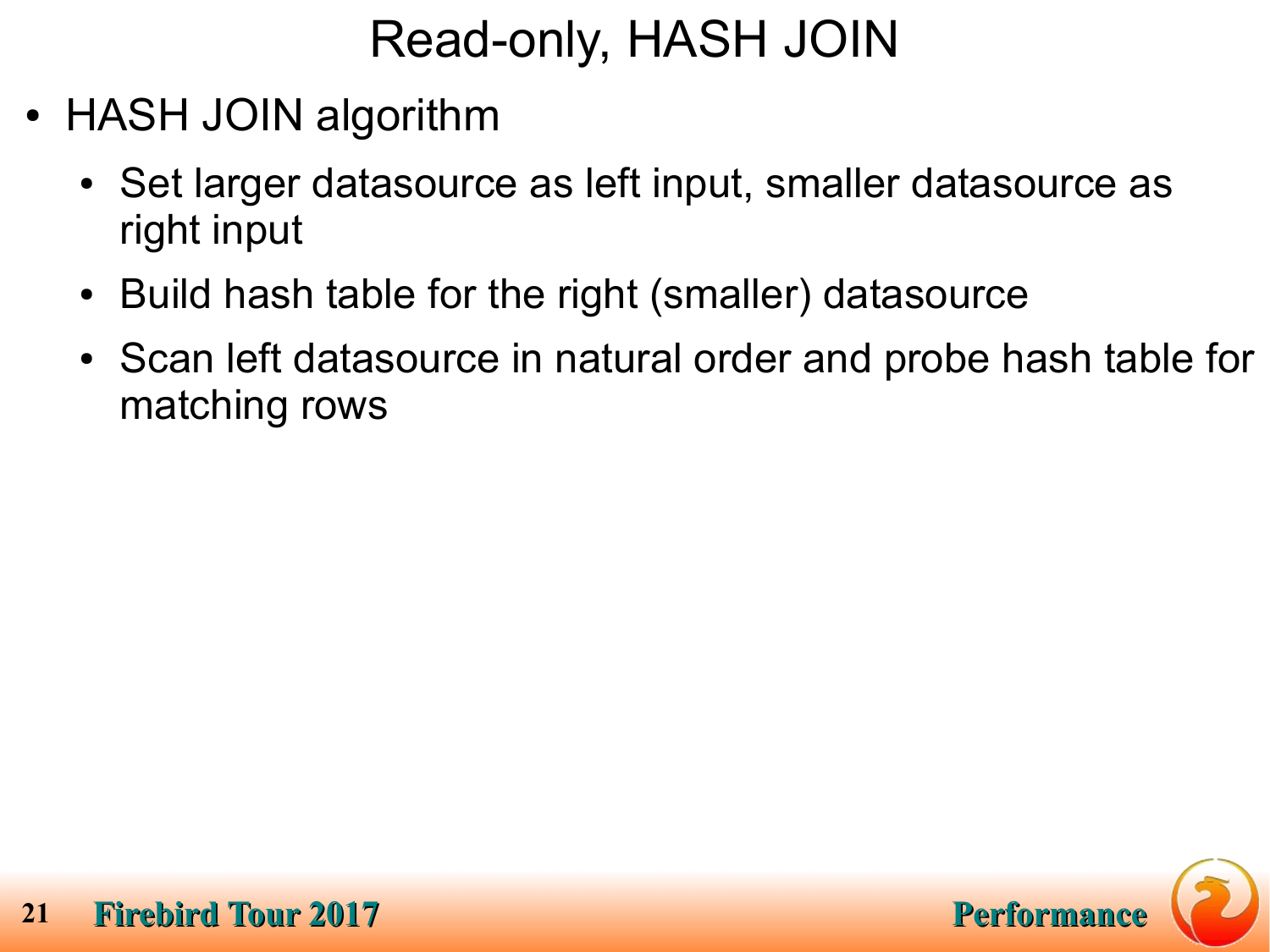# Read-only, MERGE vs HASH

#### Execution statistics

|                |            |            | Firebird 2.5.8 Firebird 3.0.2 Firebird 2.5.8 Firebird 3.0.2 |            |
|----------------|------------|------------|-------------------------------------------------------------|------------|
| <b>Buffers</b> | 50 000     | 50 000     | 500 000                                                     | 500 000    |
| <b>Fetches</b> | 21 040 678 | 12 027 694 | 21 040 678                                                  | 12 027 694 |
| <b>Reads</b>   | 420 343    | 423 272    |                                                             | $\Omega$   |
| <b>Time</b>    | 29,48      | 23,02      | 28,27                                                       | 21,54      |

#### Per-table statistics

| <b>Table</b>     | Indexed | Non-indexed |
|------------------|---------|-------------|
| <b>ITEM</b>      |         | 100 000     |
| <b>STOCK</b>     |         | 10 000 000  |
| <b>WAREHOUSE</b> |         | 100         |

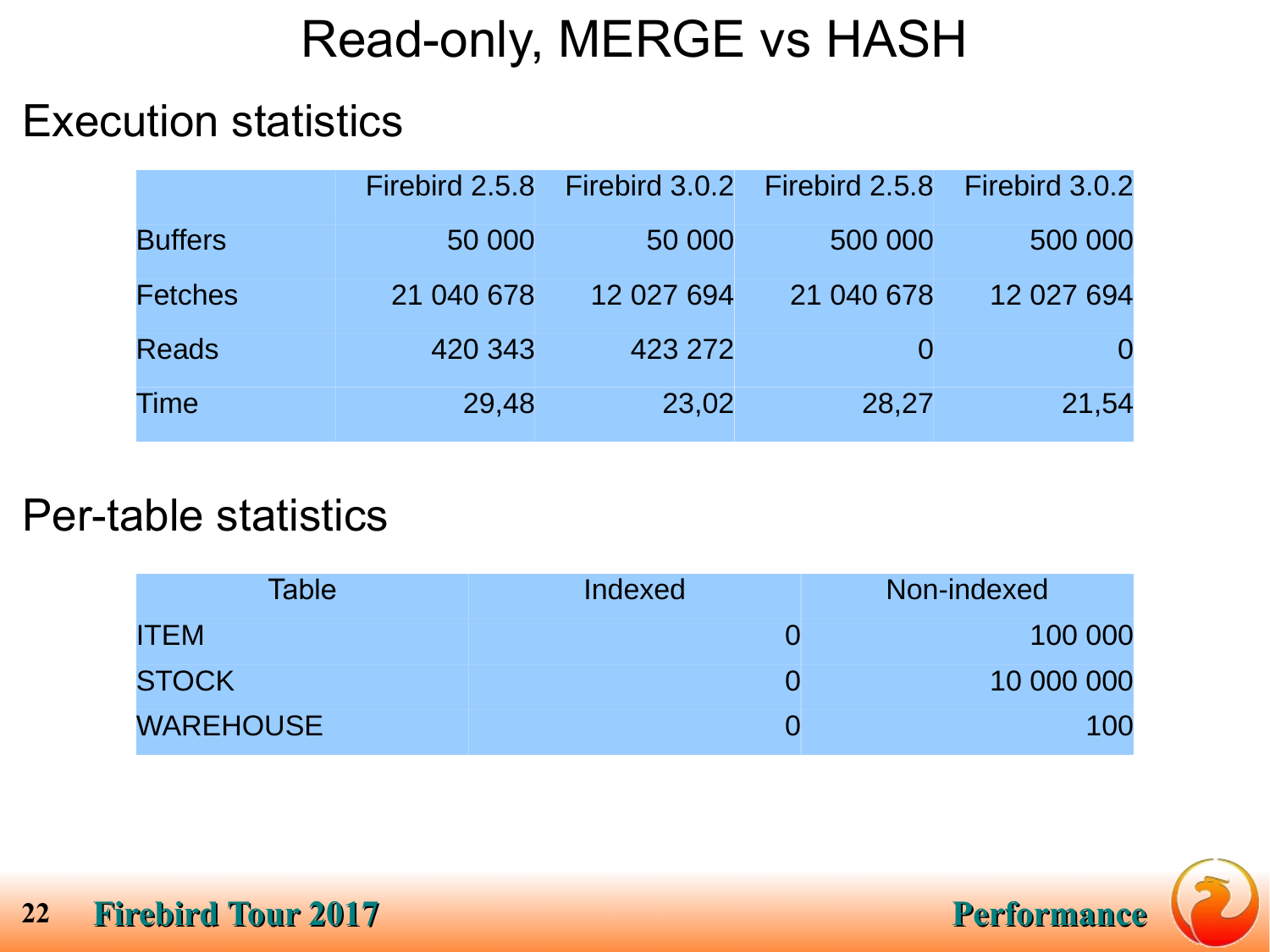# Read-only, MERGE vs HASH

- Firebird 2.5, MERGE vs LOOP
	- > 23 times less reads (420K vs 10M)
	- 3.5 times less fetches (21M vs 70M)
- Firebird 3, HASH vs LOOP
	- $\cdot$  >23 times less reads (423K vs 10M)
	- 5 times less fetches (12M vs 60M)
- Both versions
	- Much faster
	- Almost independent on Firebird cache size
- Firebird 3 now  $>22\%$  faster than Firebird 2.5

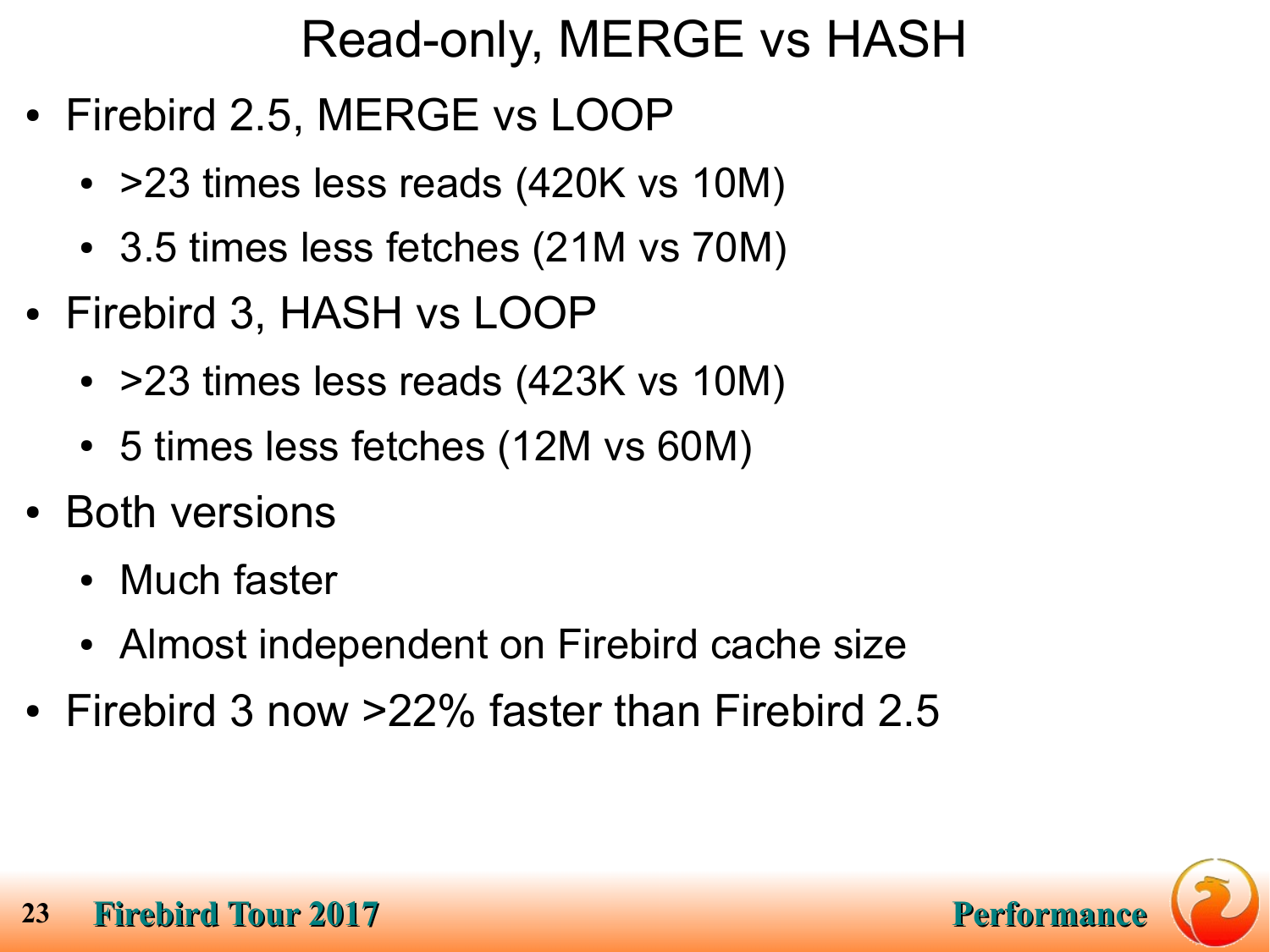# Read-only, LOOP vs MERGE vs HASH





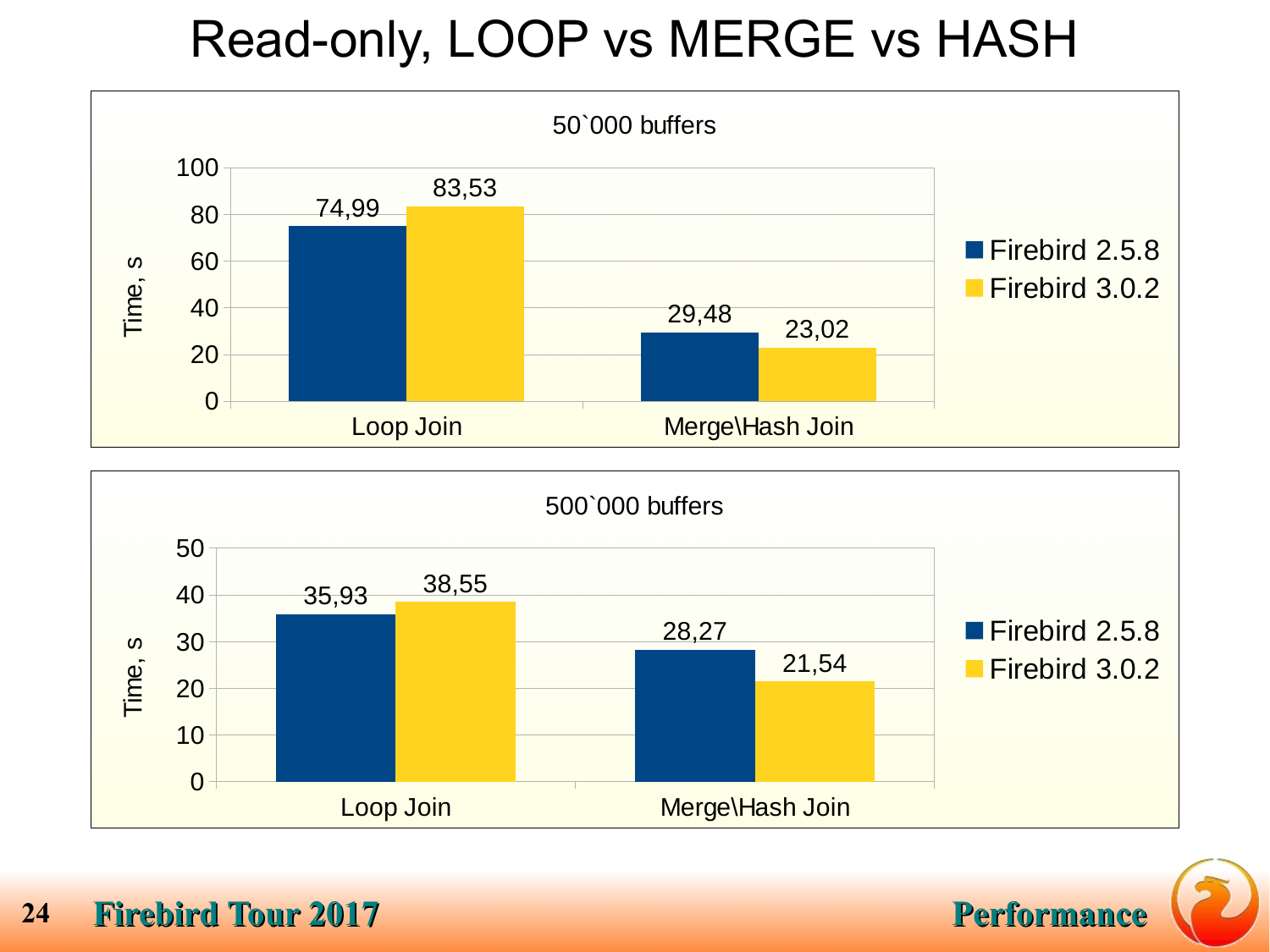- Multi-threaded read-only benchmark
	- Table STOCK have 10'000'000 records
		- 100 warehouses, 100'000 items in each
	- Each reader reads random items in own warehouse
	- We don't test network subsystem
		- client application executes procedure, which selects a number of random items (100 by default) of the same warehouse SELECT \* FROM BENCH 1 (:W ID, 100)
	- We don't test IO subsystem
		- before each test series we ensure whole table STOCK is fully cached by filesystem
	- We do test Firebird scalability

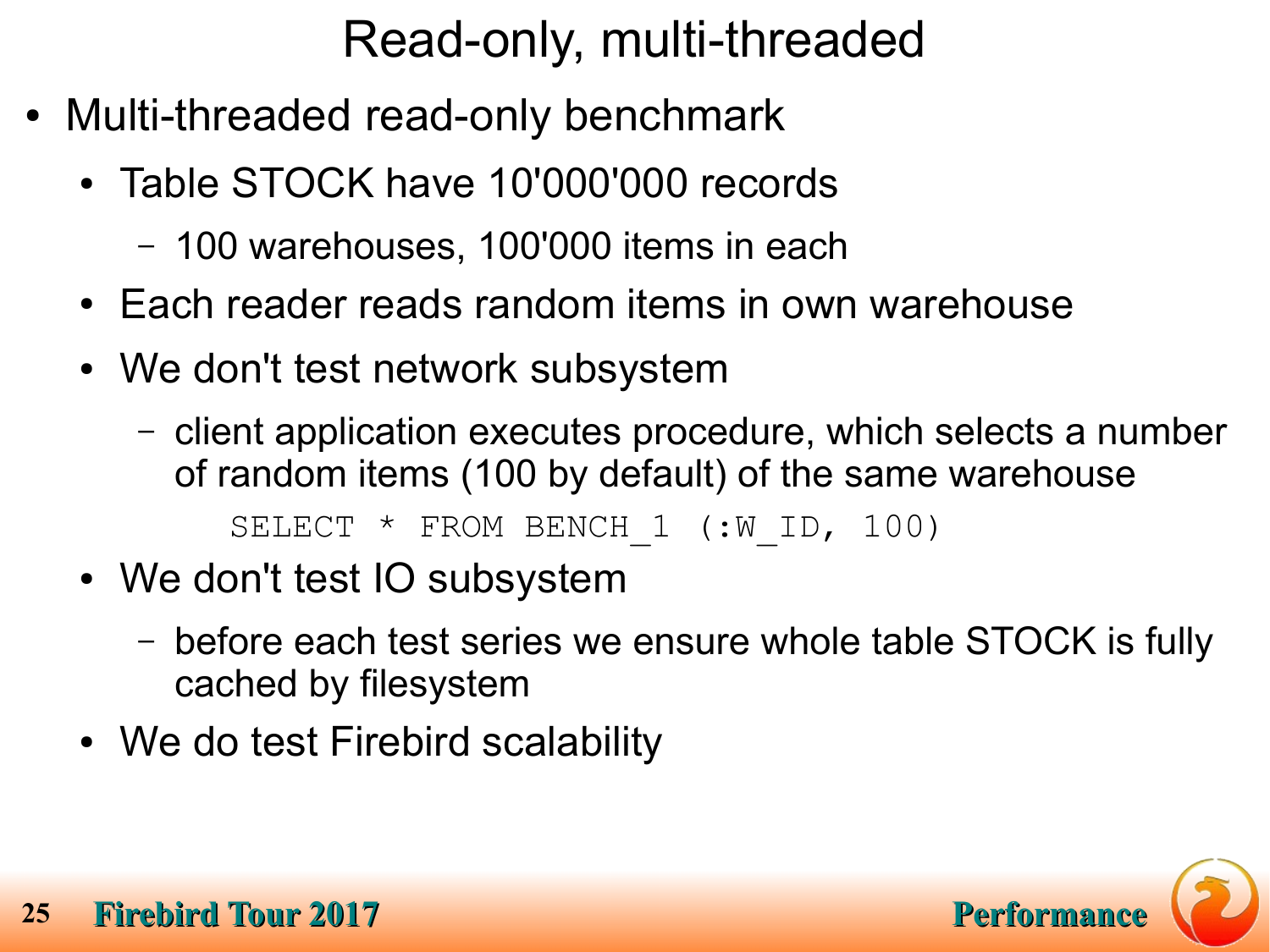```
CREATE OR ALTER PROCEDURE BENCH_1 (
   W_ID INTEGER,
   NUM INTEGER)
RETURNS (
   I_ID INTEGER)
AS
DECLARE I1 INTEGER;
BEGIN
   WHILE (NUM > 0) DO
  BEGIN
    I1 = RAND() * (100000 - 1);
     SELECT S.S_I_ID
       FROM STOCK S
     WHERE S.S W ID = :W ID AND S.S I ID = :I1
       INTO :I_ID;
     SUSPEND;
    NUM = NUM - 1; END
END
```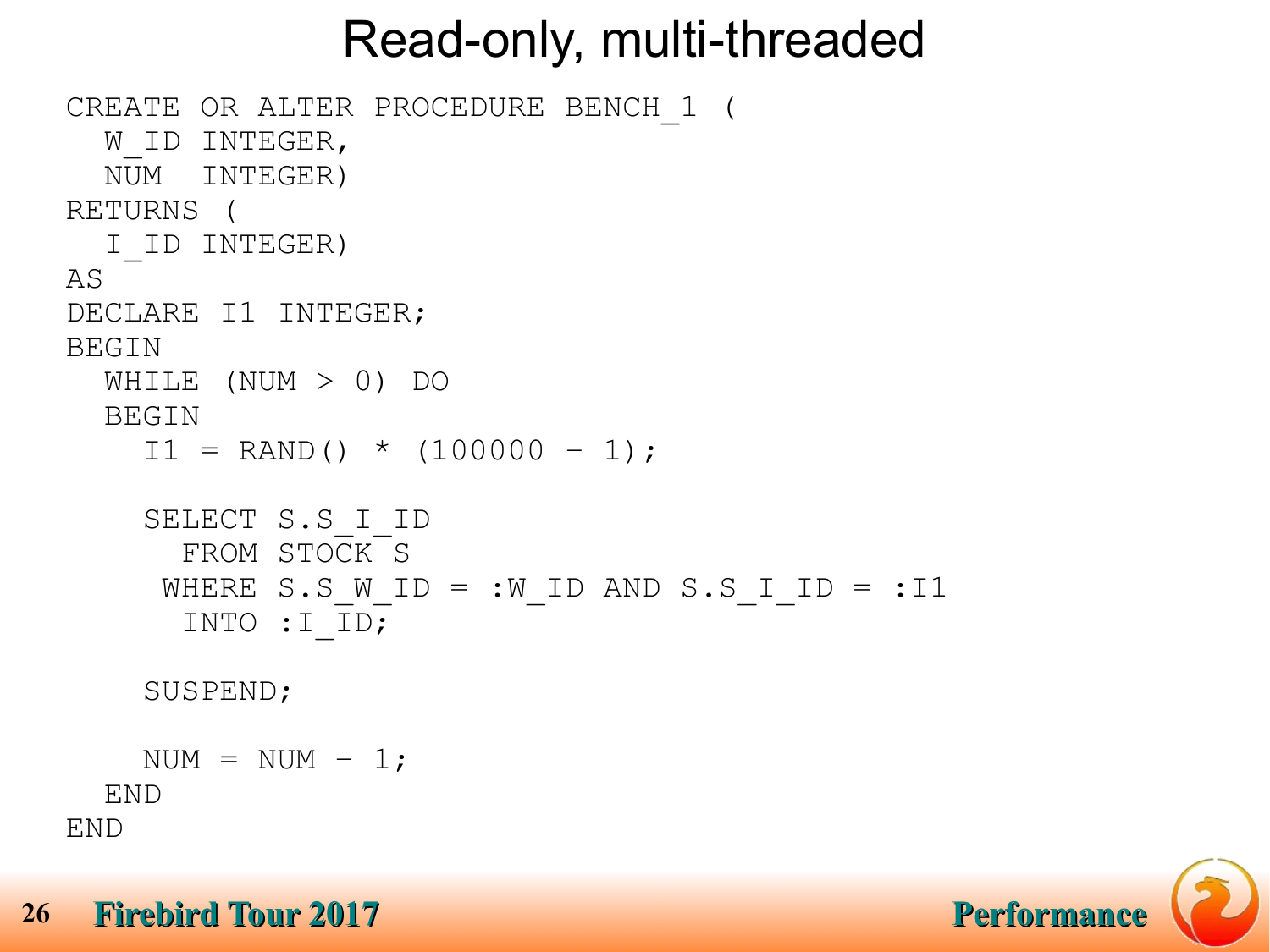- Multi-threaded read-only benchmark
	- Firebird versions
		- 2.5.8 base version for comparison
		- 3.0.0 first release of v3, have some perf problems
		- 3.0.2 current release of v3, have some improvements
	- Super Server
		- default cache size (2 048)
		- medium cache size (50 000)
		- huge cache size (500 000)
	- Classic
		- big cache size (2 048)
		- SuperClassic for Firebird 2.5
		- Classic mode for Firebird 3

#### **27 Firebird Tour 2017 Performance Performance**

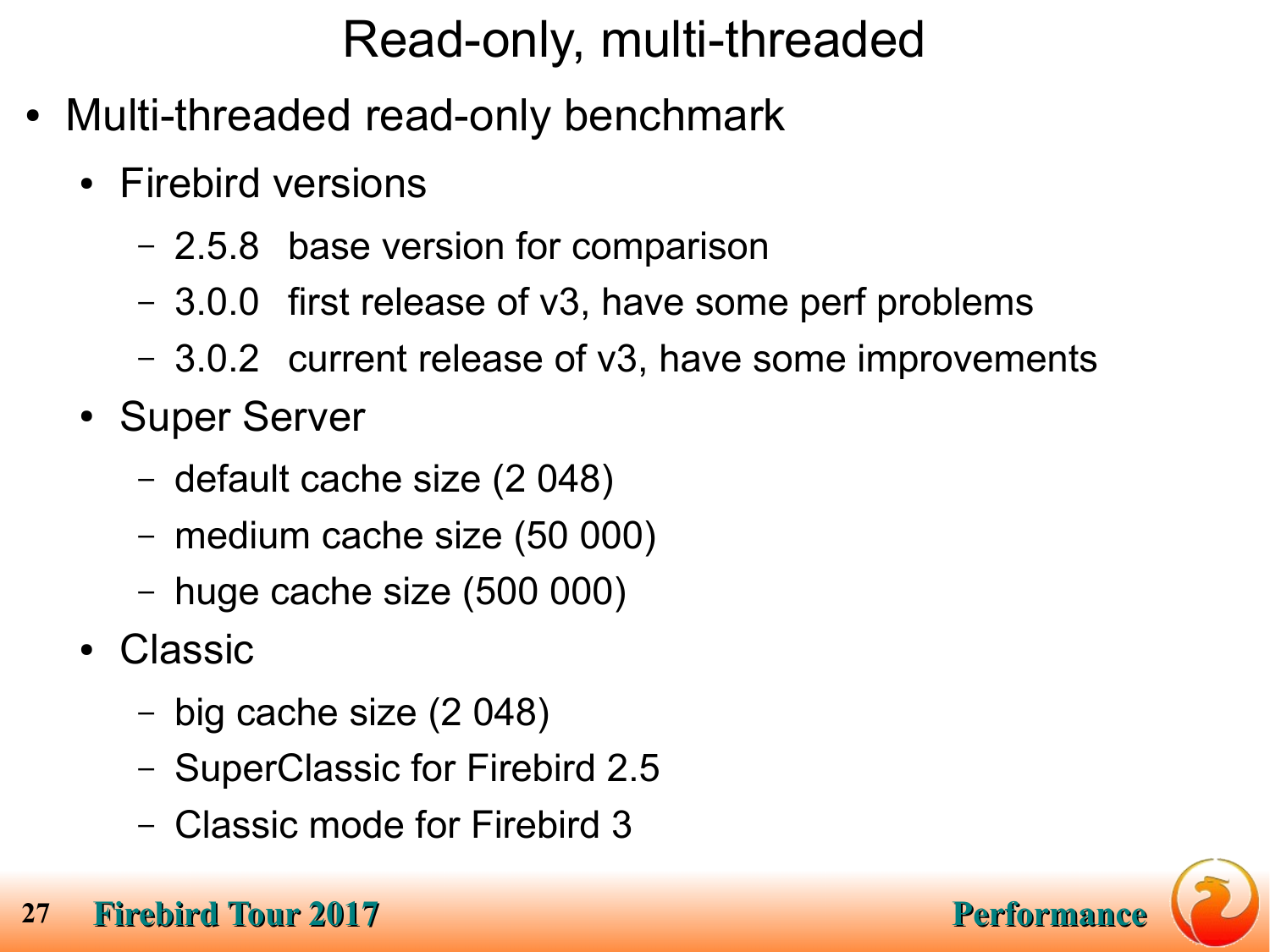• Different modes within same version



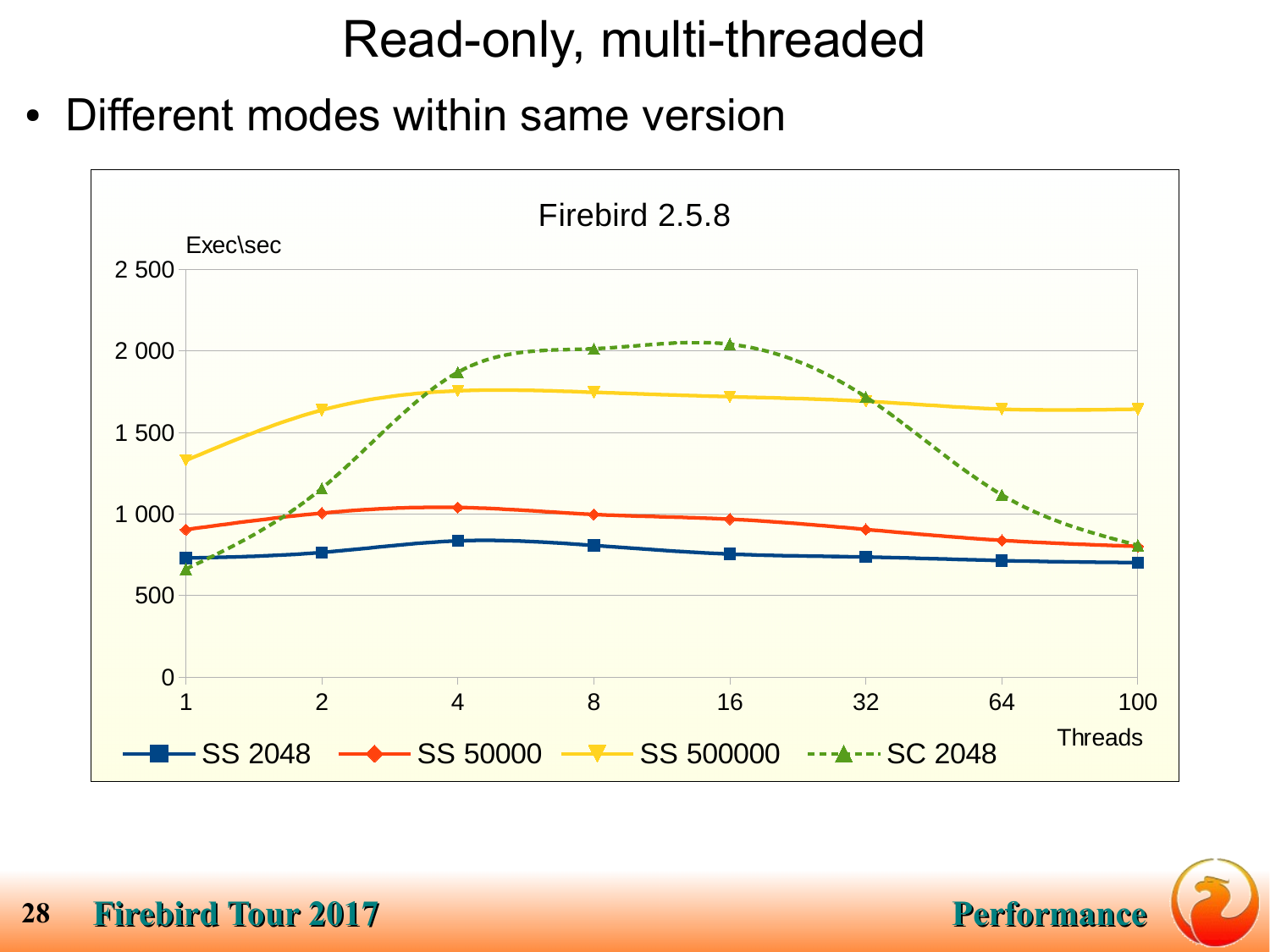• Different modes within same version



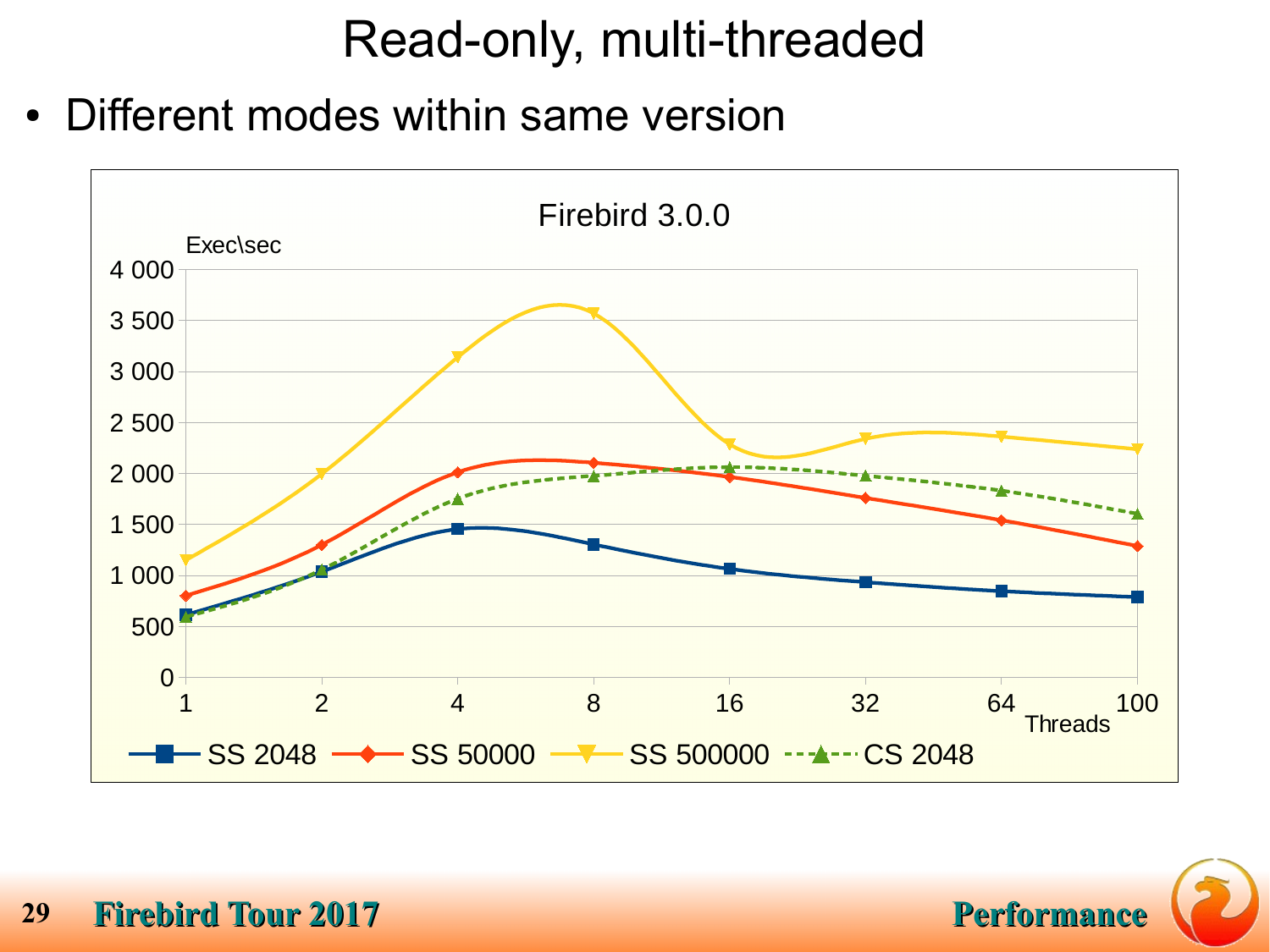• Different modes within same version



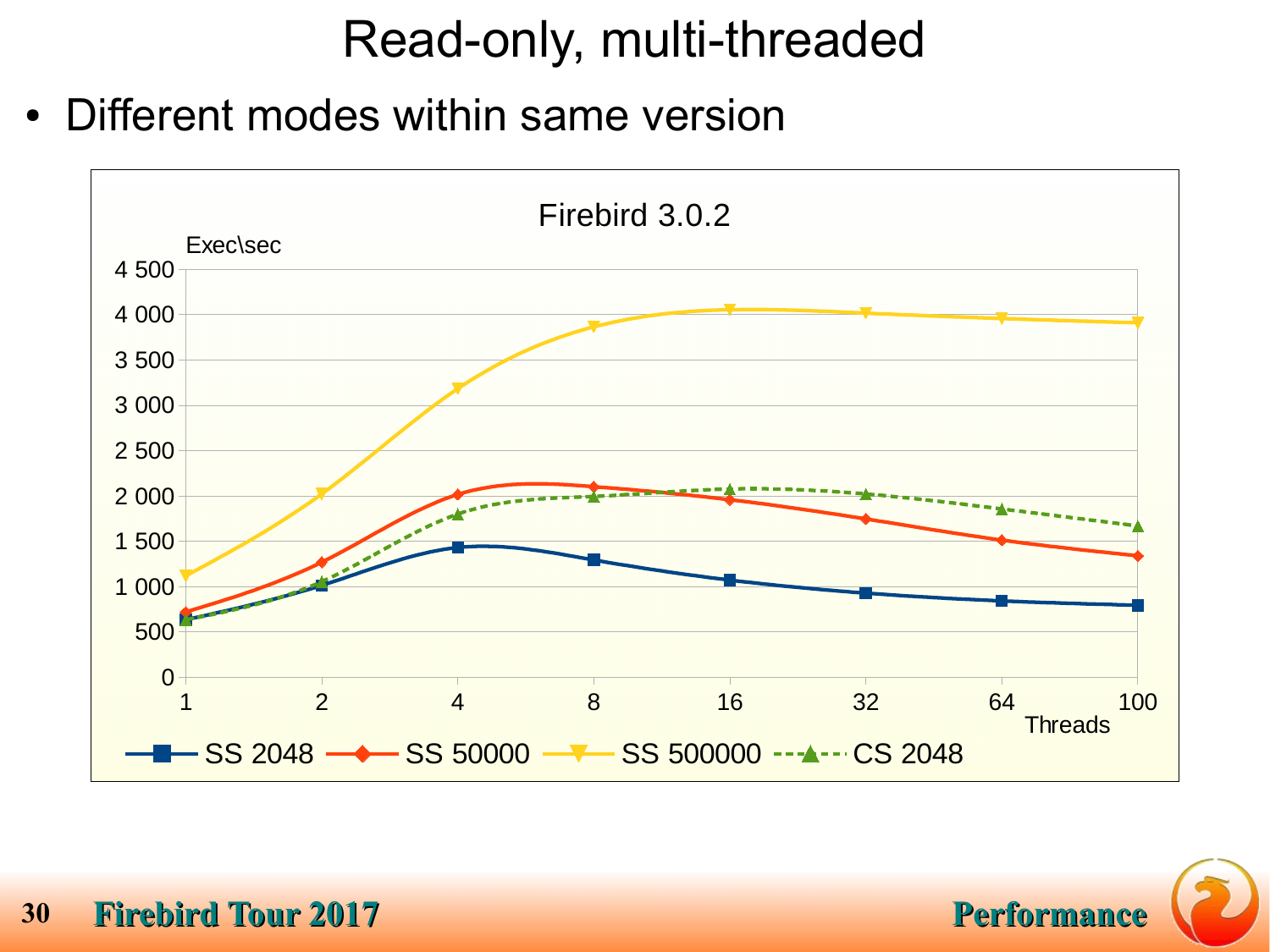• Different versions, same mode



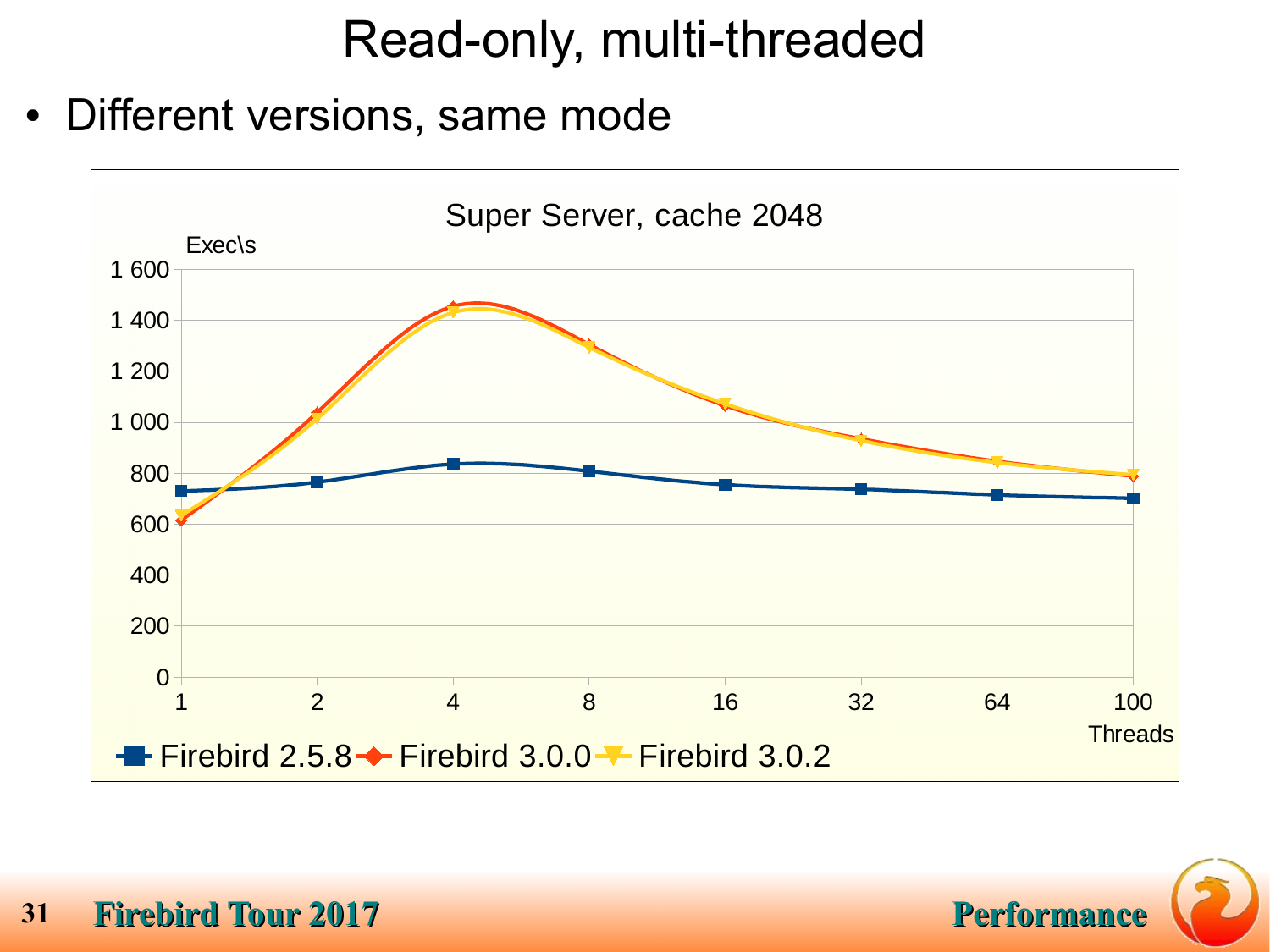• Different versions, same mode



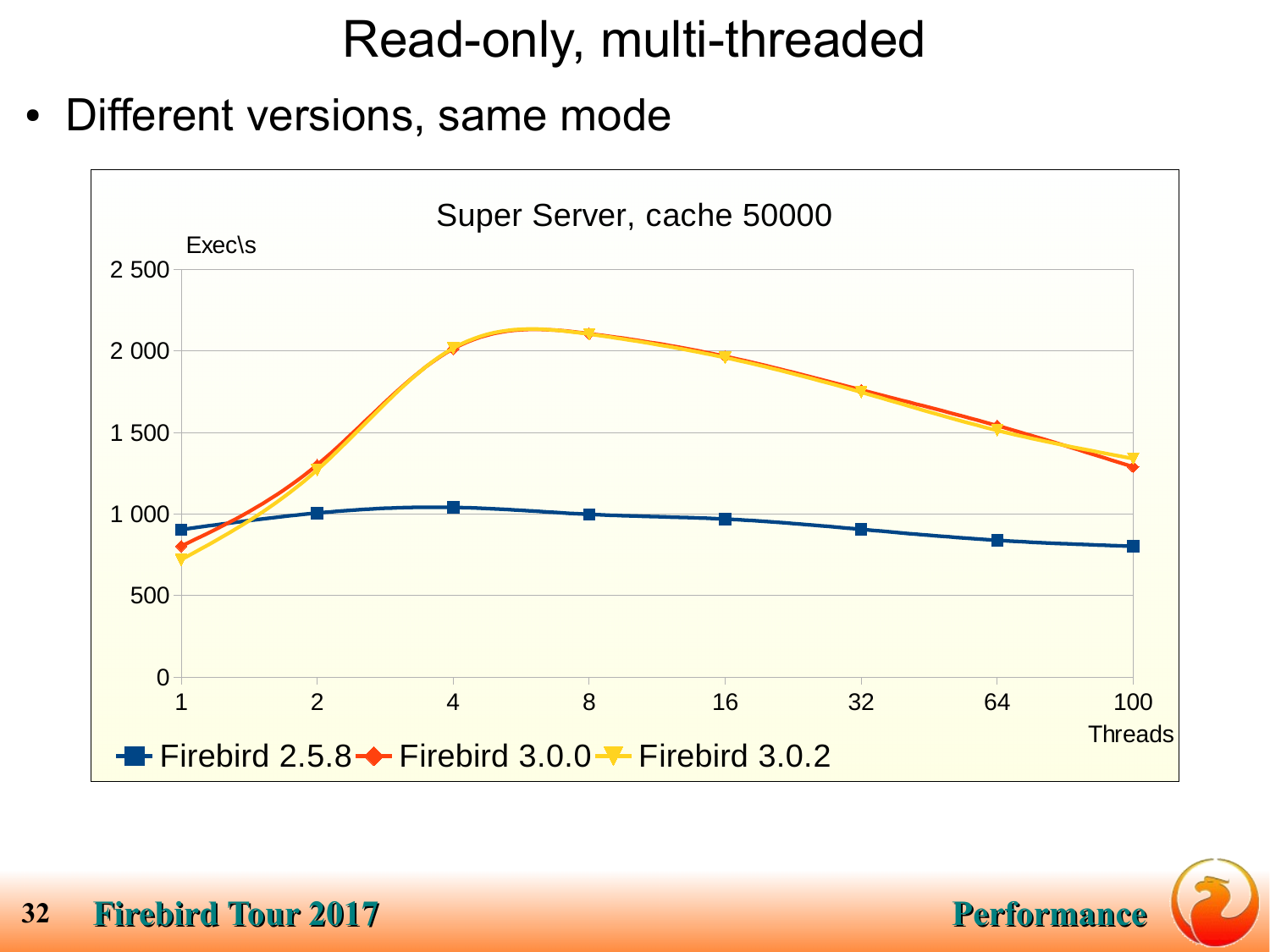• Different versions, same mode

![](_page_32_Figure_2.jpeg)

![](_page_32_Picture_3.jpeg)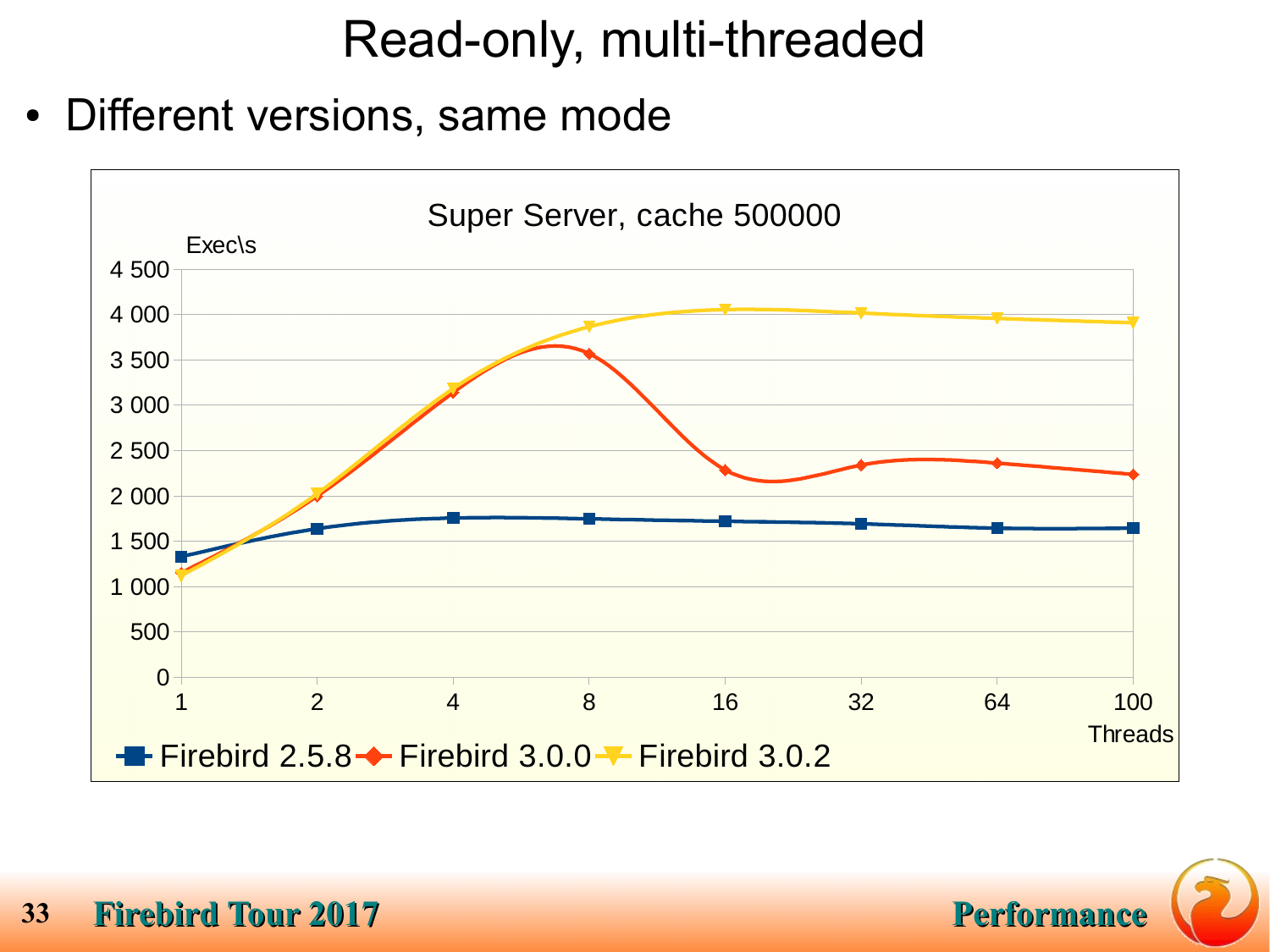• Different versions, same mode

![](_page_33_Figure_2.jpeg)

![](_page_33_Picture_3.jpeg)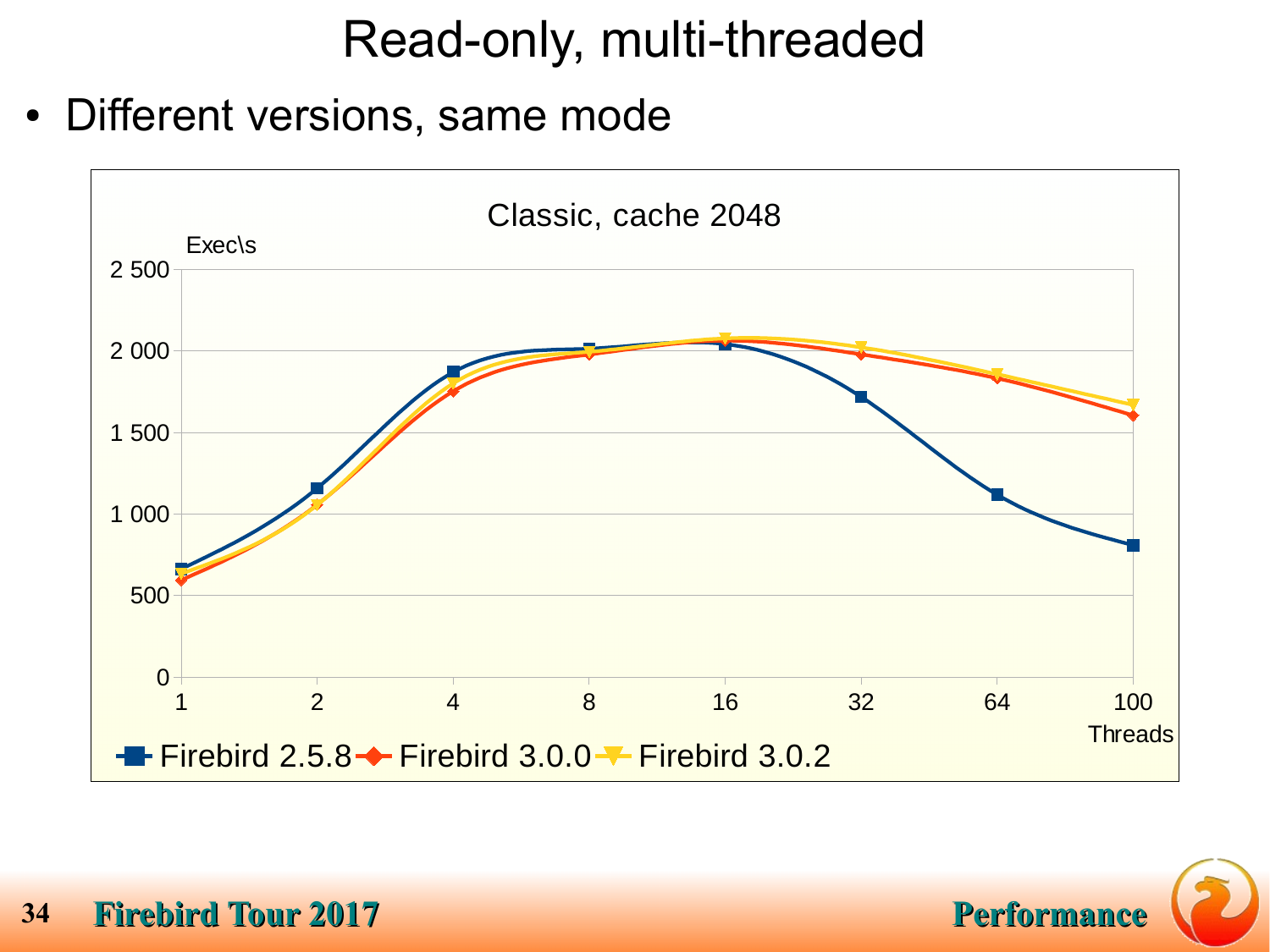- Super Classic 2.5.8 scales well up to 8 threads, keeps the performance at 16 threads and then performance drops
- Classic v3 scales to the almost same level as 2.5.8 but degrades in less degree
- Super v3 with small and medium cache run a bit worse than Classic v3
- Super 3.0.0 with huge cache scales up to 8 threads, then performance drops significantly
- Super 3.0.2 with huge cache scales well up to 8 threads, slightly adds at 16 threads and then performance drops less than by 4% (for 100 threads)
- Super 3.0.2 with huge cache works two times faster than Classic

![](_page_34_Picture_7.jpeg)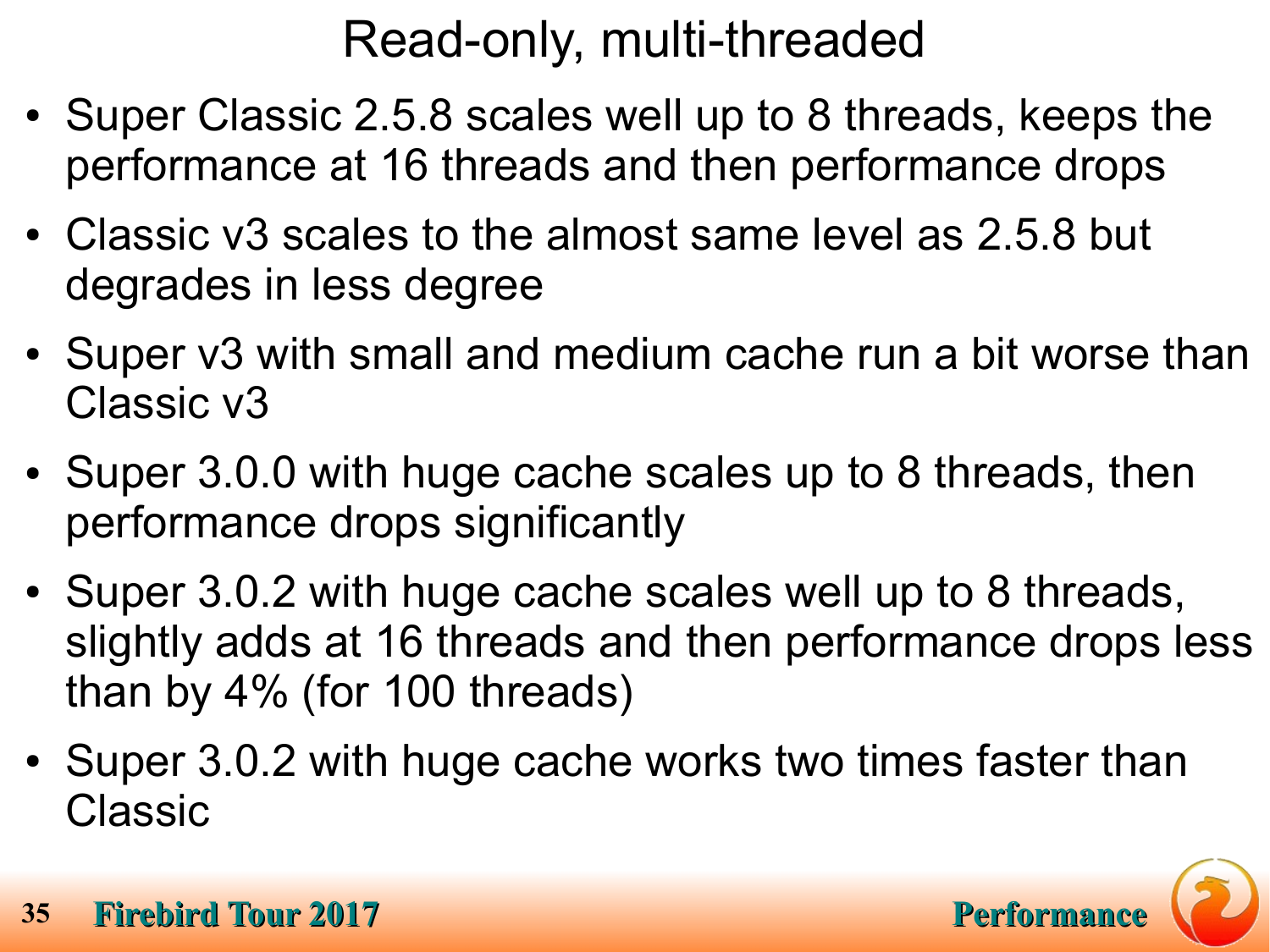# TPCC benchmark

- TPCC database
	- Generated by TPCC load tool
		- 100 warehouses
		- Standard scaling factor
	- Physical parameters
		- 8 KB page size
		- 8.75 GB
		- Forced Writes = ON
	- Restored from the file copy before each test run

![](_page_35_Picture_10.jpeg)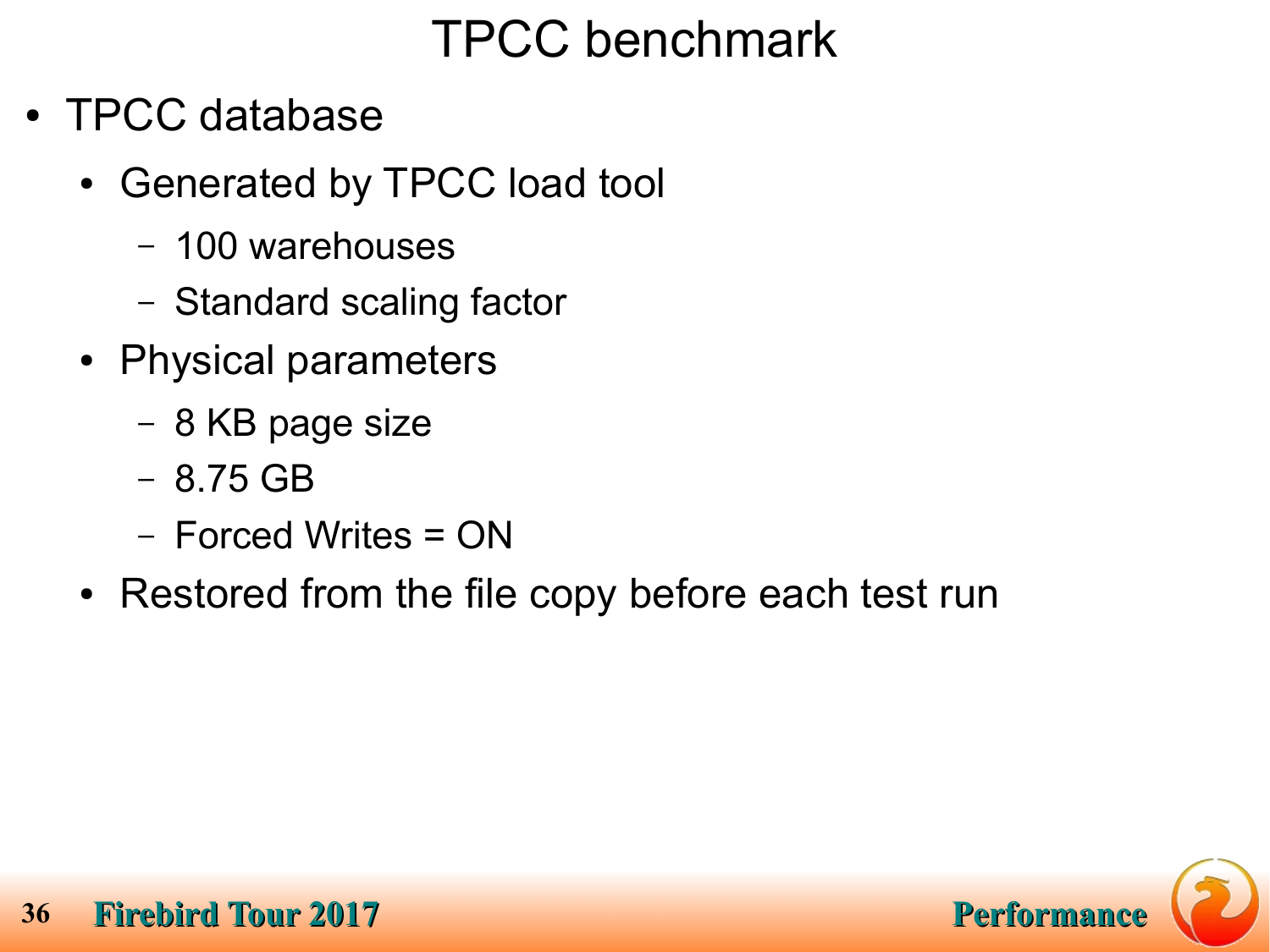### TPCC benchmark

- TPCC test parameters
	- Terminals: 1, 2, 4, 8, 16, 32, 64, 100
		- Each terminal uses own connection
		- Each terminal works within own thread
	- Whole test time: 35 min
		- Warm time: 5 min
		- Steady time: 30 min
	- Measurements: every 10 sec

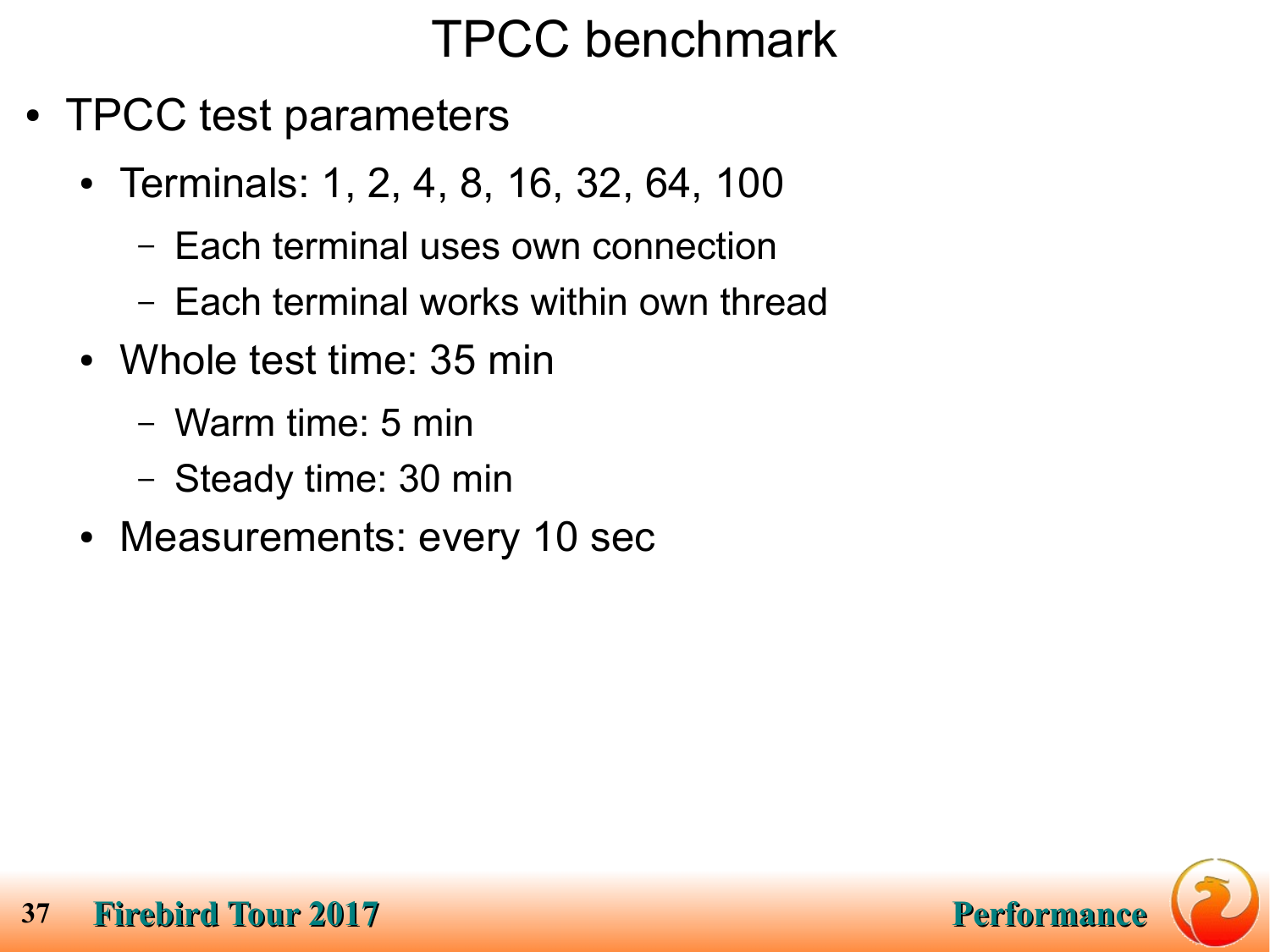### TPCC benchmark

- What Firebird architectures to test?
	- Firebird 2.5.8 base for comparison, choose better one
		- Super Server
			- no, it doesn't scale well
		- Classic Server or Super Classic
			- Super Classic is faster
	- Firebird 3.0.2
		- Super
			- yes, sure?
		- Classic
			- yes, lets compare it with 2.5 Classic Server
		- SuperClassic
			- $\cdot$  no, it have no benefits in v3 as it was in v2.5



#### **38 Firebird Tour 2017** Performance **Performance**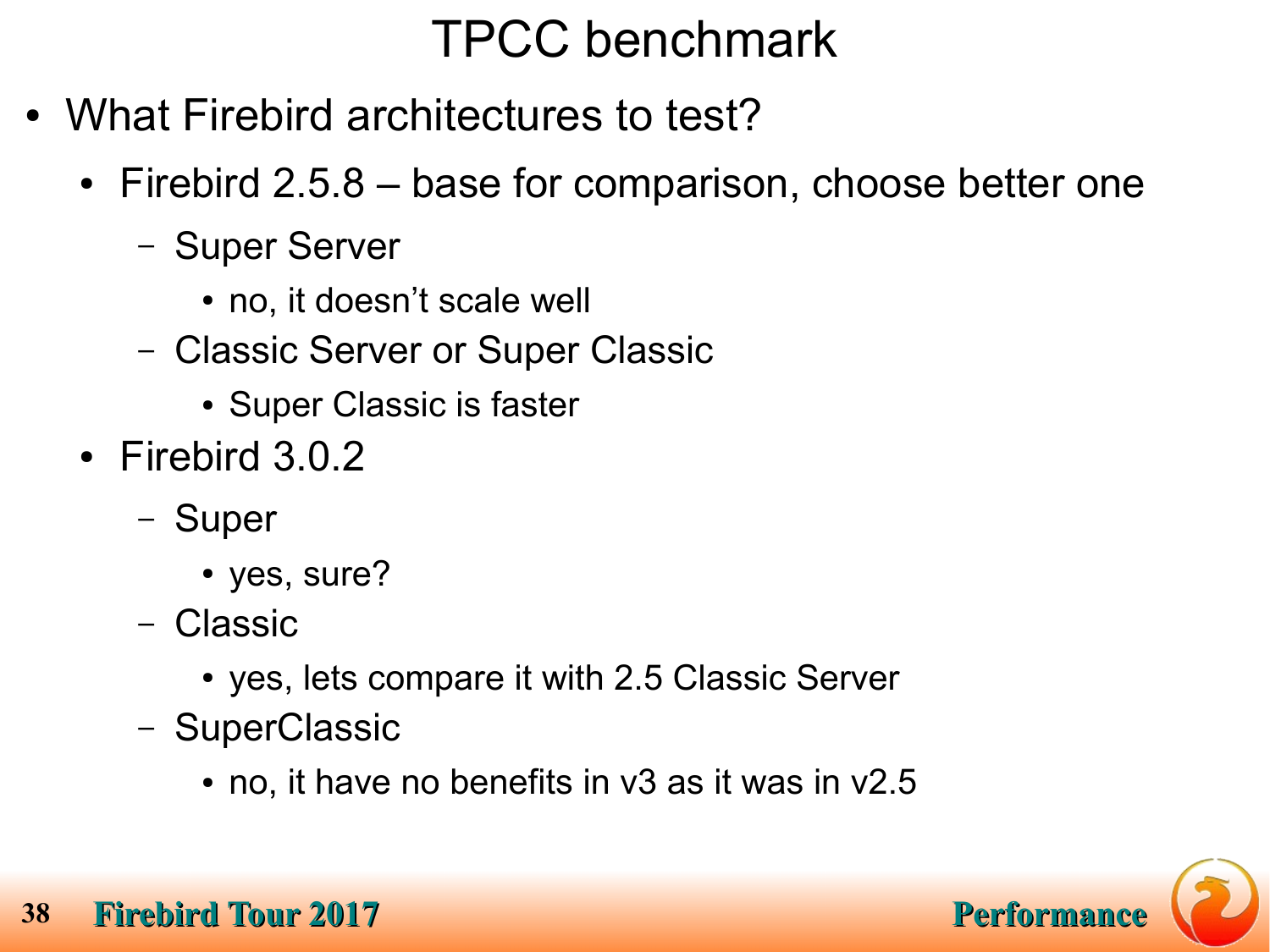# TPCC benchmark

- Firebird configuration
	- Local protocol (XNET)
	- Super Classic 2.5.8 and Classic Server 3.0.2
		- $-$  Page cache = 1 024
	- Super Server 3.0.2
		- $-$  Page cache = 524 288 (4GB)
	- $\cdot$  FileSystemCacheThreshold = 1 073 741 824 (8TB)
		- *My mistake, planned to set it to 1 048 576 pages (8GB), but… … it not changes final results*
	- TempCacheLimit =  $1073741824(1GB)$
	- $\cdot$  LockHashSlots = 22 111
	- GCPolicy = cooperative
		- cooperative is best choice for TPCC load
- **39 Firebird Tour 2017 Performs**

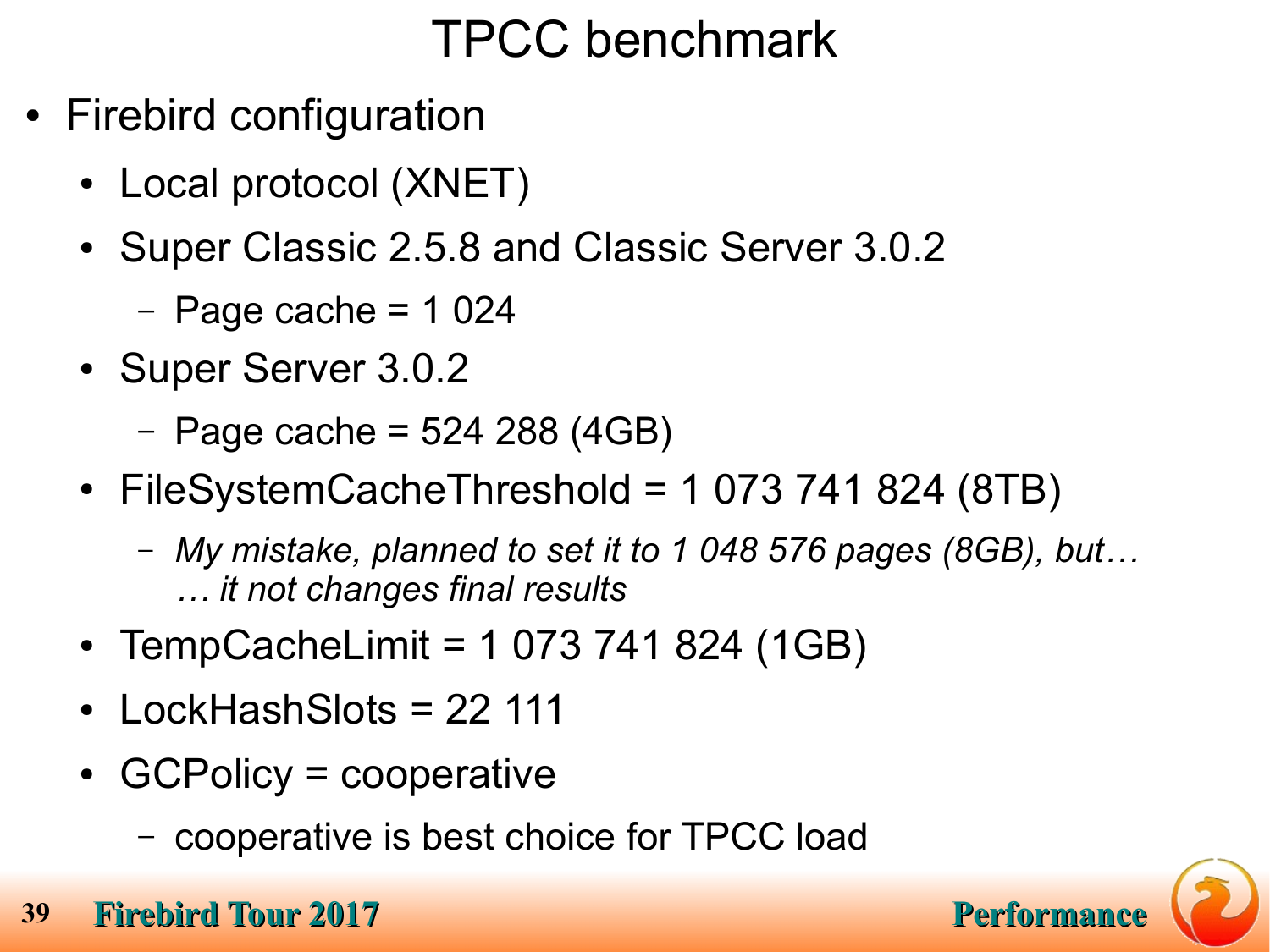### TPCC, scaling



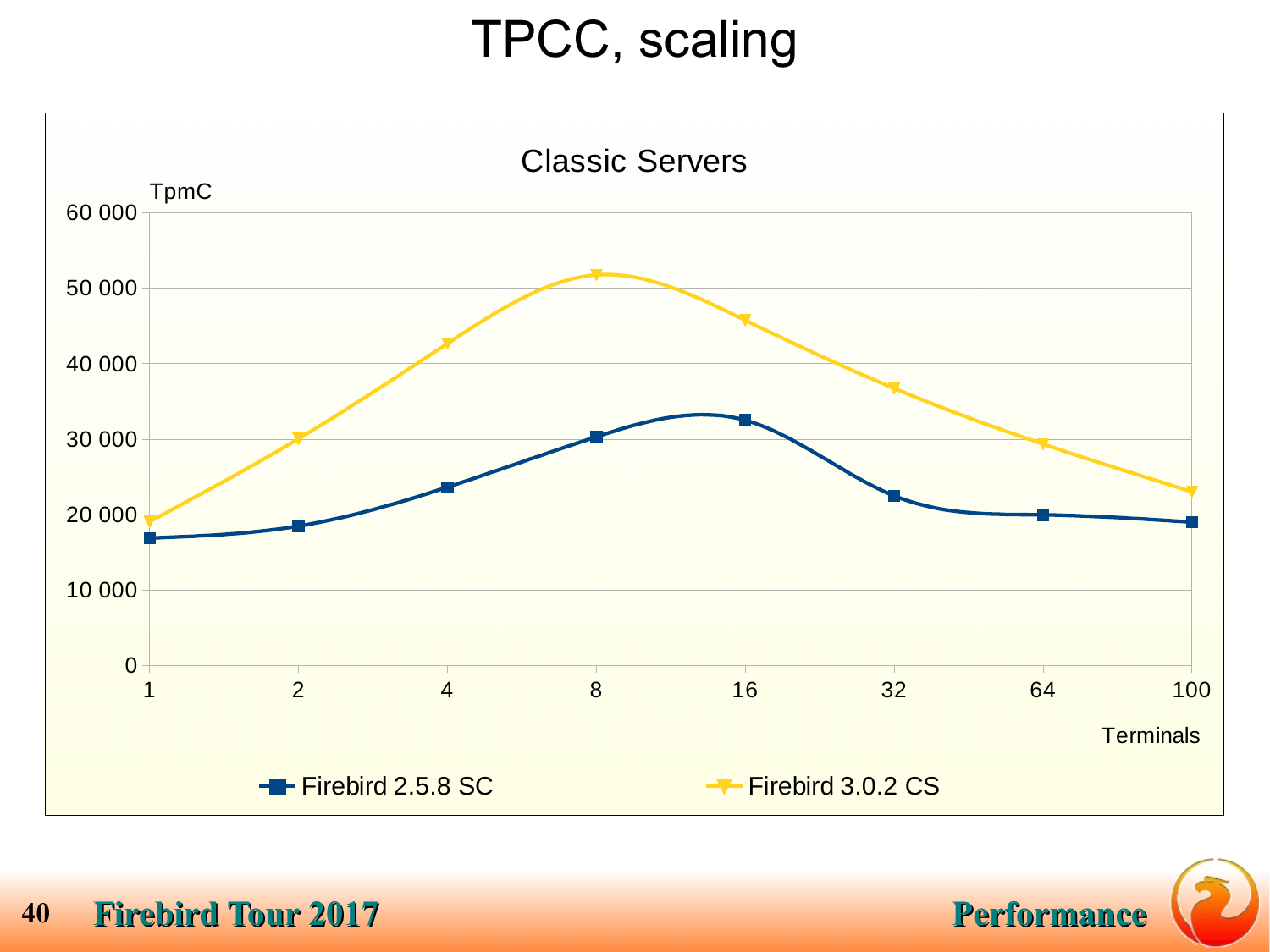# TPCC, scaling



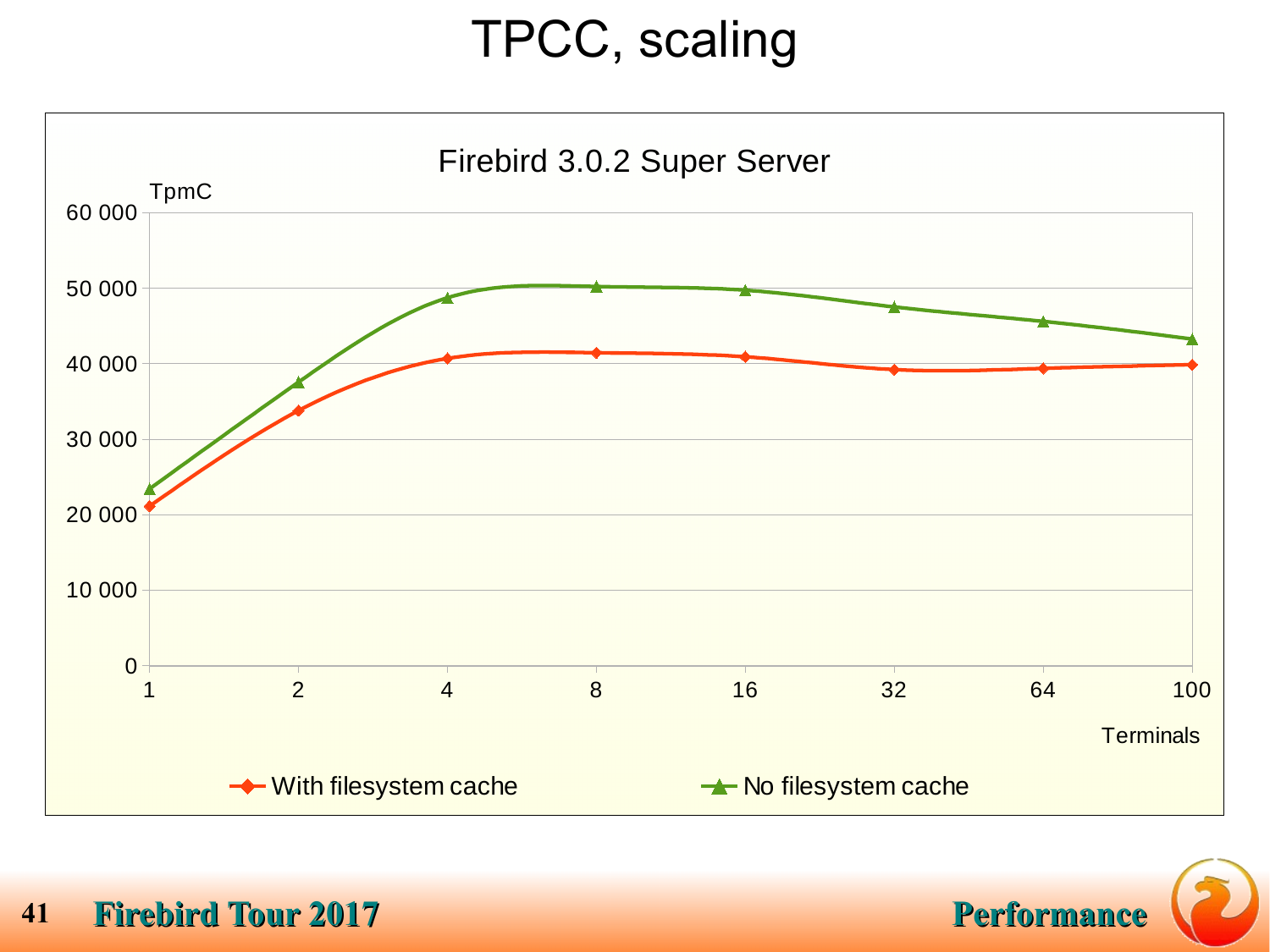# TPCC, scaling



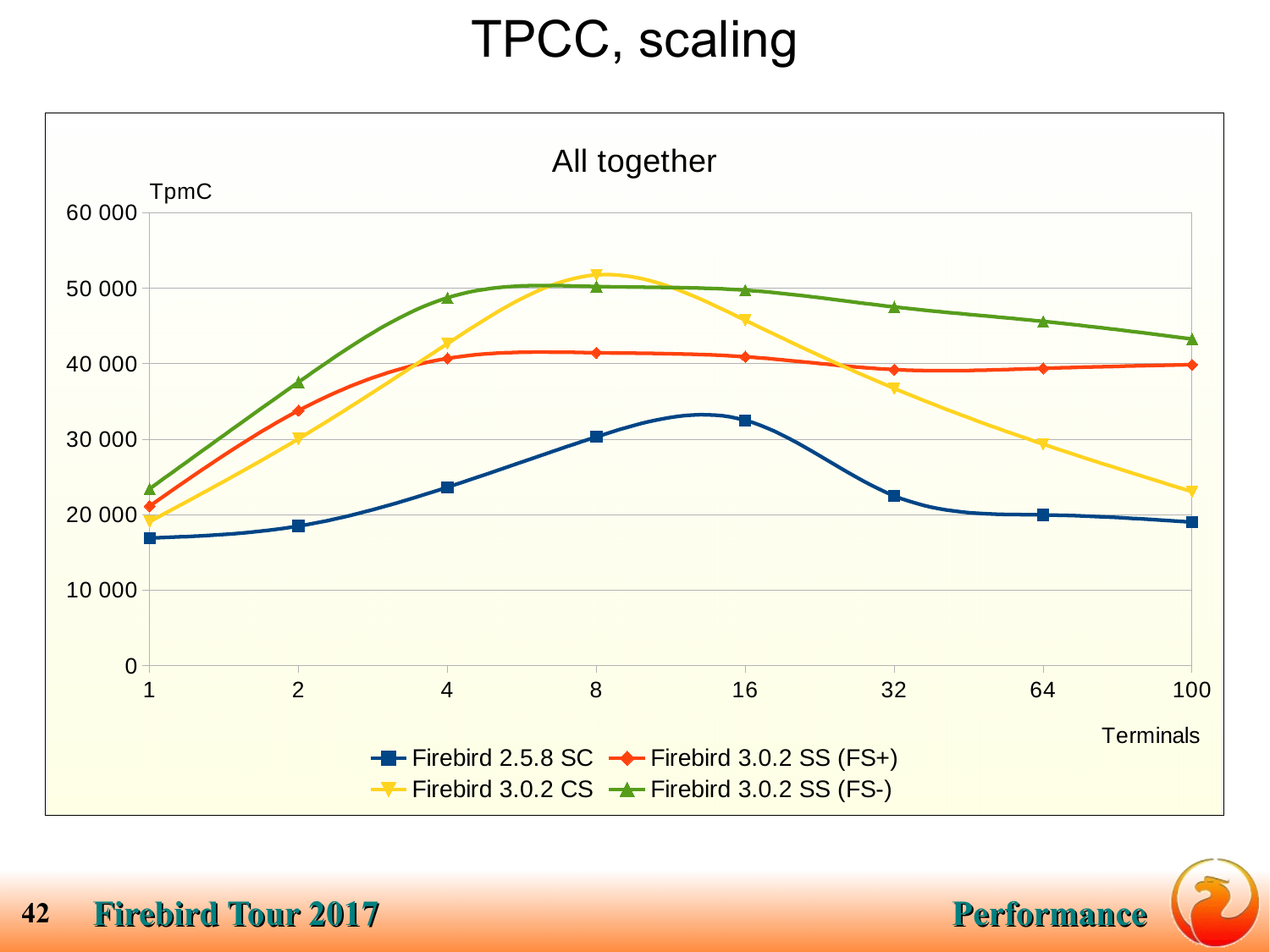# TPCC

- Scalability is very important factor, but not the only one
- Good database engine should also
	- Avoid performance degradation over time
	- Deliver stable performance (with small or no fluctuations)
	- Ensure equal performance for every connection with the same queries
	- etc

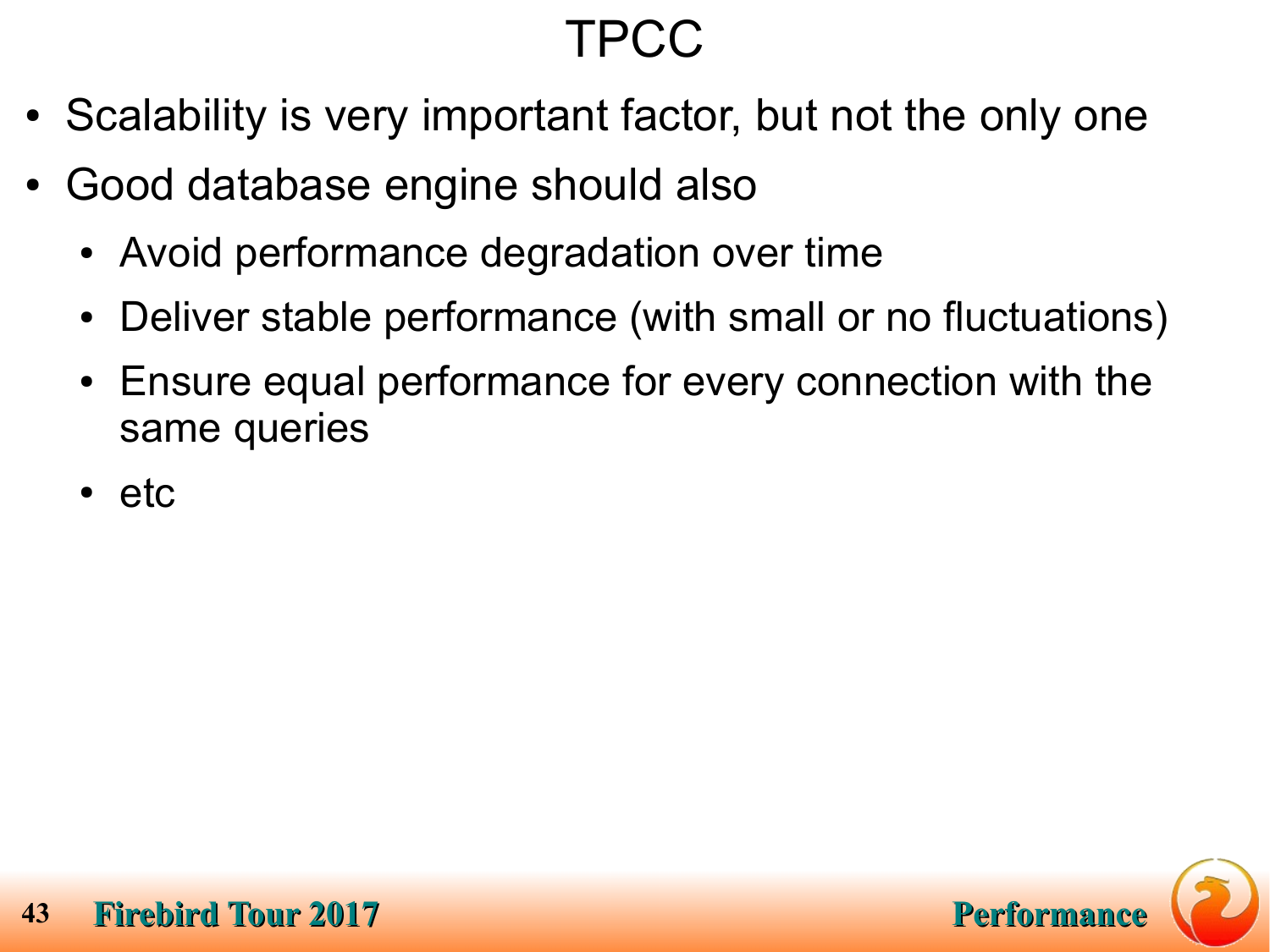#### TPCC, load over time



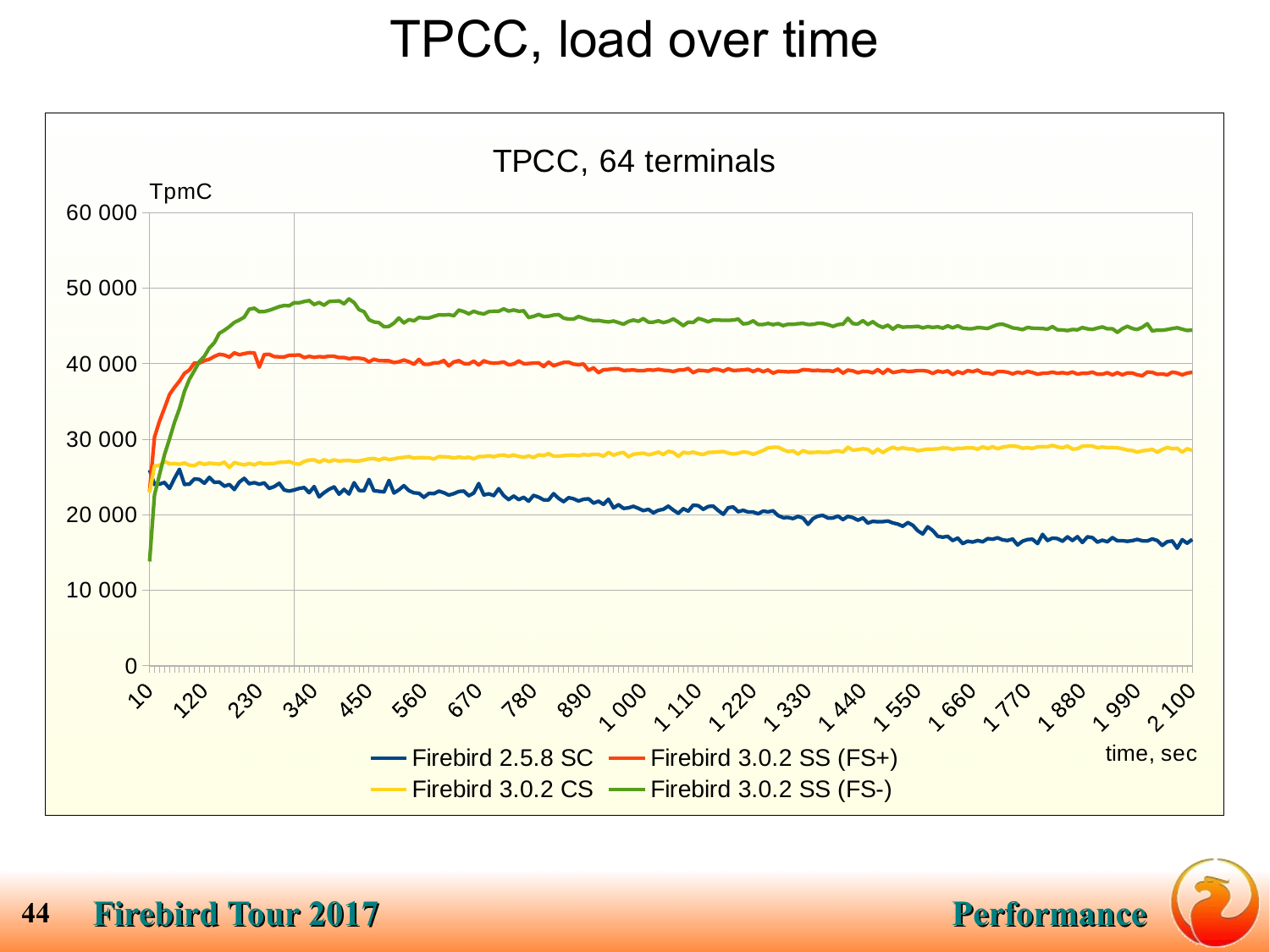#### TPCC, load over time



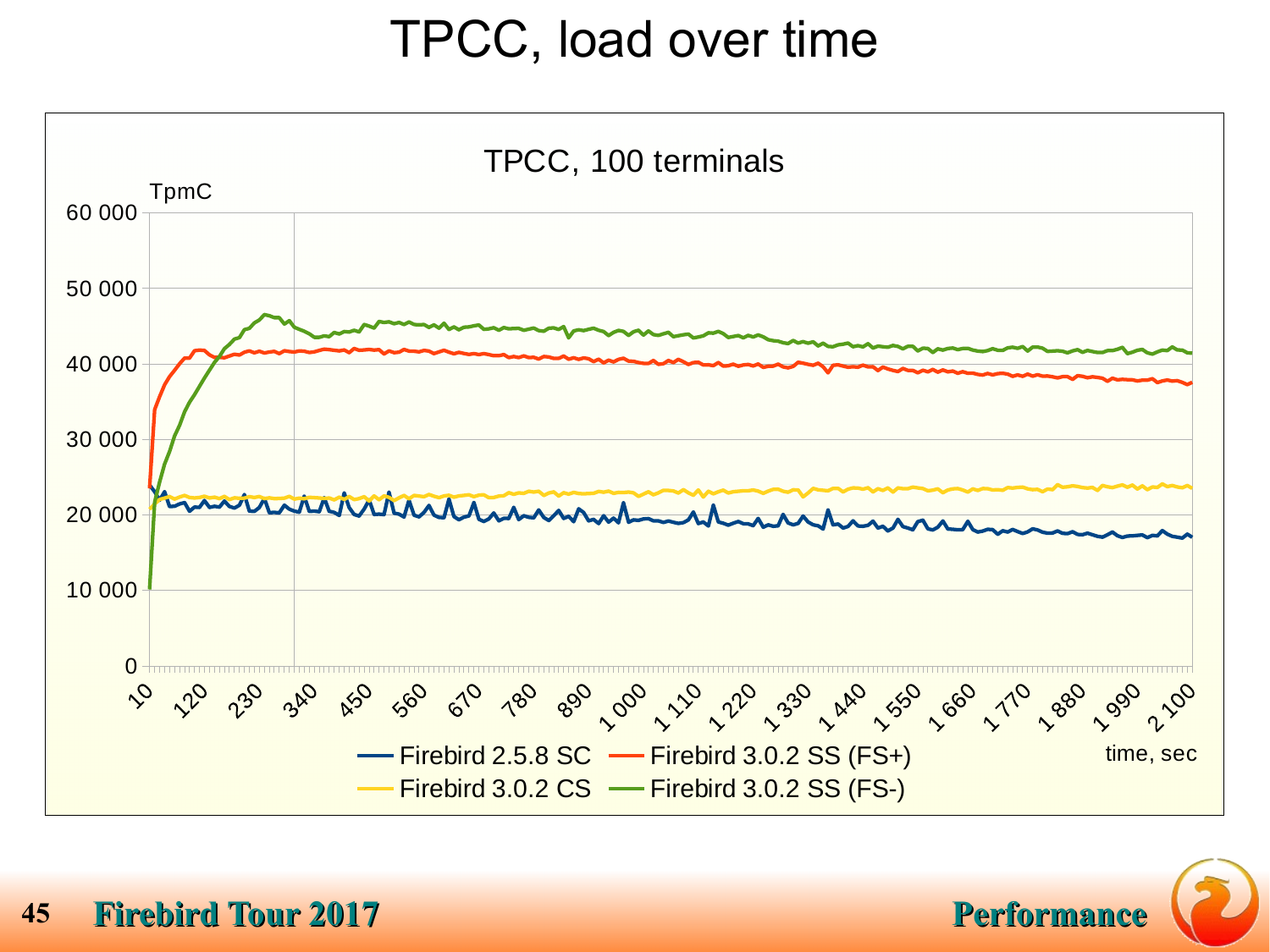- **Test A** 
	- Goal: evaluate "pure" sweep performance
		- Run sweep on clean database
		- Run TPCC test
		- Run sweep on "dirty" database

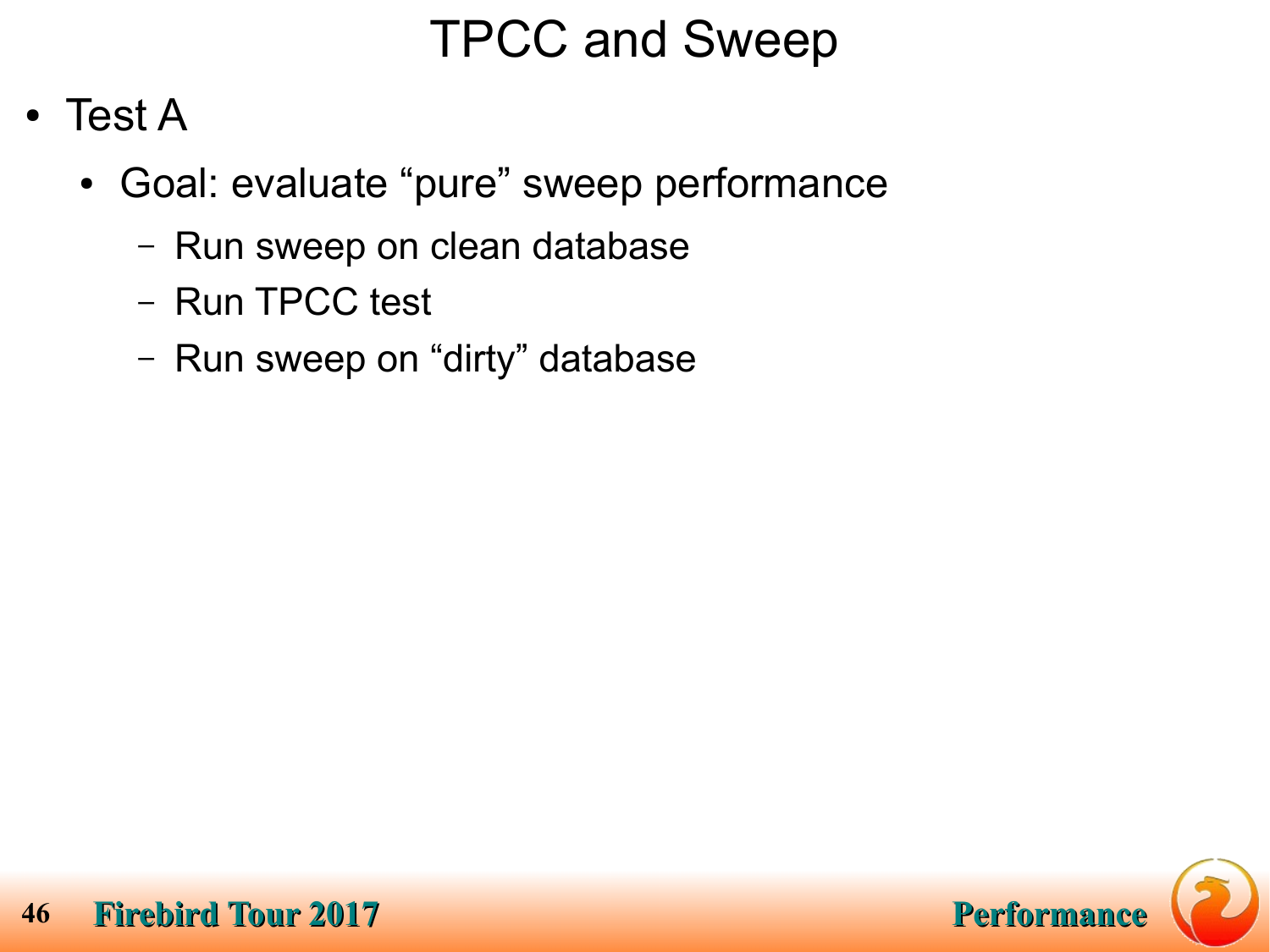

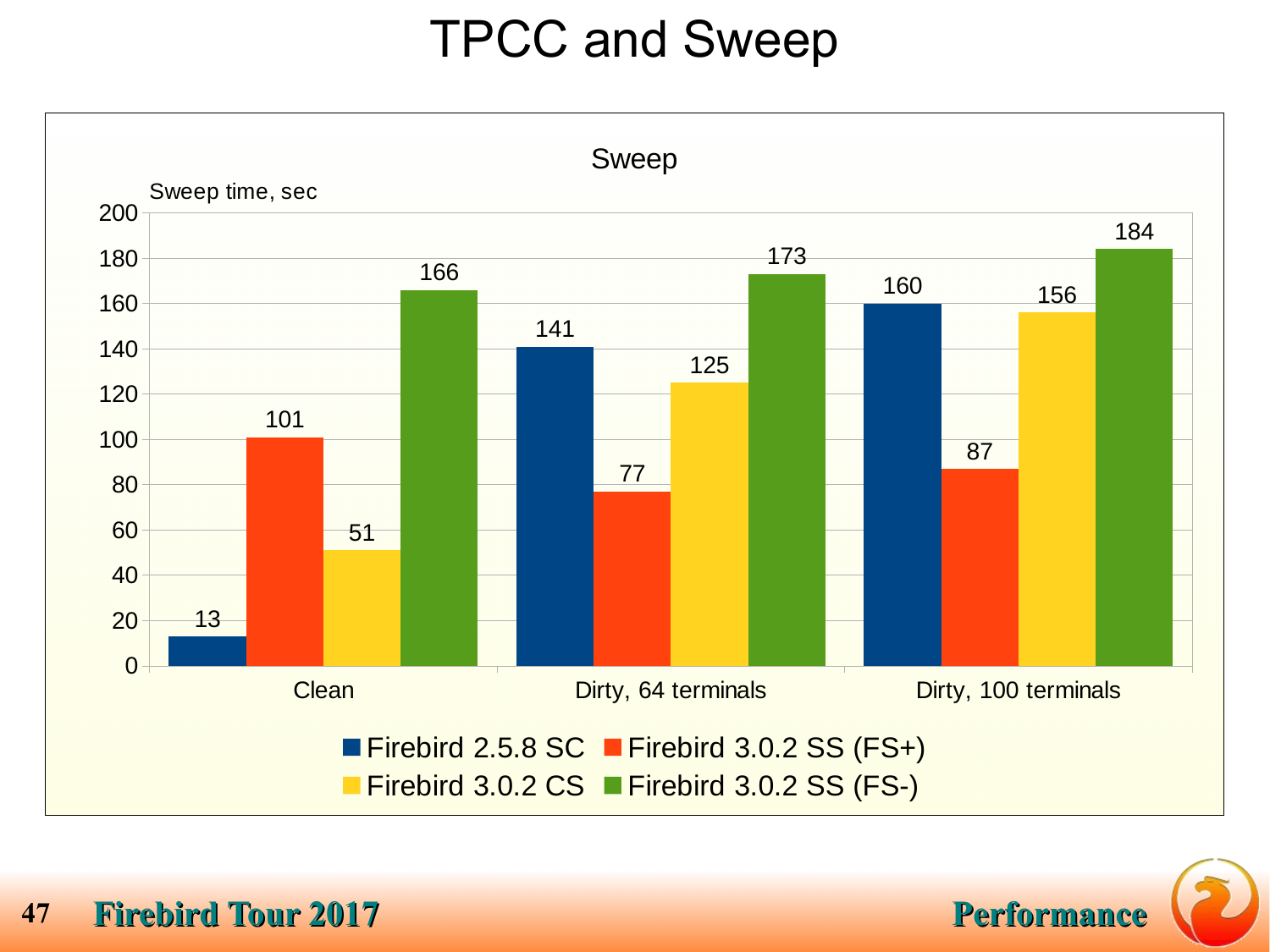- Why sweep in Firebird 3 is much slower than Firebird 2.5 on clean database?
	- Firebird 2.5 just read database, no writes happens
		- Database file is fully cached by OS
	- Firebird 3 set 'swept' flag on every Data Page when run first time after data is loaded
		- After 'swept' flag is set next sweep run in near zero time

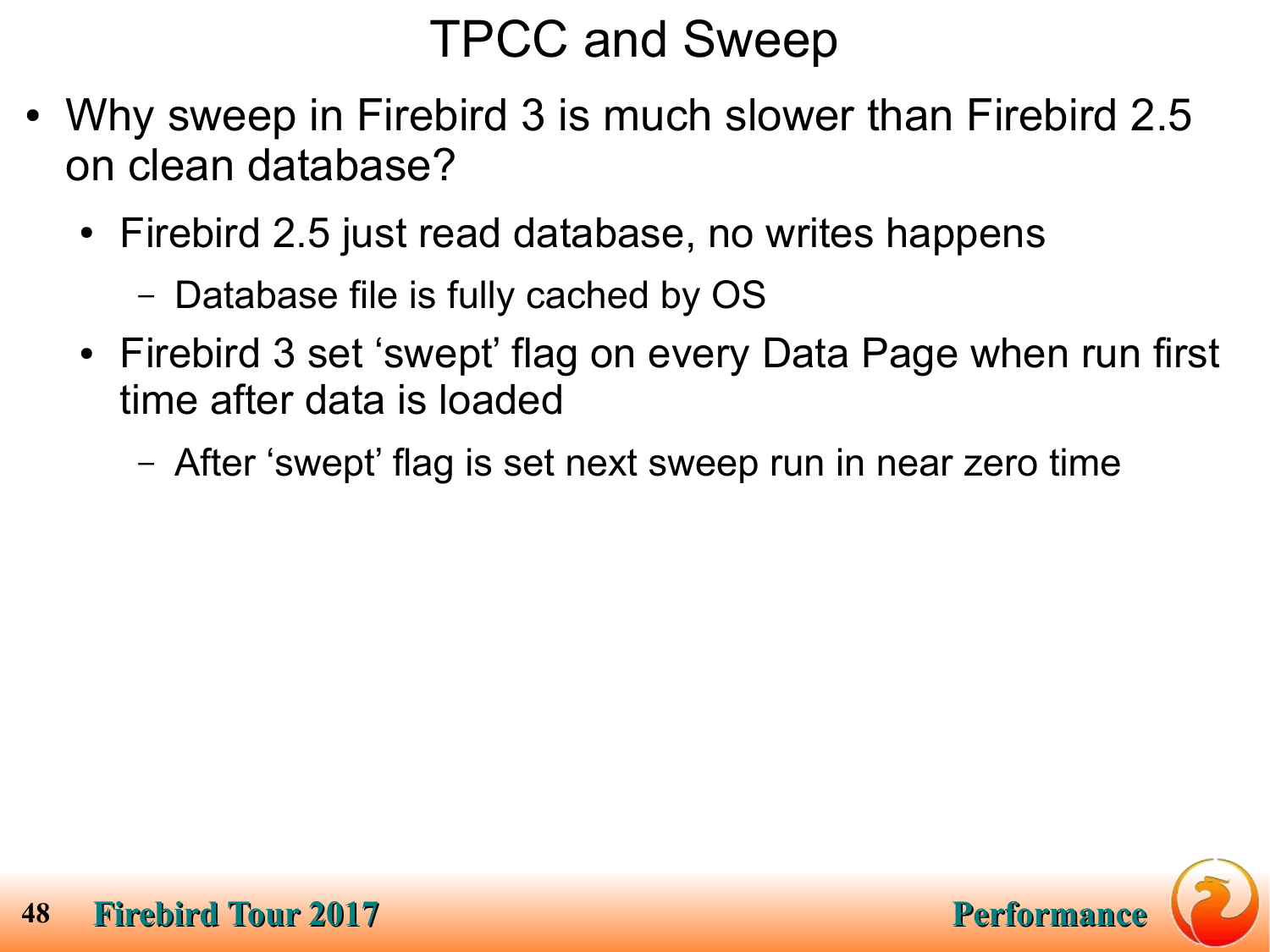- Why v3 in Super mode sweeps clean database two times longer than v3 in Classic mode?
	- When Firebird allocates page cache (4GB) OS take some memory from fully cached database file. Thus Firebird needs to read pages from disk, not from the file system cache.
	- When database cache was reset to default 2048 pages, Super run sweep in the same 50 seconds as Classic
	- Flash algorithm works sub-optimal with a huge cache used in Super mode
		- To be fixed in Firebird 3.0.3
		- Quick fix reduced sweep time from 110 to 80 sec

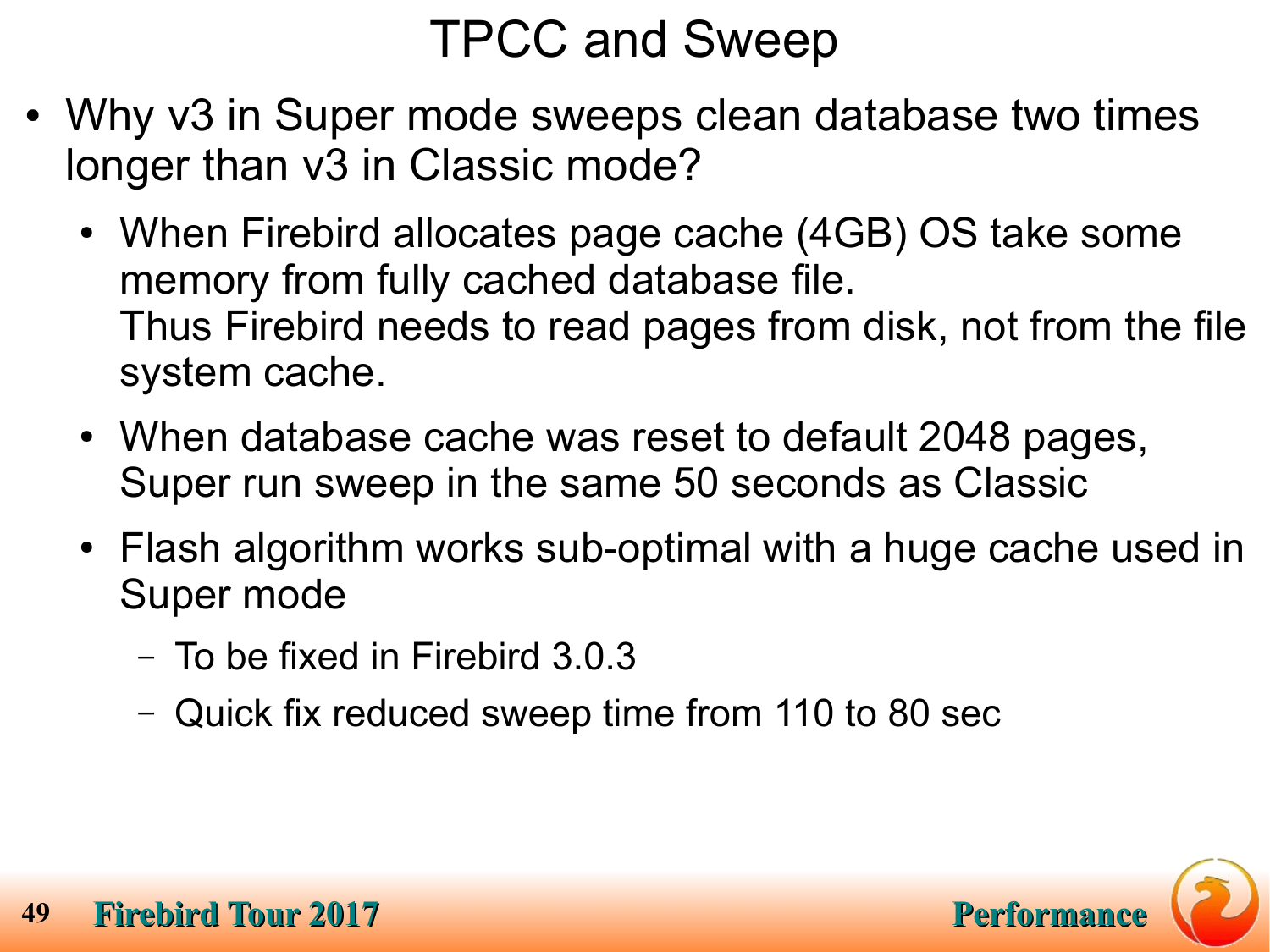- Test B
	- Goal: evaluate engine and sweep performance with high load
		- Run sweep on clean database
		- Run TPCC test
			- Run sweep every 5 minutes
		- Run sweep on "dirty" database

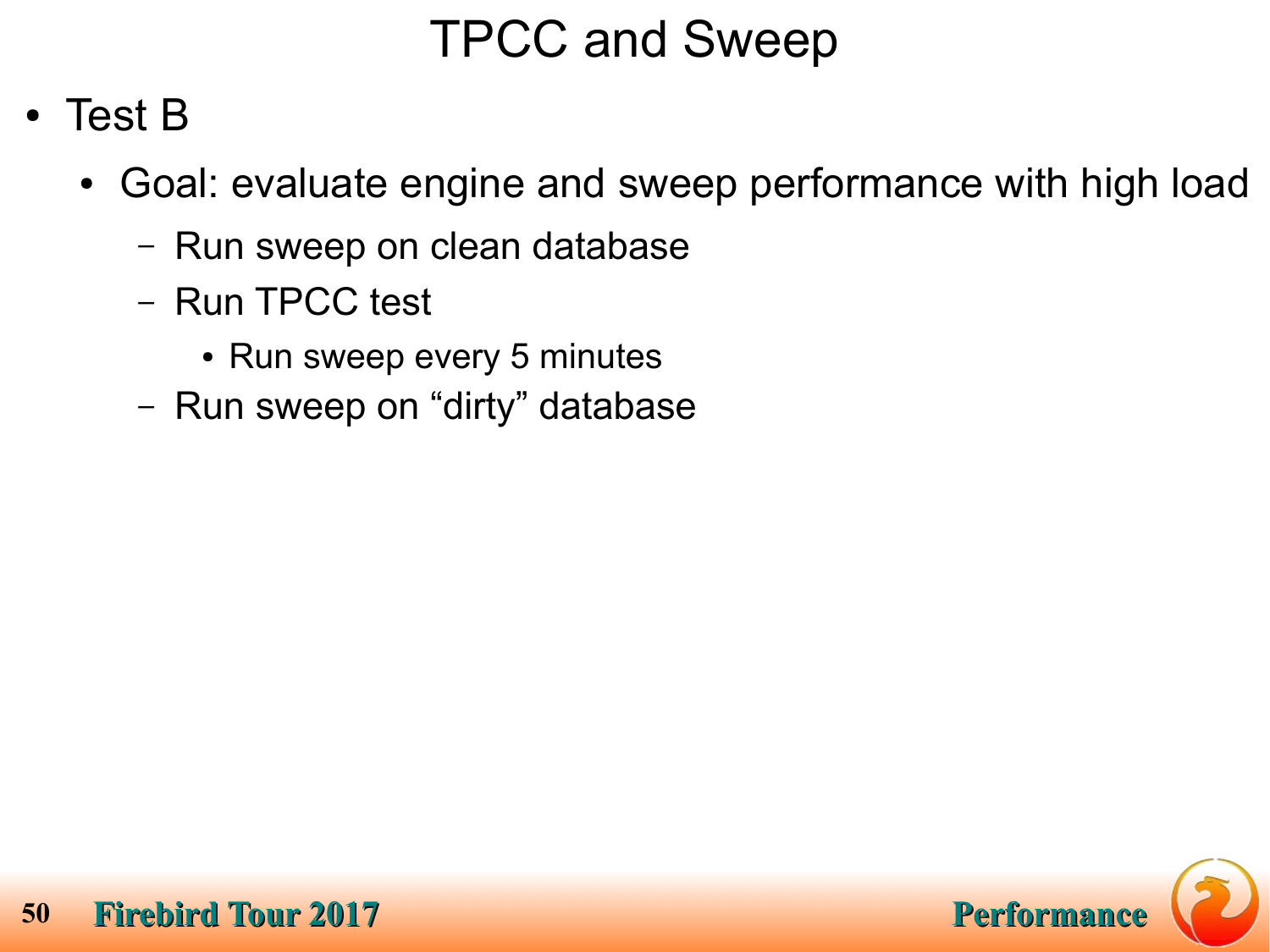- Firebird  $3.0.2$ 
	- Problems found
		- Sweep under load in Classic mode is very slow, looks like lock starvation problem.
		- Quick fix is ready, but issue requires more investigations.
		- Test B uses Firebird 3.0.3 in Classic mode with quick fix.
			- With fix it runs a bit slower

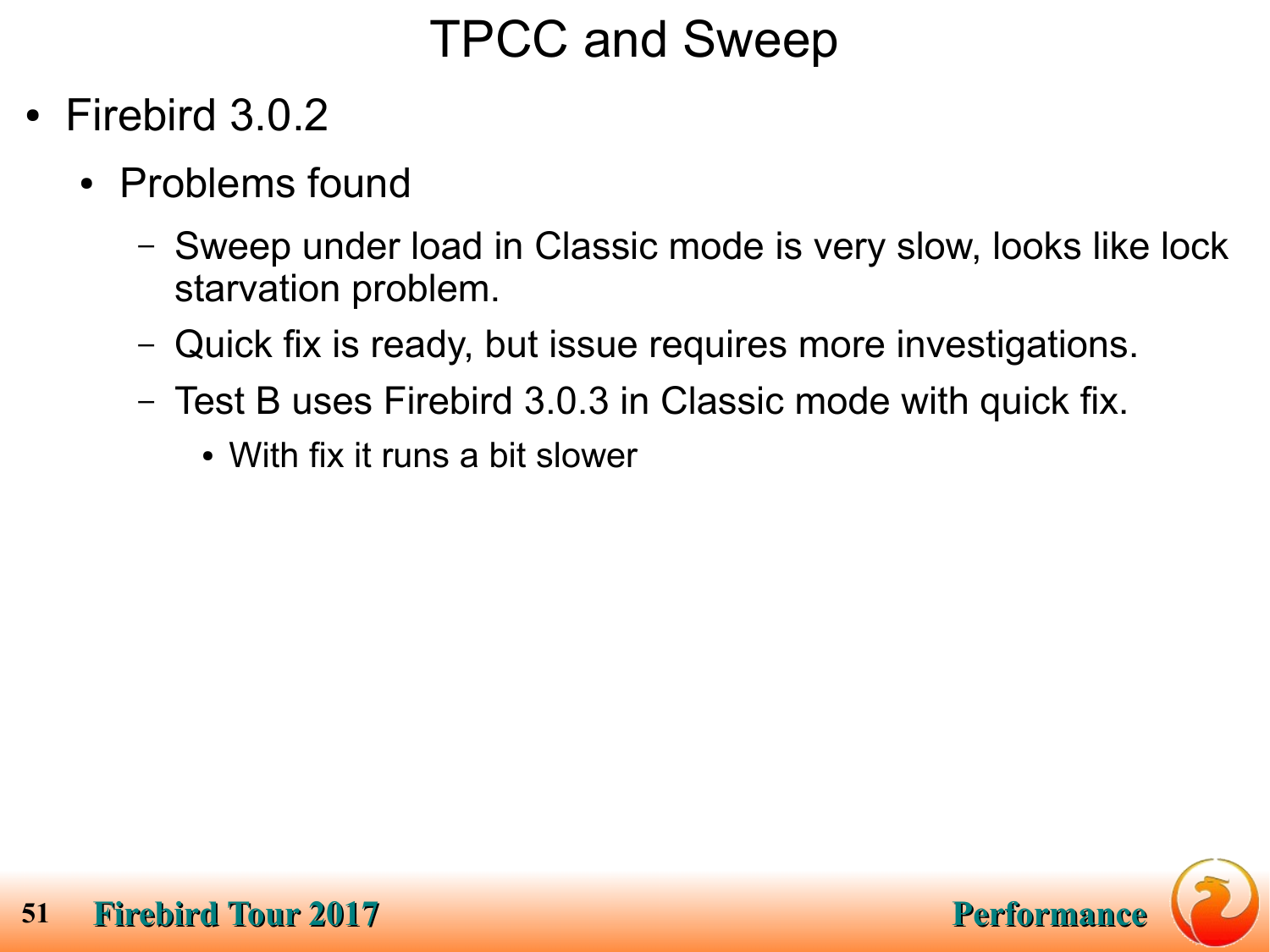

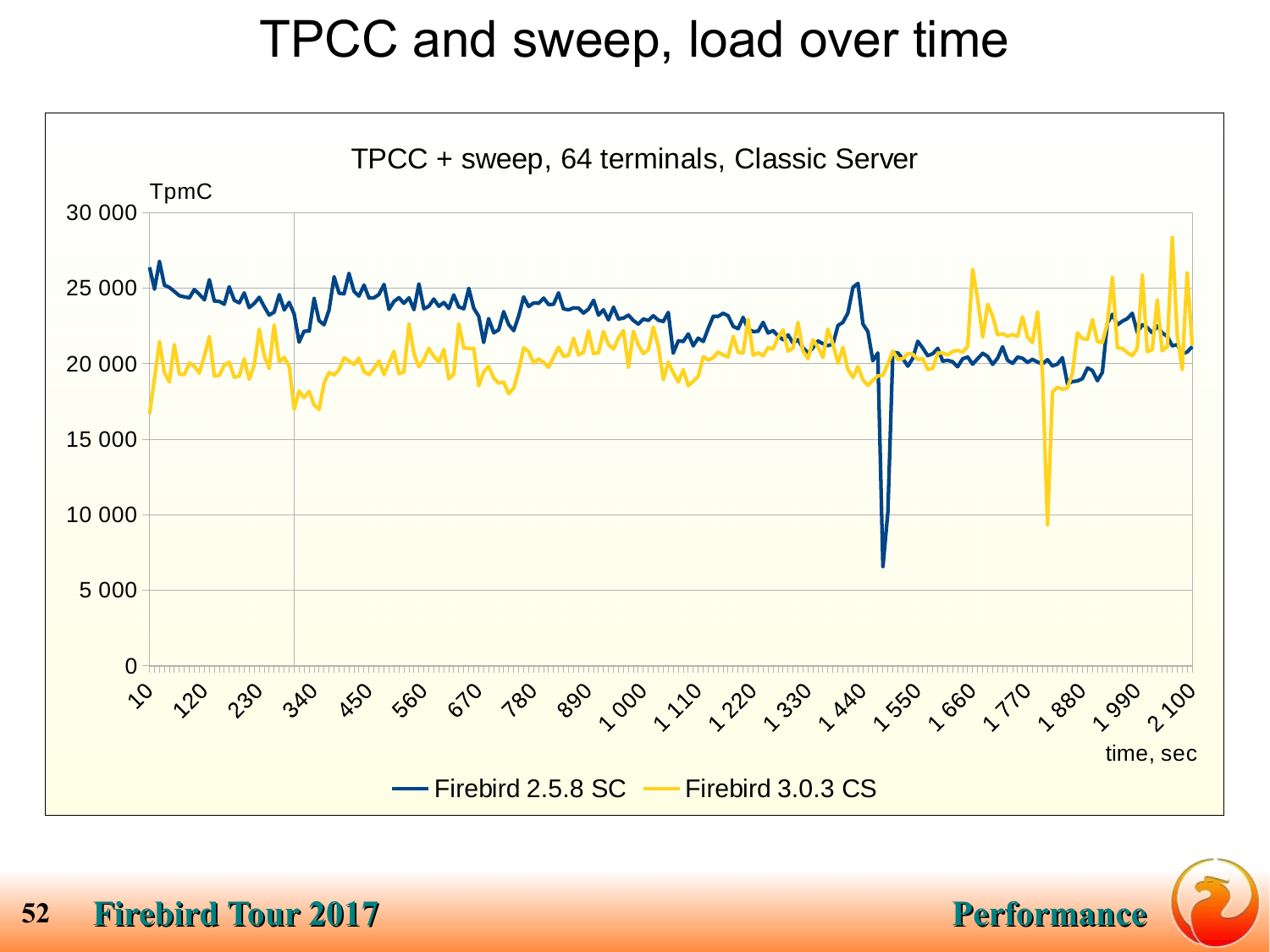- Firebird in Classic mode
	- Affected slightly by the sweep
	- Performance drops about 10% and restored after the sweep

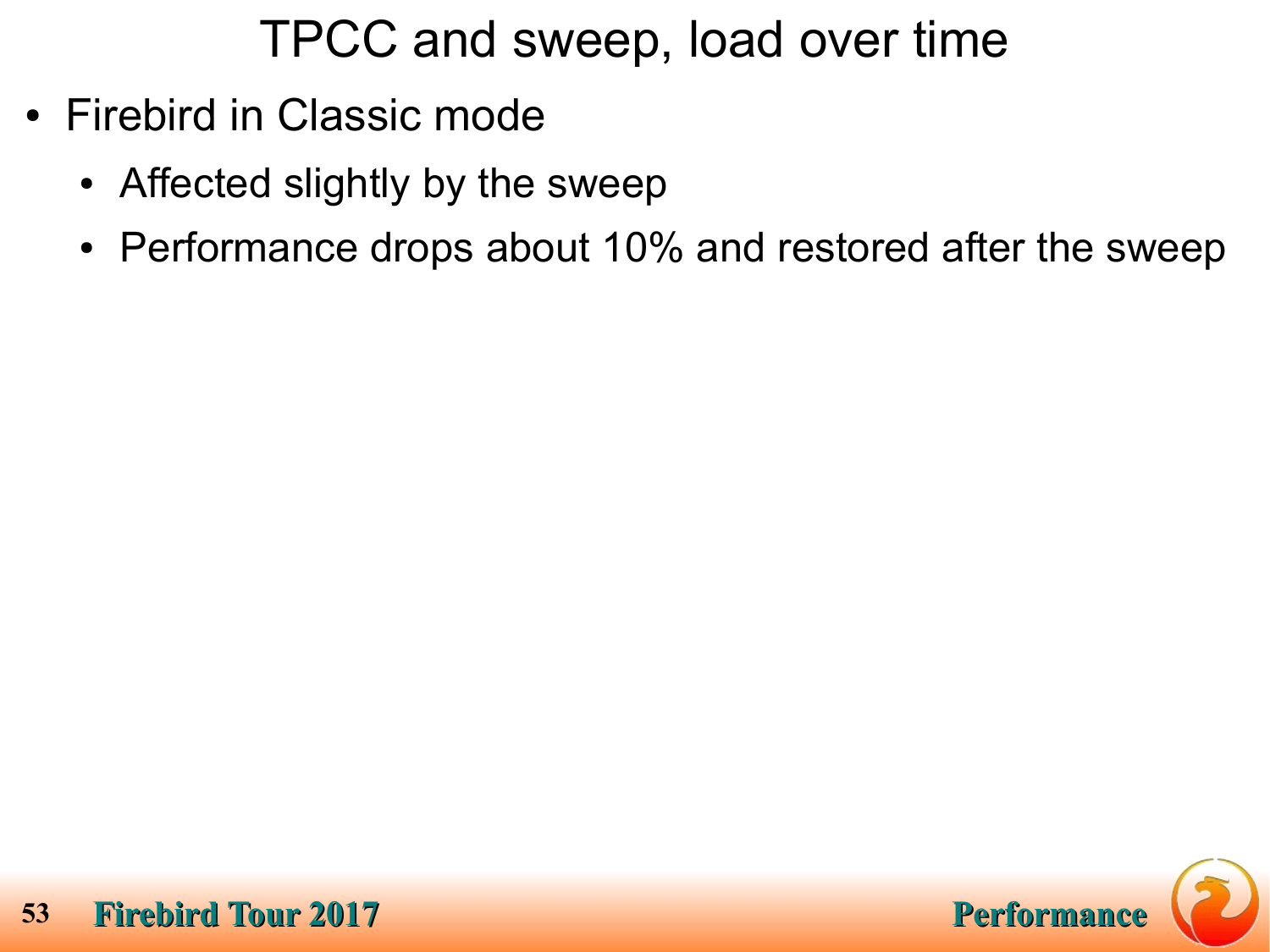

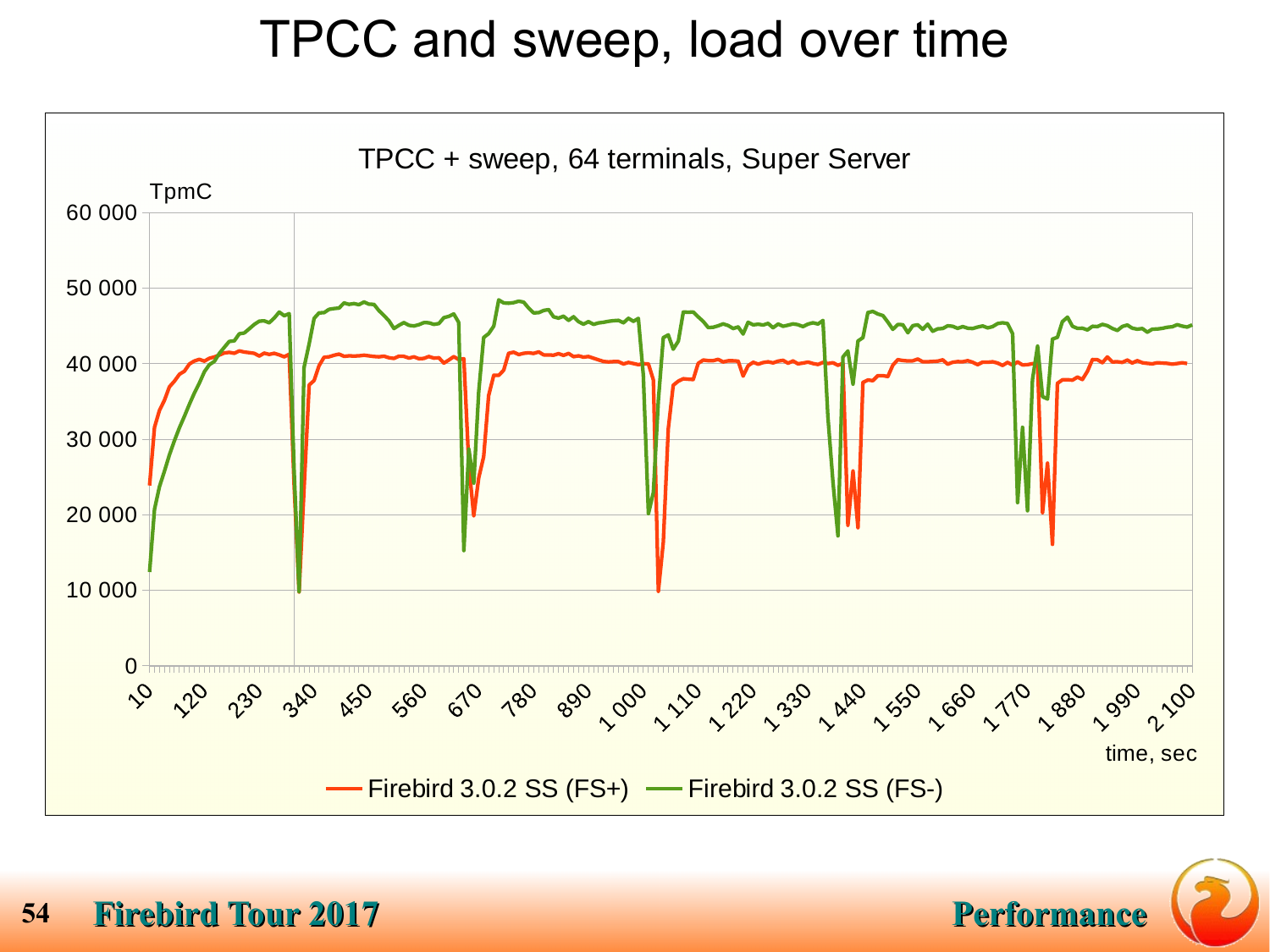- Firebird in Super mode
	- Performance drops significantly when sweep starts
		- Should be investigated
	- Performance restored relatively quickly (20-30 sec), much before sweep end (50-90 sec)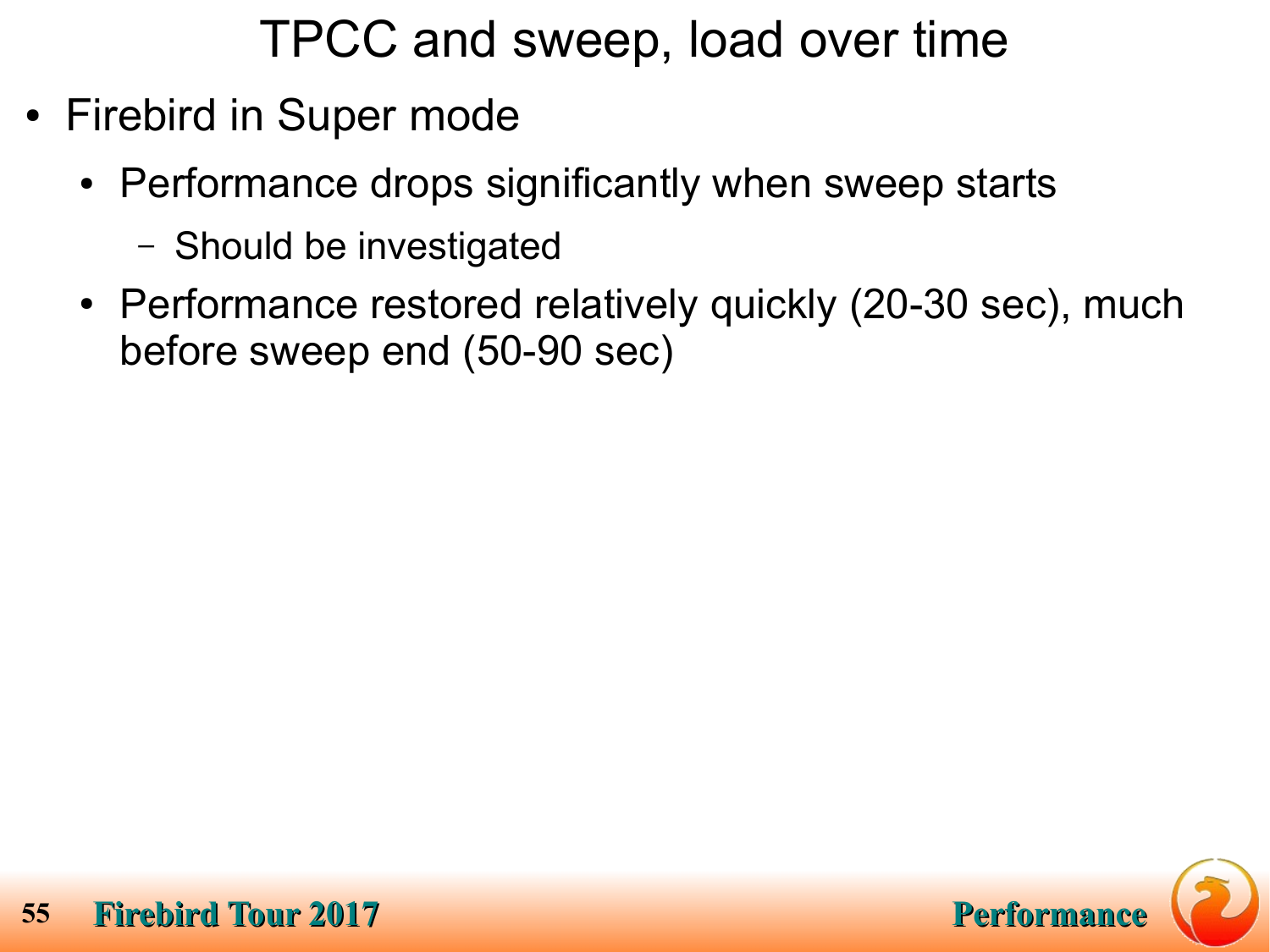

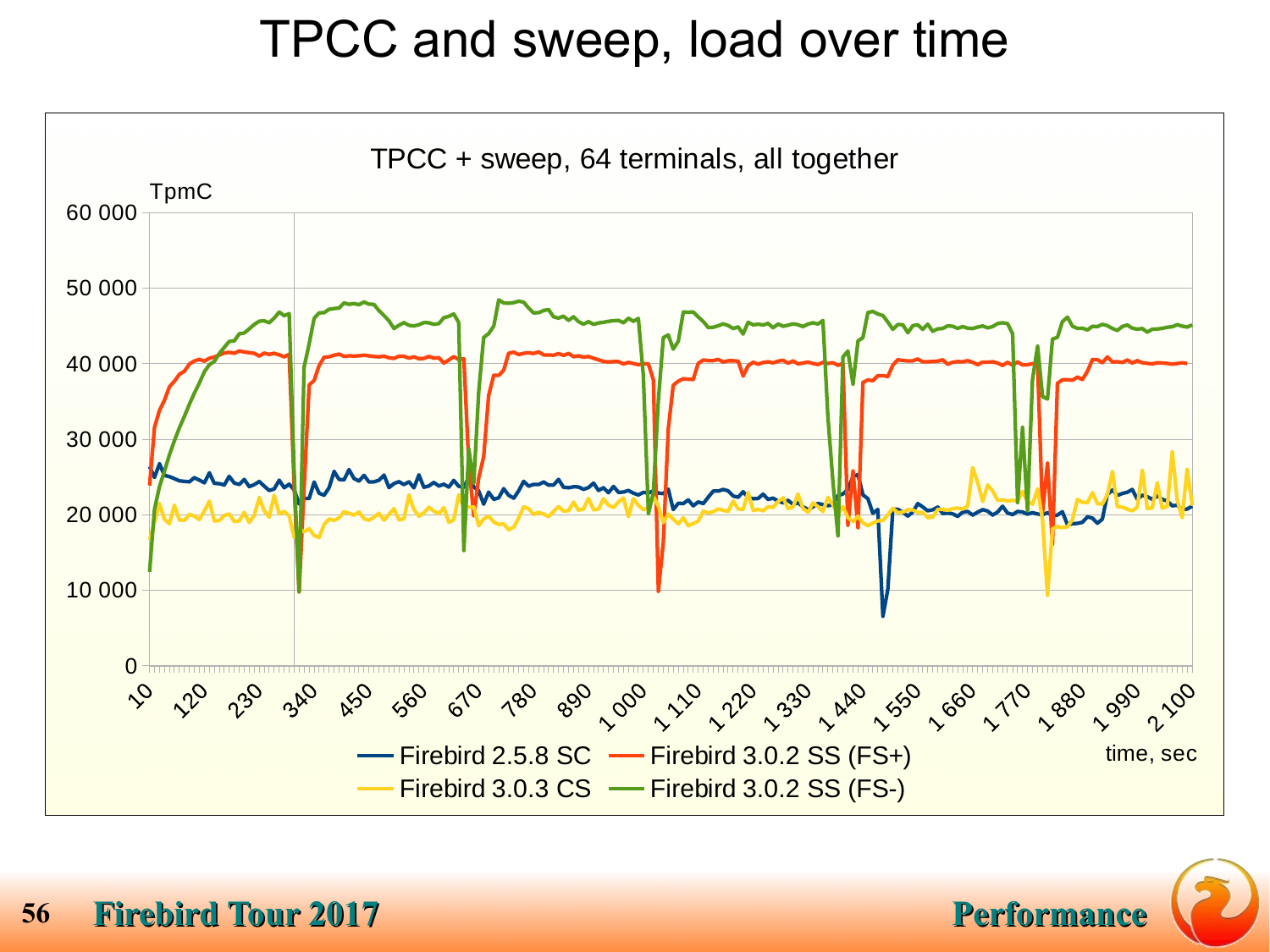

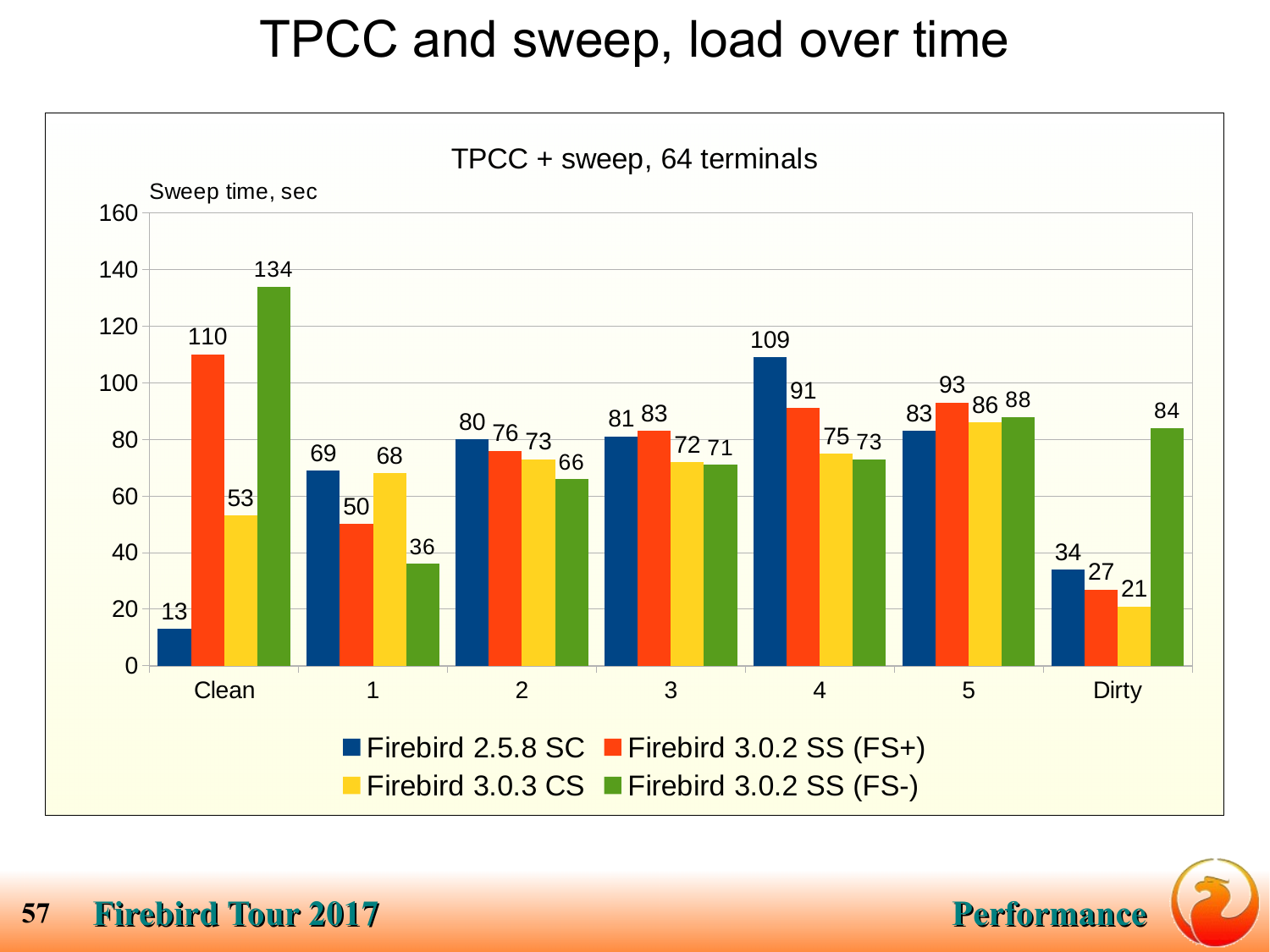- Firebird 3 run first sweep pass slow as it requires to mark all Data Pages as swept
- On heavy loaded system sweep run faster in Firebird 3
- Super mode with huge own cache and file system support
	- sweep time greater than Classic mode, but note Super make >70% more transactions and produces more work for sweep to do
- Super mode with huge own cache and with no file system support
	- Runs faster under load
	- Slow when Firebird cache is empty
		- It is expected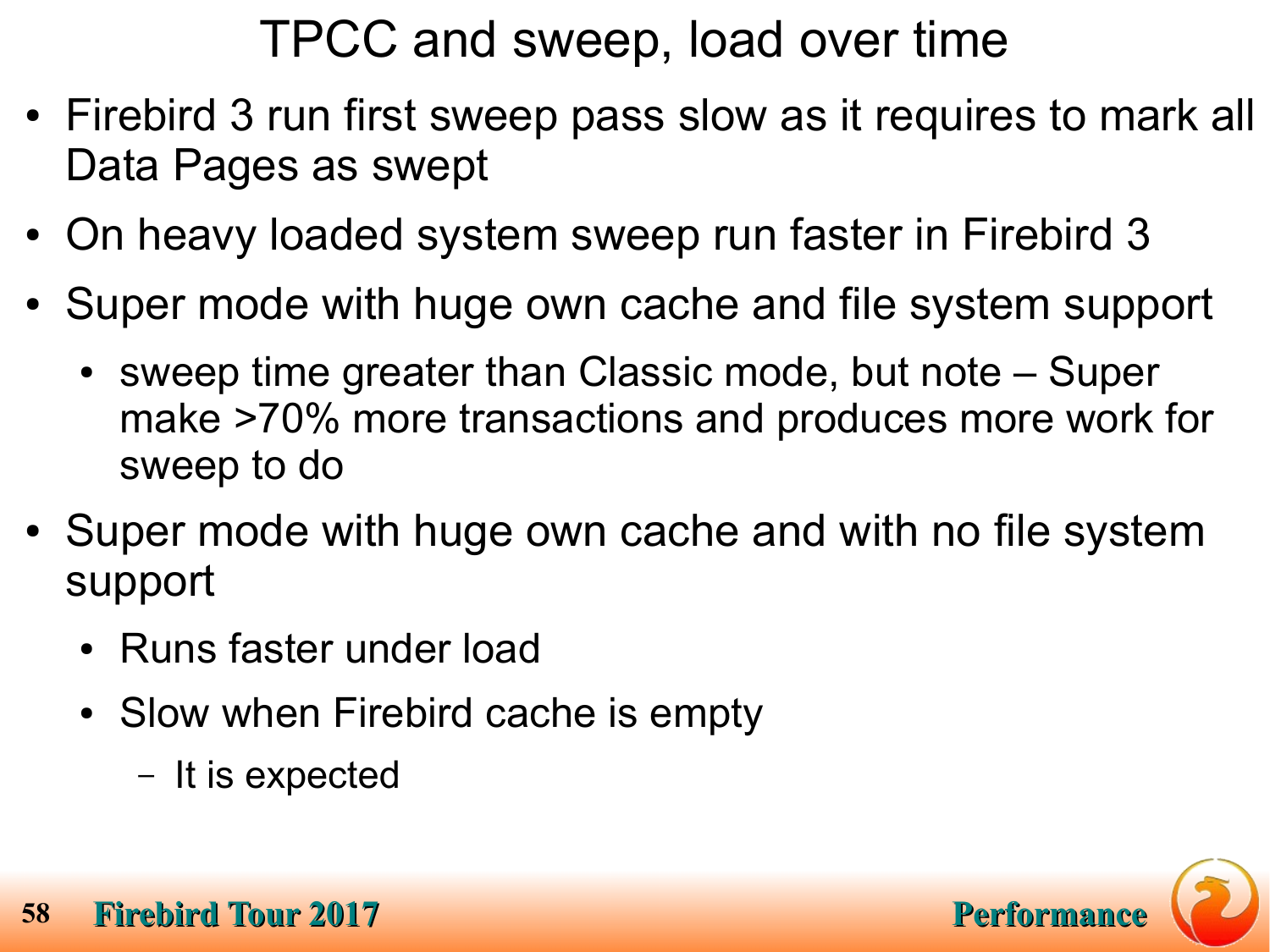- **Test** 
	- Goal: evaluate engine and nbackup performance with high load
		- Run TPCC test
			- After warm-up period run nbackup level 0
			- Every 5 minutes run nbackup and increment backup level
	- All backup files are stored on separate from main database disk drive

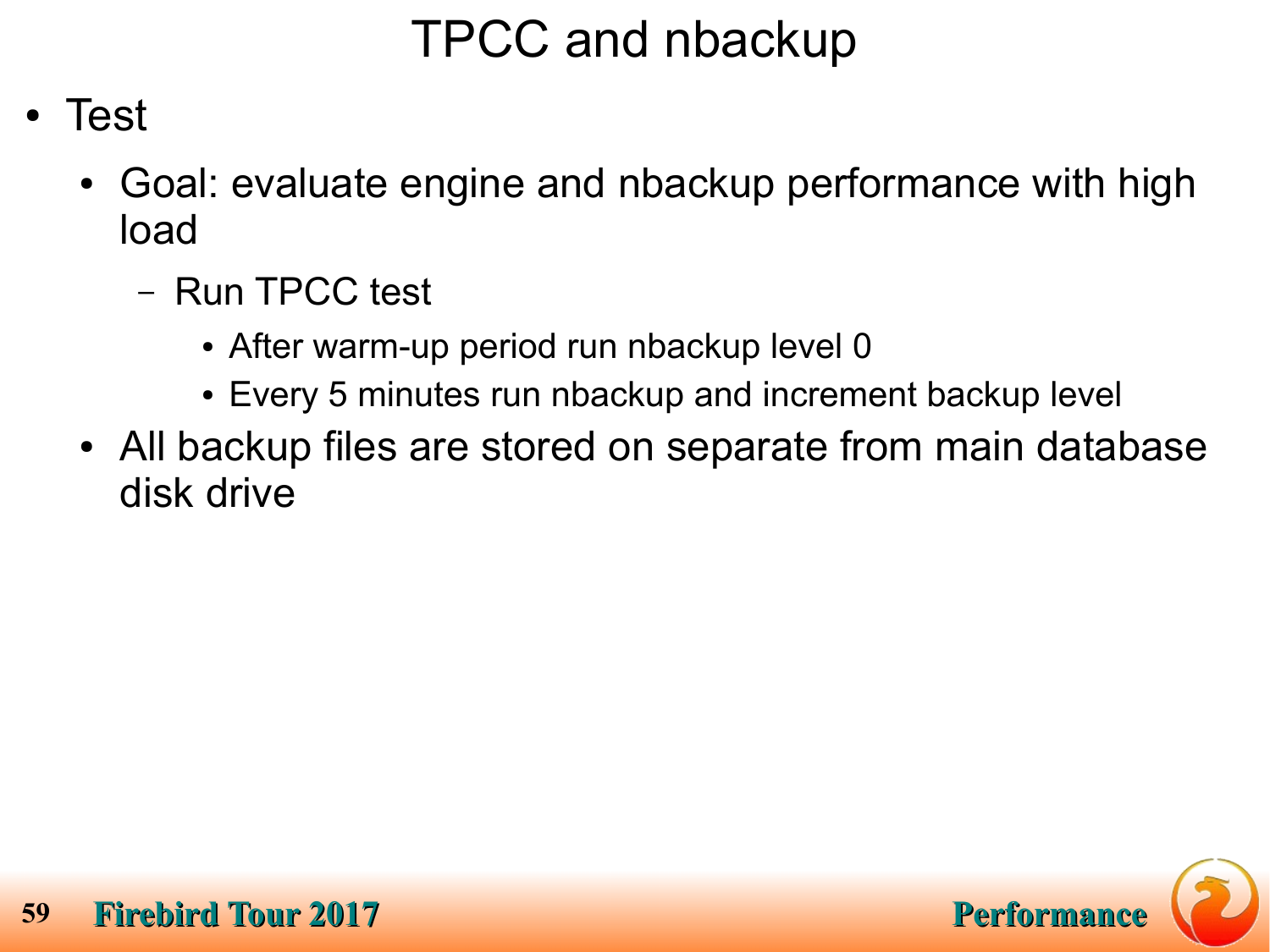- File system cache
	- nbackup utility reads database file itself, i.e. not using Firebird page cache
	- Switch -DIRECT
		- ON don't use file system cache, default on Windows
		- OFF use file system cache, default on Linux
	- When cached file opens without buffering, Windows removes it from file system cache immediately
	- With default settings, nbackup usage will remove database file from file system cache (on Windows)

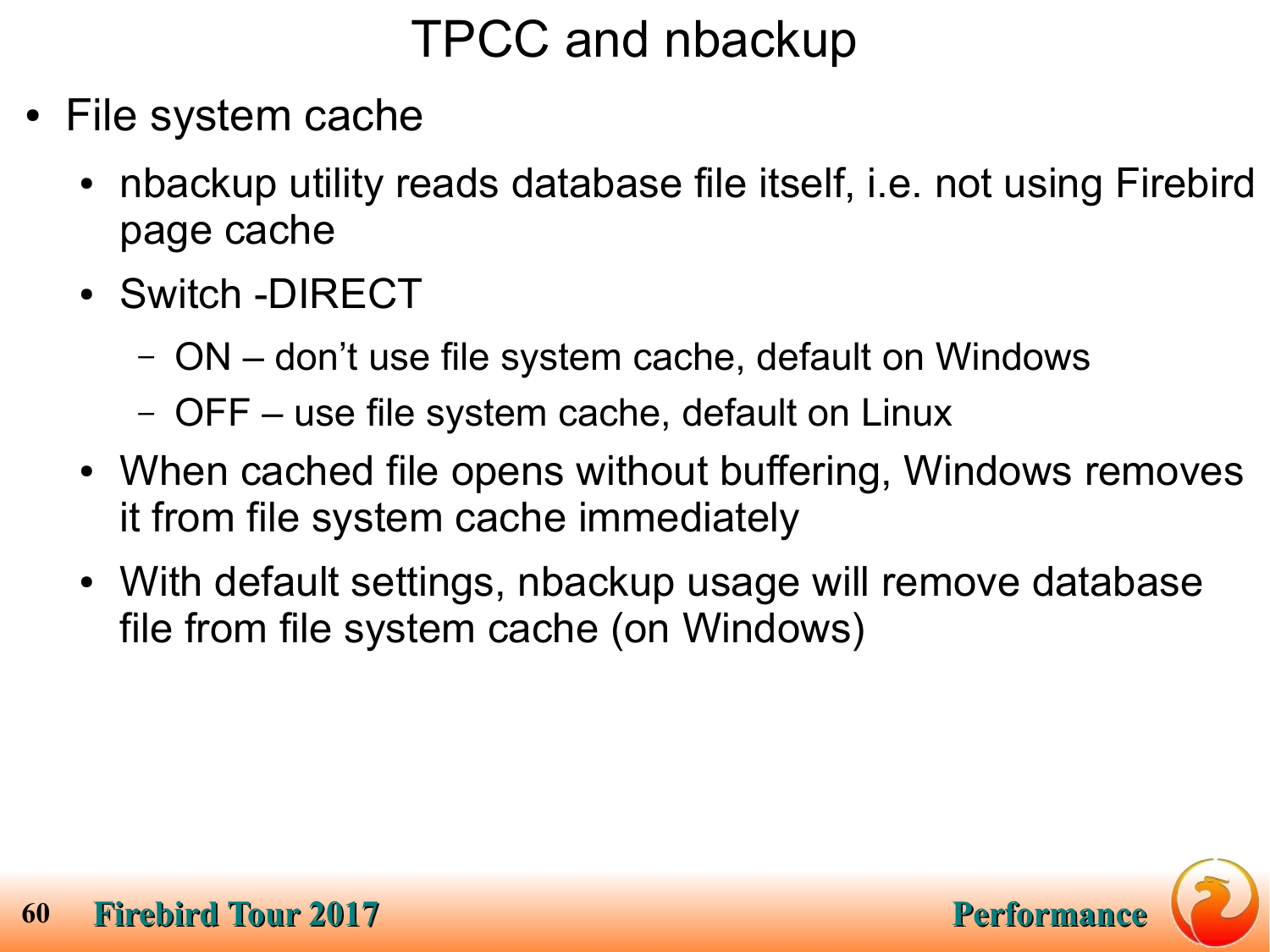- File system cache
- We run nbackup with
	- -DIRECT OFF for Classics and for Super, when it run with support of file system cache
	- -DIRECT ON for Super, when it run with no support of file system cache

|                   | Firebird 2.5.8<br><b>SC</b> | Firebird 3.0.3<br>$SS(FS+)$ | Firebird 3.0.3<br>CS | Firebird 3.0.3<br>SS (FS-) |
|-------------------|-----------------------------|-----------------------------|----------------------|----------------------------|
| File system cache | used                        | used                        | used                 | not used                   |
| -DIRECT           | <b>OFF</b>                  | <b>OFF</b>                  | <b>OFF</b>           | ON                         |

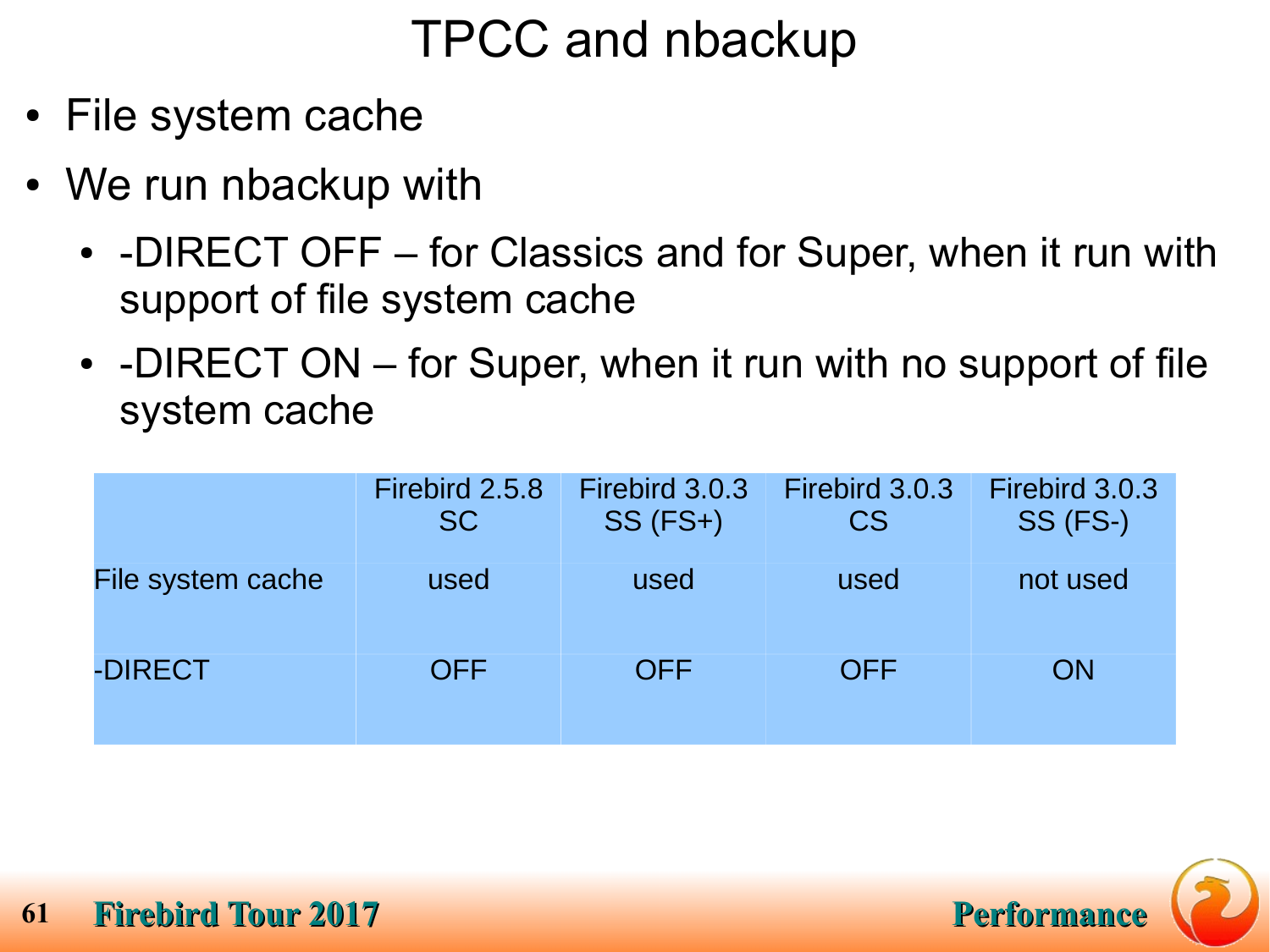- Firebird  $3.0.2$ 
	- Problems found and fixed
		- CORE-5613: SuperServer could hung when changing physical backup state under high load
		- CORE-5614: Physical backup merge stage could run too long, especially with huge page cache
	- TPCC and nbackup tests done using current snapshot build of Firebird 3.0.3

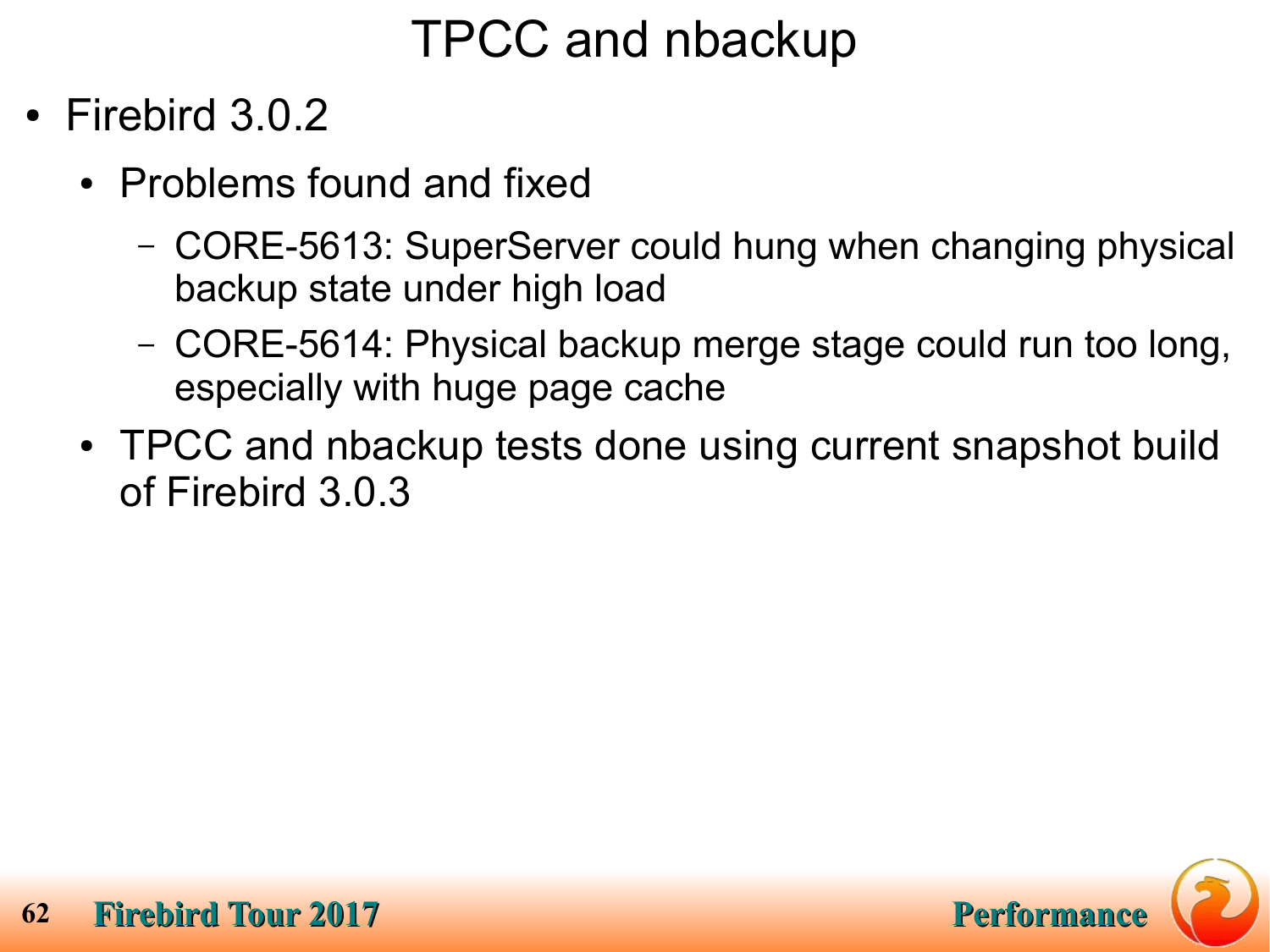

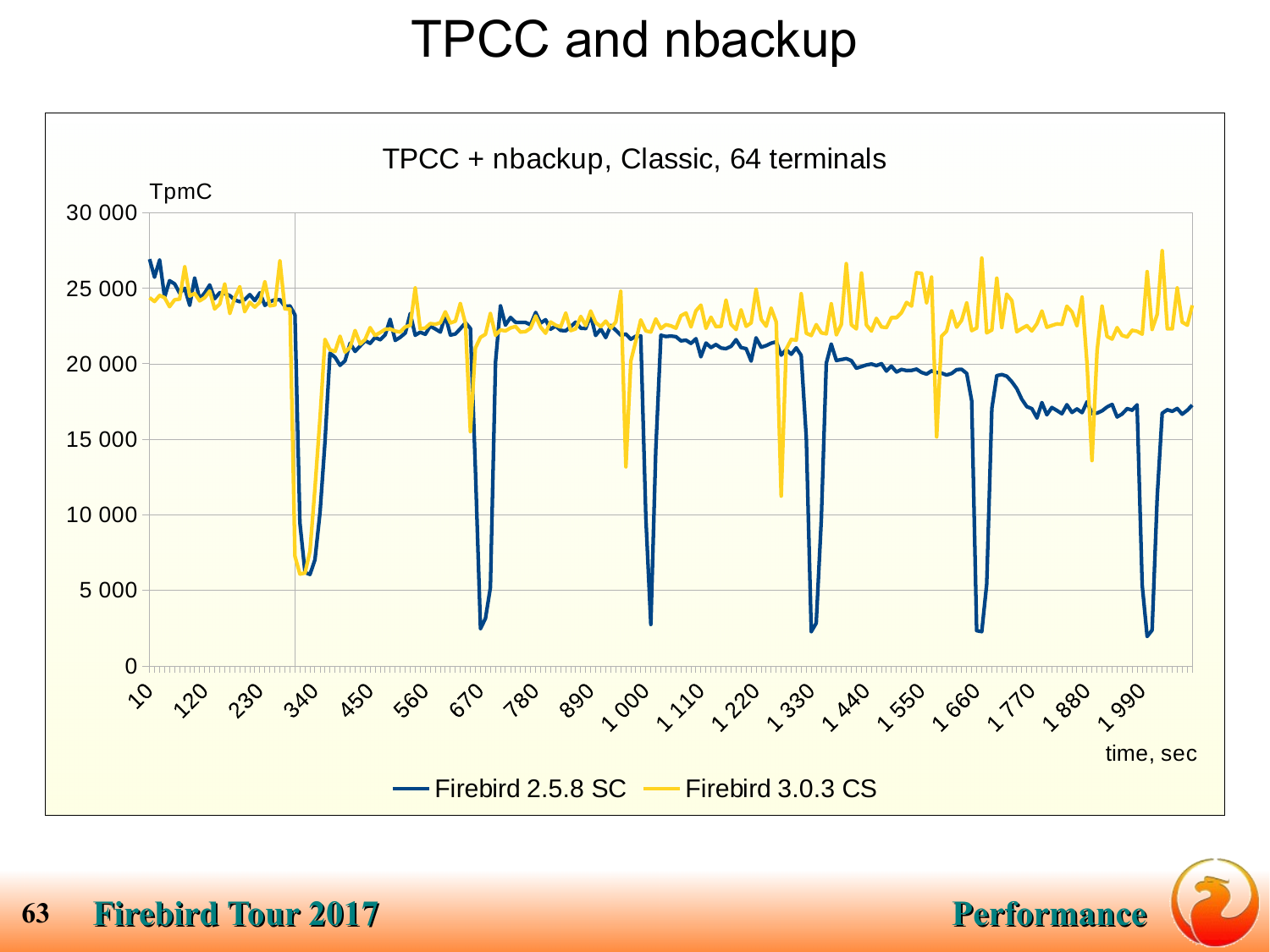- Classic v2.5 vs v3
	- Firebird performance drops significantly when physical backup run
	- Firebird 3 suffers in much less degree than Firebird 2.5

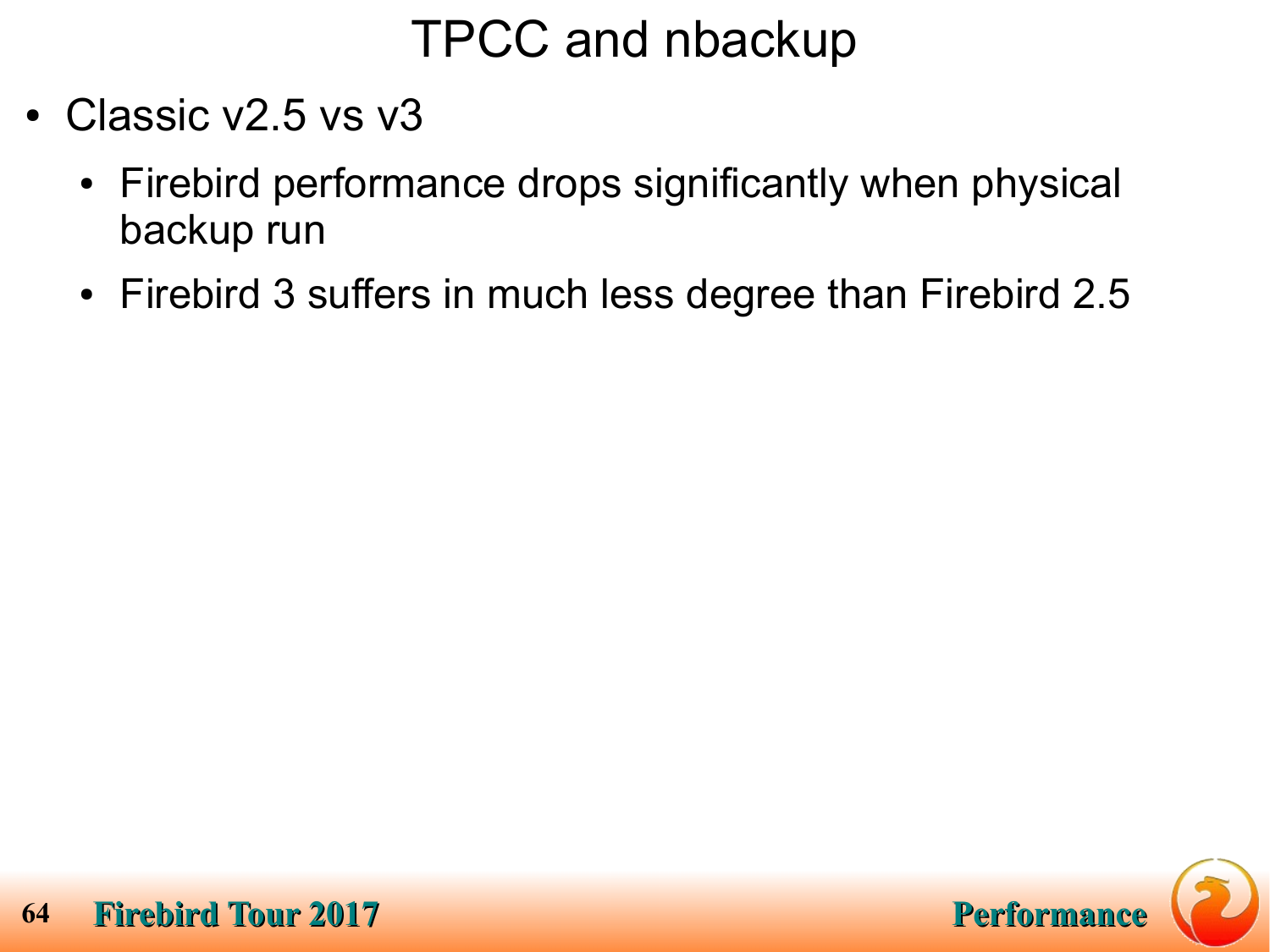

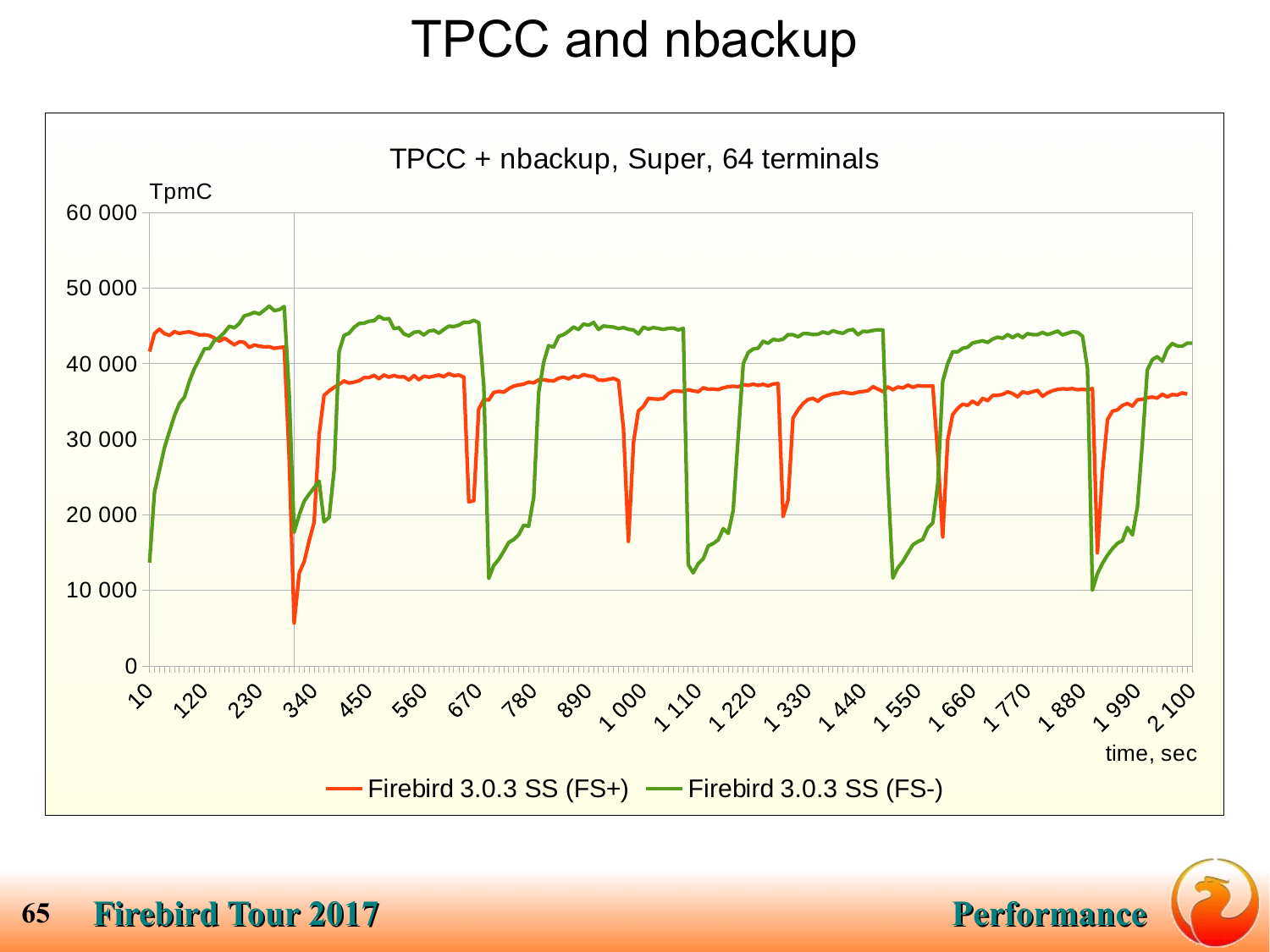- Super v3: with\without file system cache
	- File system cache support helps physical backup to run faster
	- With file system cache performance drops less
	- Even without file system cache performance is better than in Classic v2.5

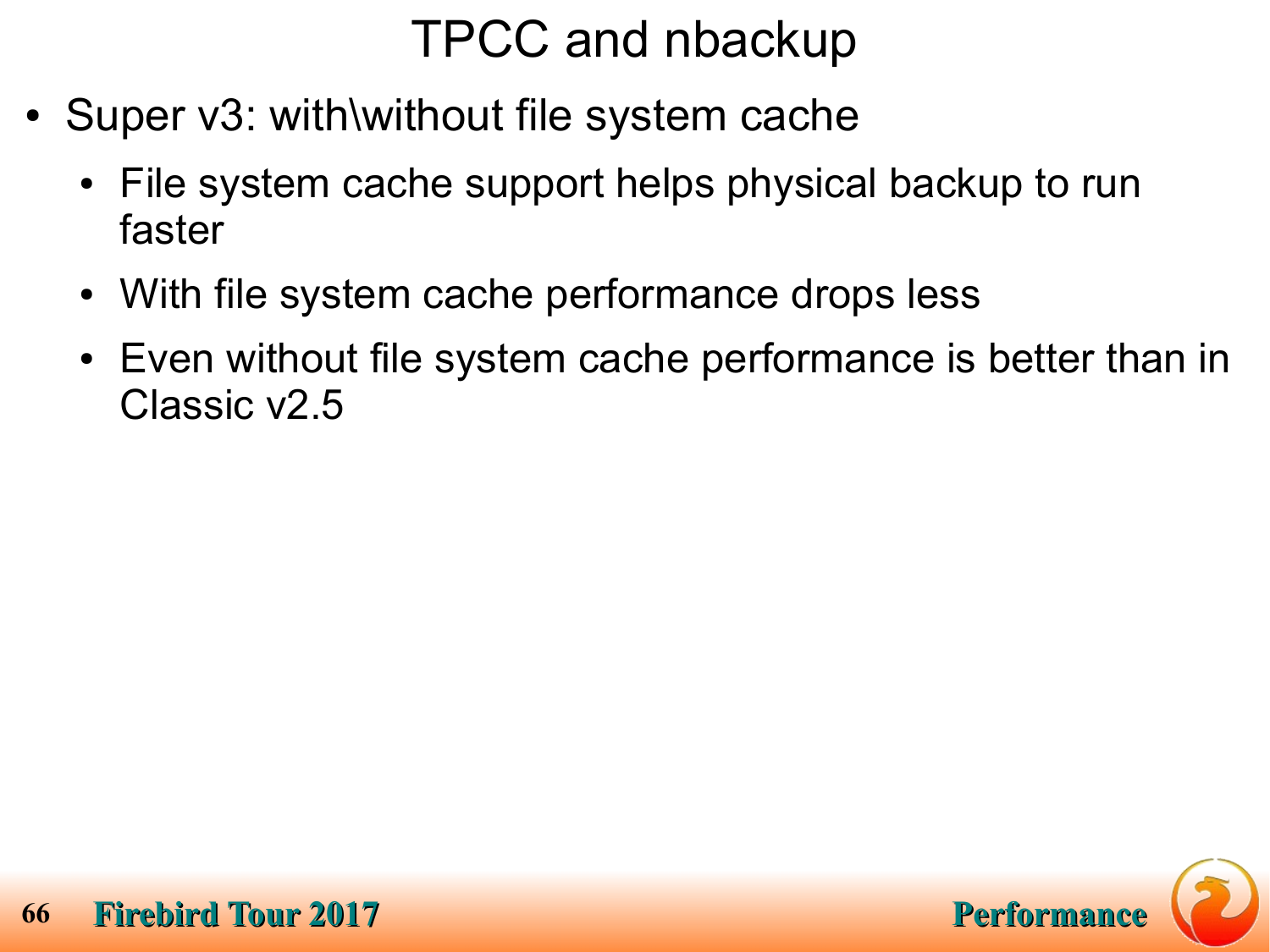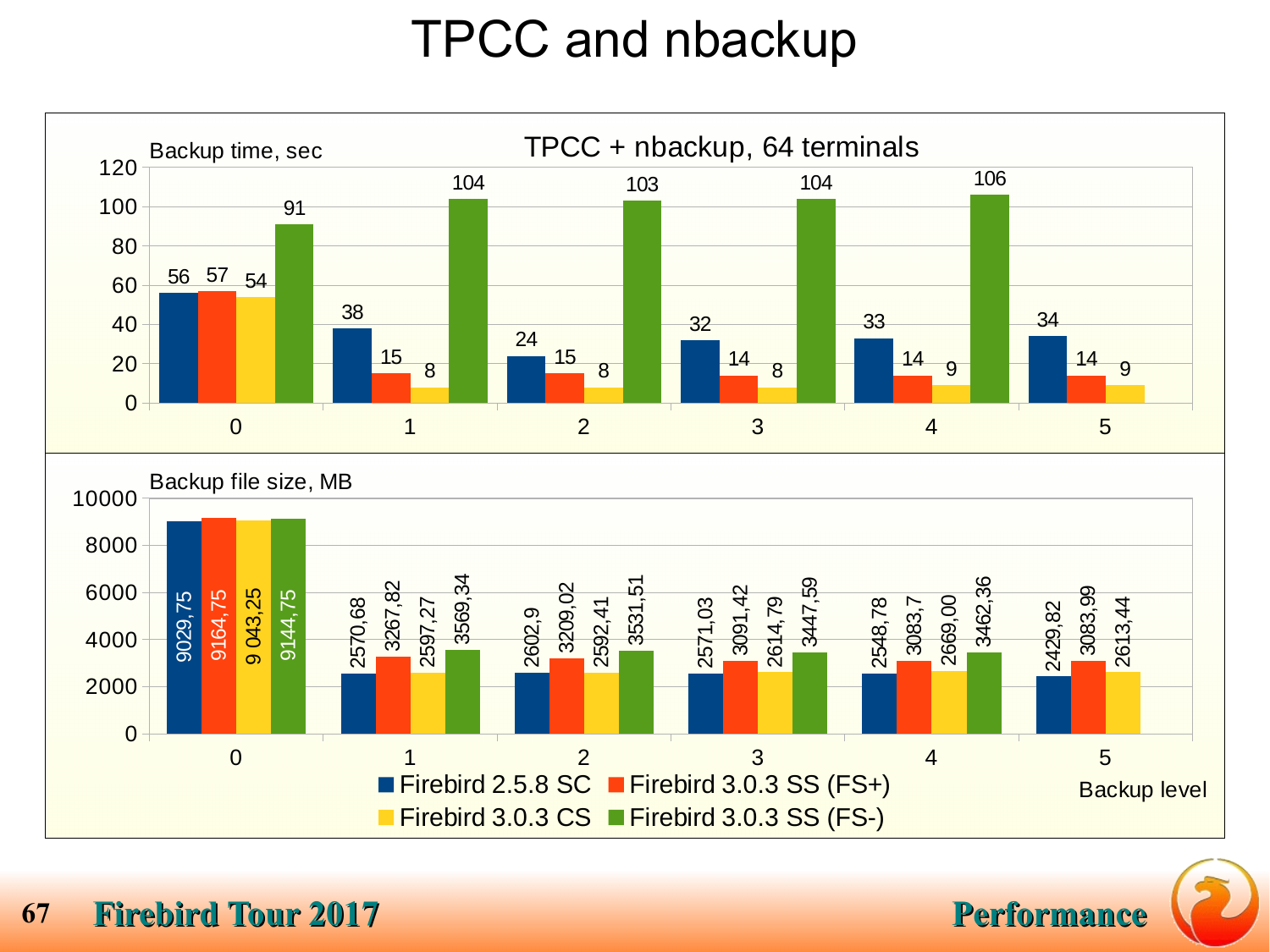- Performance features in Firebird 4
	- New Batch API
	- Pool for external connections of EXECUTE STATEMENT
		- Implementation available in [HQbird](https://ib-aid.com/en/hqbird)
	- Server-side cache of SQL statements
		- Implementation available in HQbird
	- Garbage collection of intermediate record versions

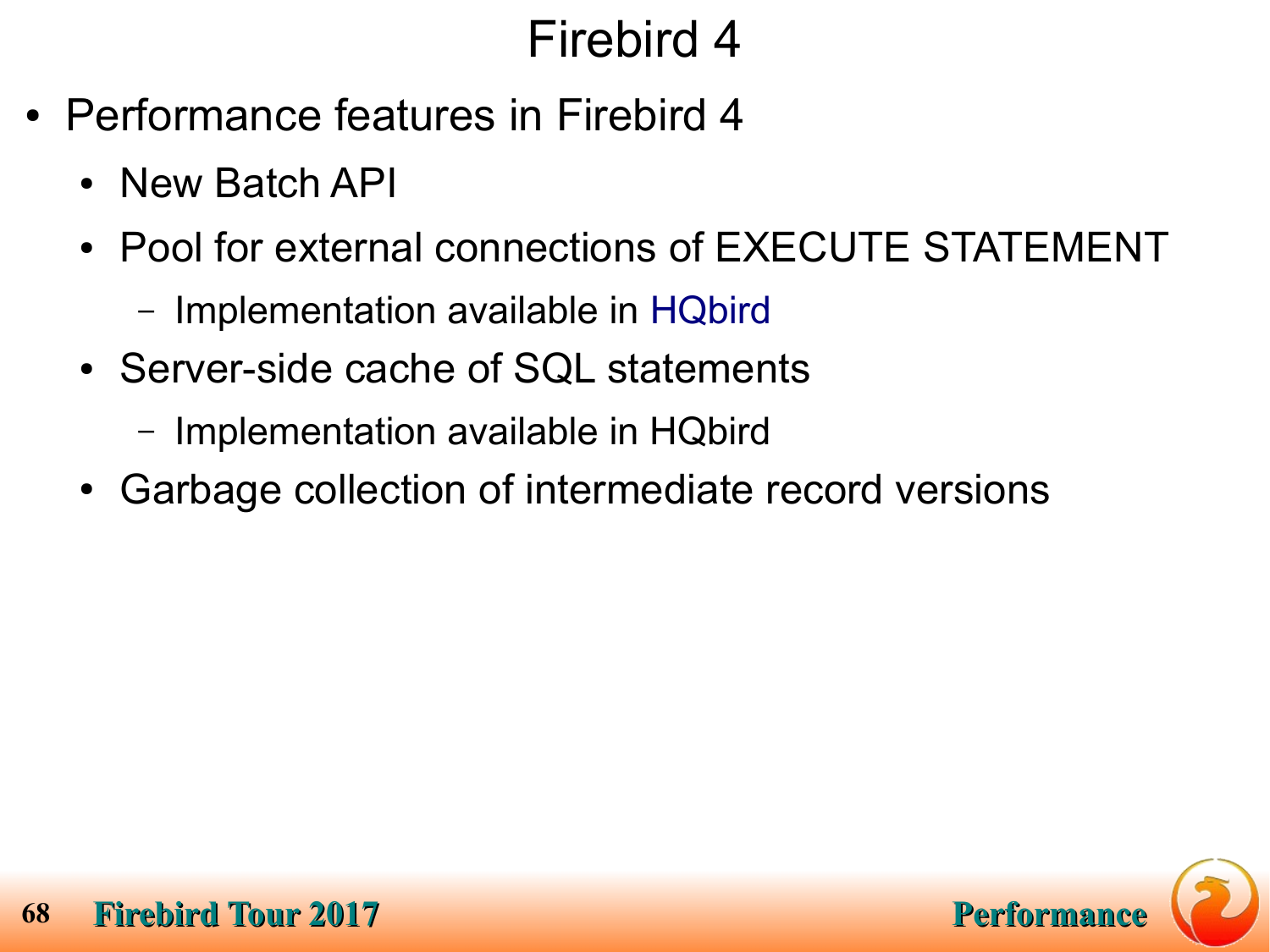- New Batch API
	- Send single query with multiply set of params
		- Including BLOB's
- Expected benefits
	- Radical less number of network roundtrips
- **Usage** 
	- Import tools
	- gbak restore
- Current availability
	- Separate branch 'batch' in Firebird source tree on GitHub

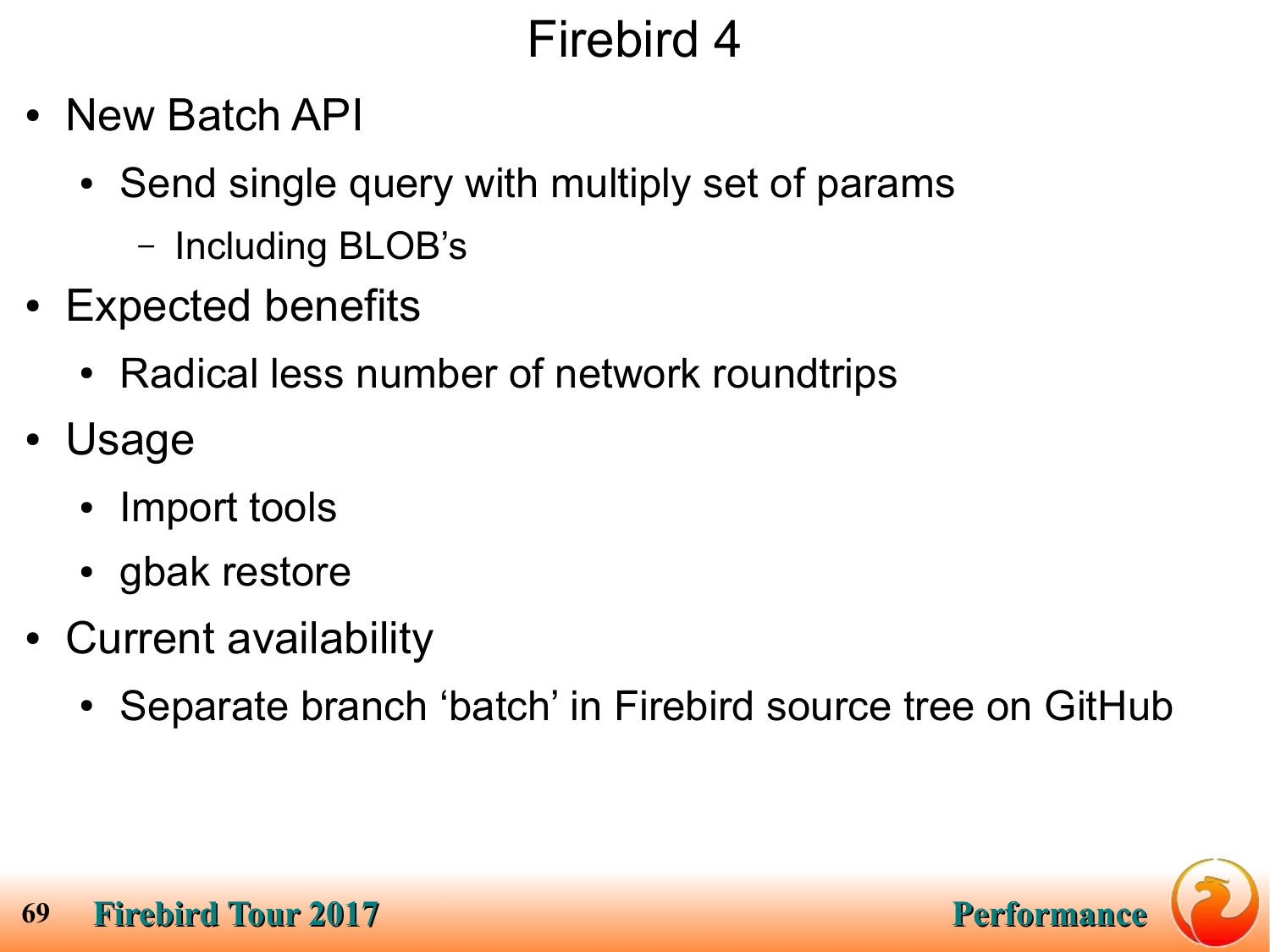- External connections pool
	- EXECUTE STATEMENT ... ON EXTERNAL DATA SOURCE
	- Put unused external connection into pool
	- Lookup for the new external connection at pool
		- Check for
			- connection string, user name, role, password – Hash used for fast search
			- connection liveness
				- Broken connection silently removed from pool

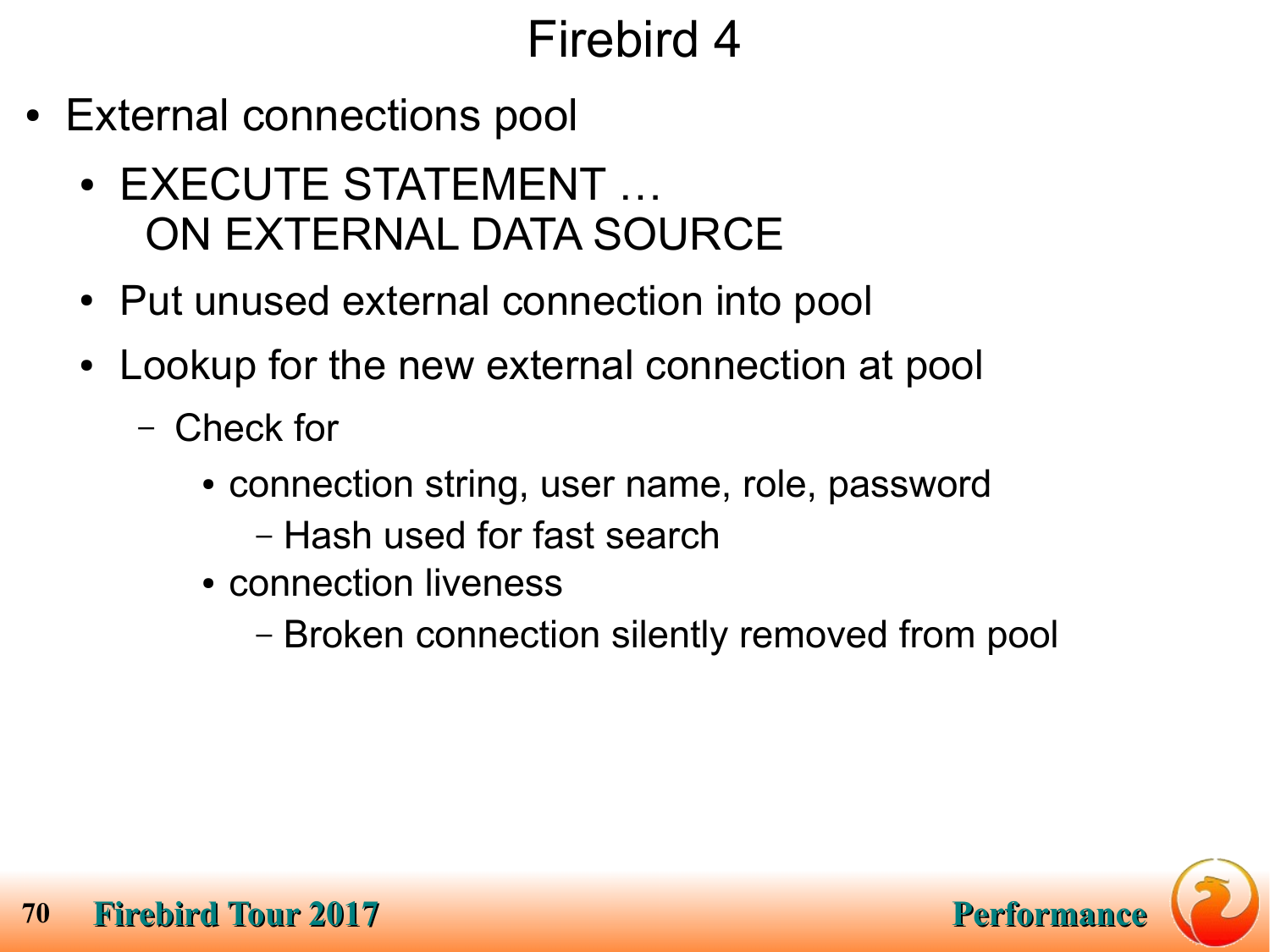- External connections pool, properties
	- Scope : single pool instance per server process
		- Super and SuperClassic modes : all local connections uses same pool of external connections despite of local database
		- Classic mode : each Firebird process contains own pool
	- Common for all external databases
		- To be discussed

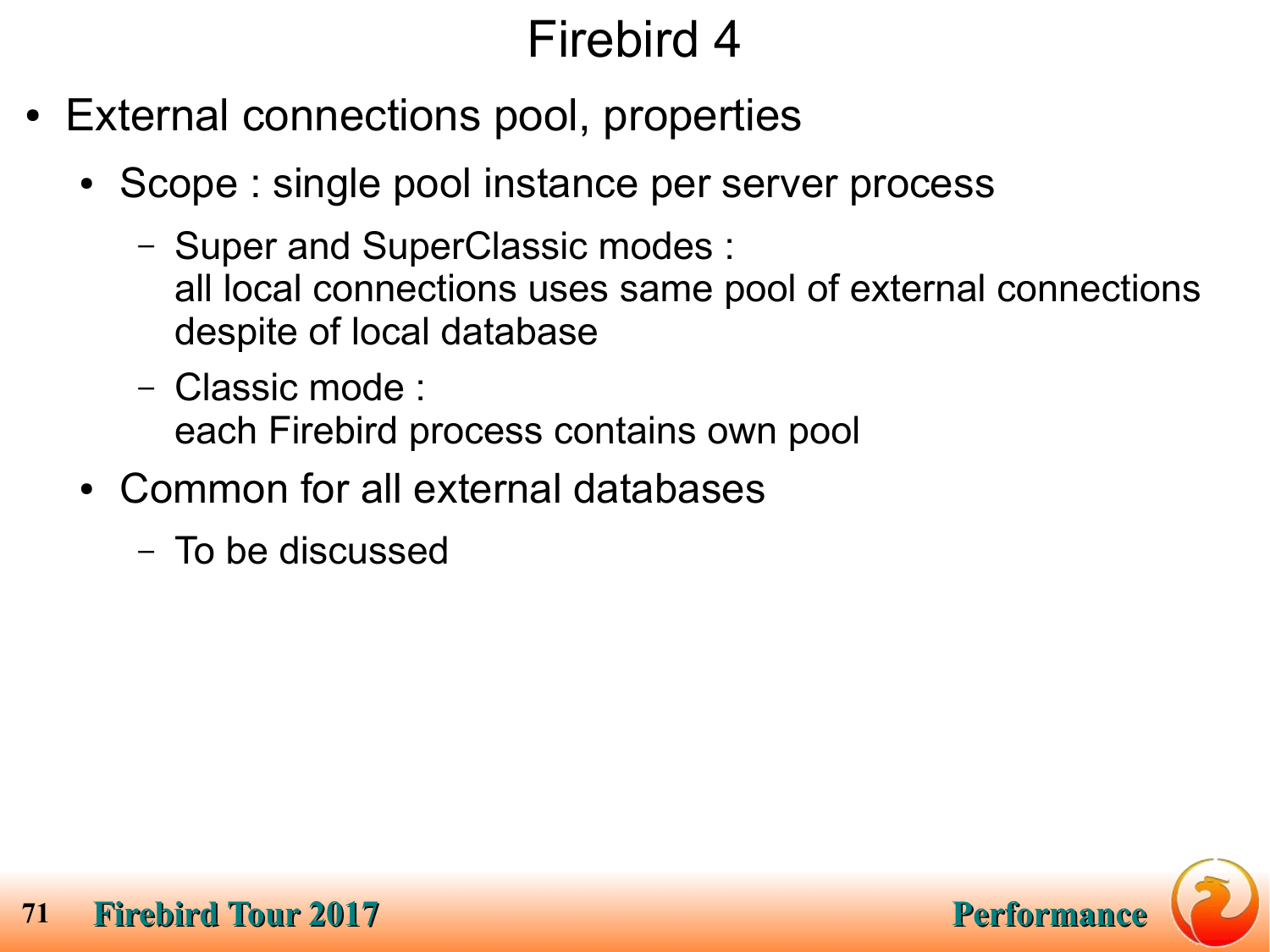- External connections pool, properties
	- Limited number of inactive (unused) external connections
		- Use LRU algorithm when pool is full
		- Limit could be changed by DBA
	- Limited lifetime of inactive external connection
		- Free inactive external connections after specified time
		- Lifetime could be changed by DBA

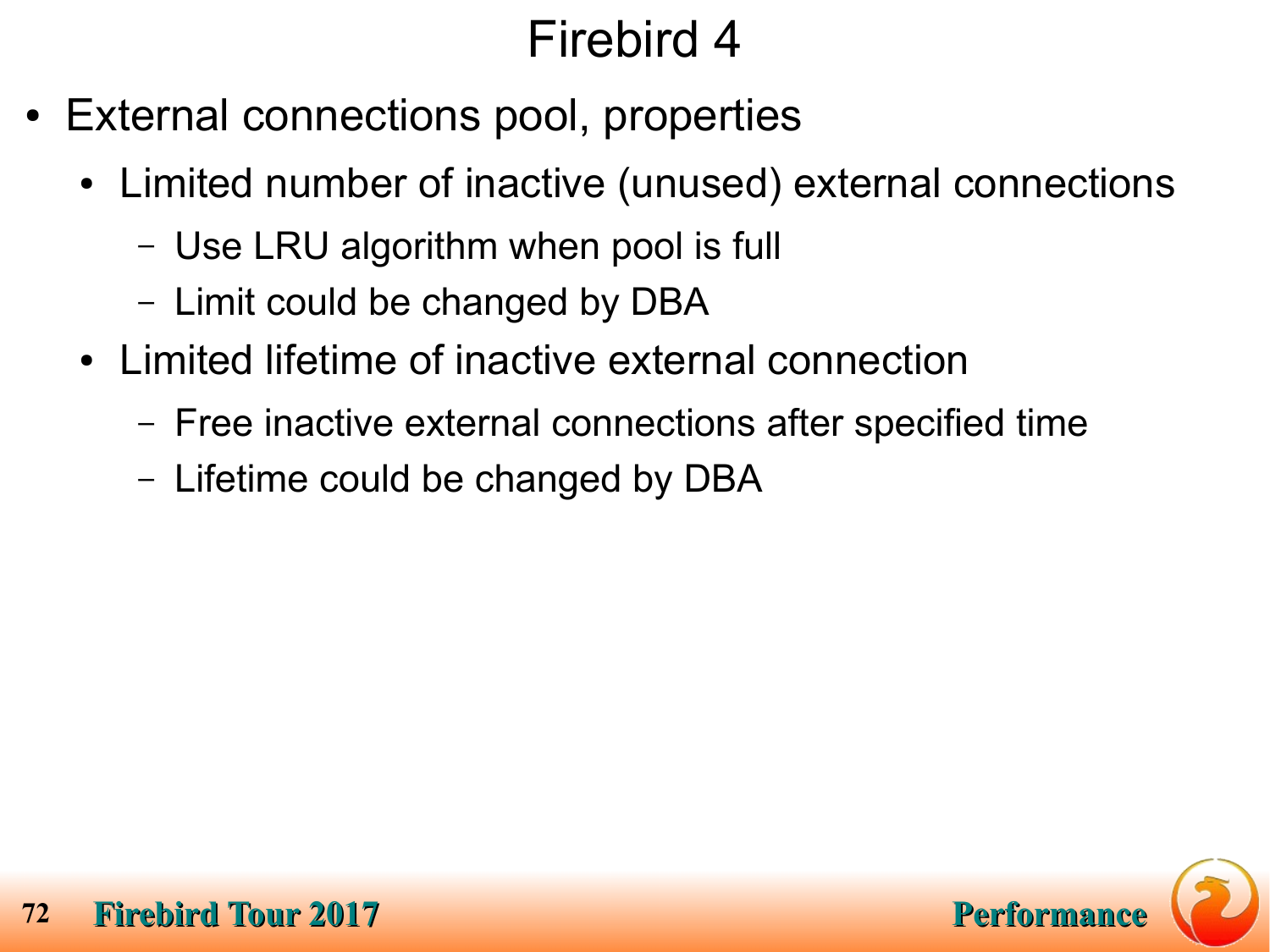- External connections pool, management
	- Manage pool properties using new DDL-like statement
		- ALTER EXTERNAL CONNECTIONS POOL
			- SET SIZE
			- SET LIFETIME
			- CLEAR ALL
			- CLEAR OLDEST
	- *It could be changed in release version?*

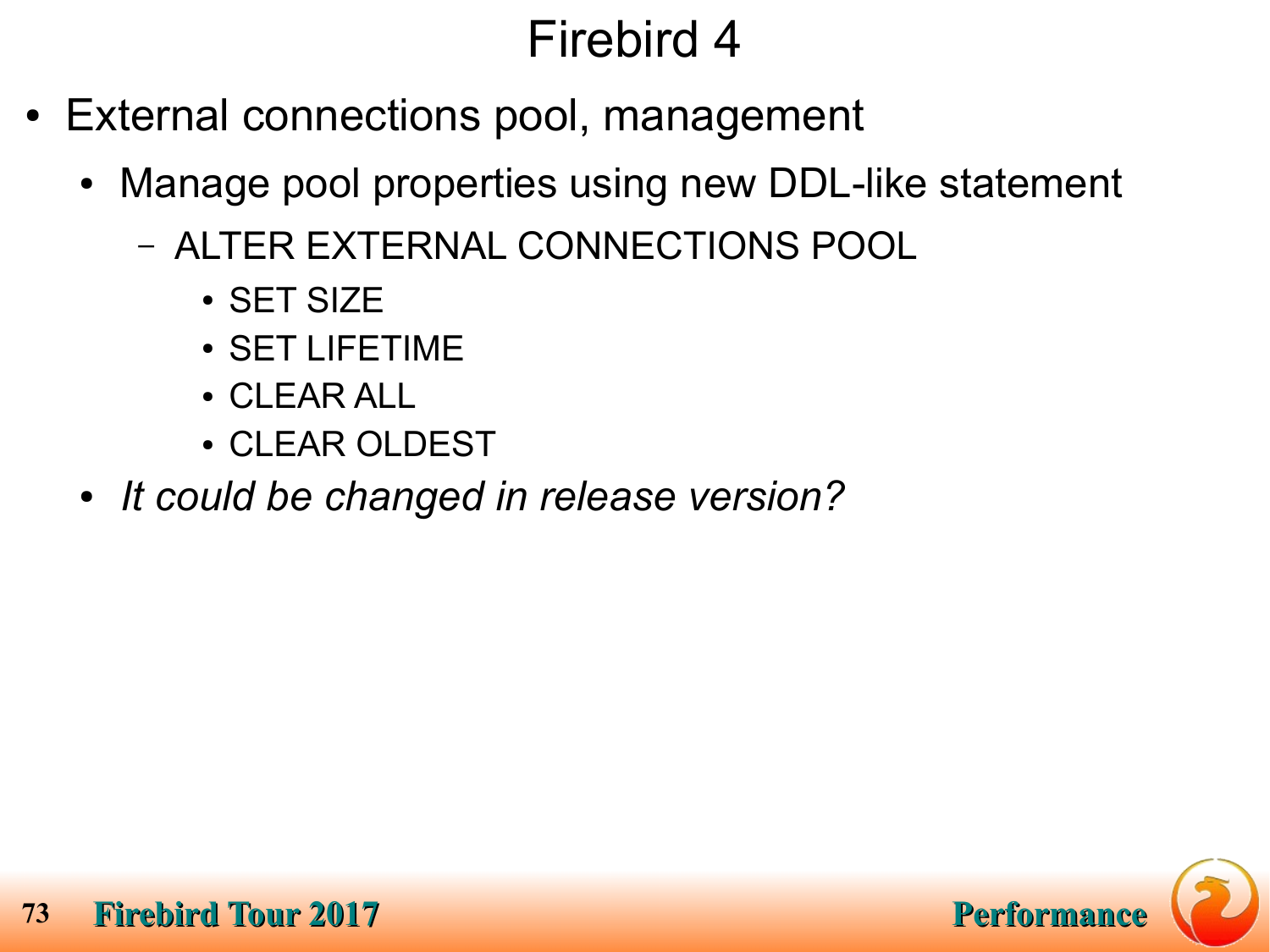- External connections pool, management
	- Query pool state with RDB\$GET CONTEXT()
		- Namespace : SYSTEM
		- Variables :
			- EXT CONN POOL SIZE
			- EXT\_CONN\_POOL\_IDLE\_COUNT
			- EXT CONN POOL ACTIVE COUNT
			- EXT\_CONN\_POOL\_LIFETIME
	- Support in monitoring tables to be discussed

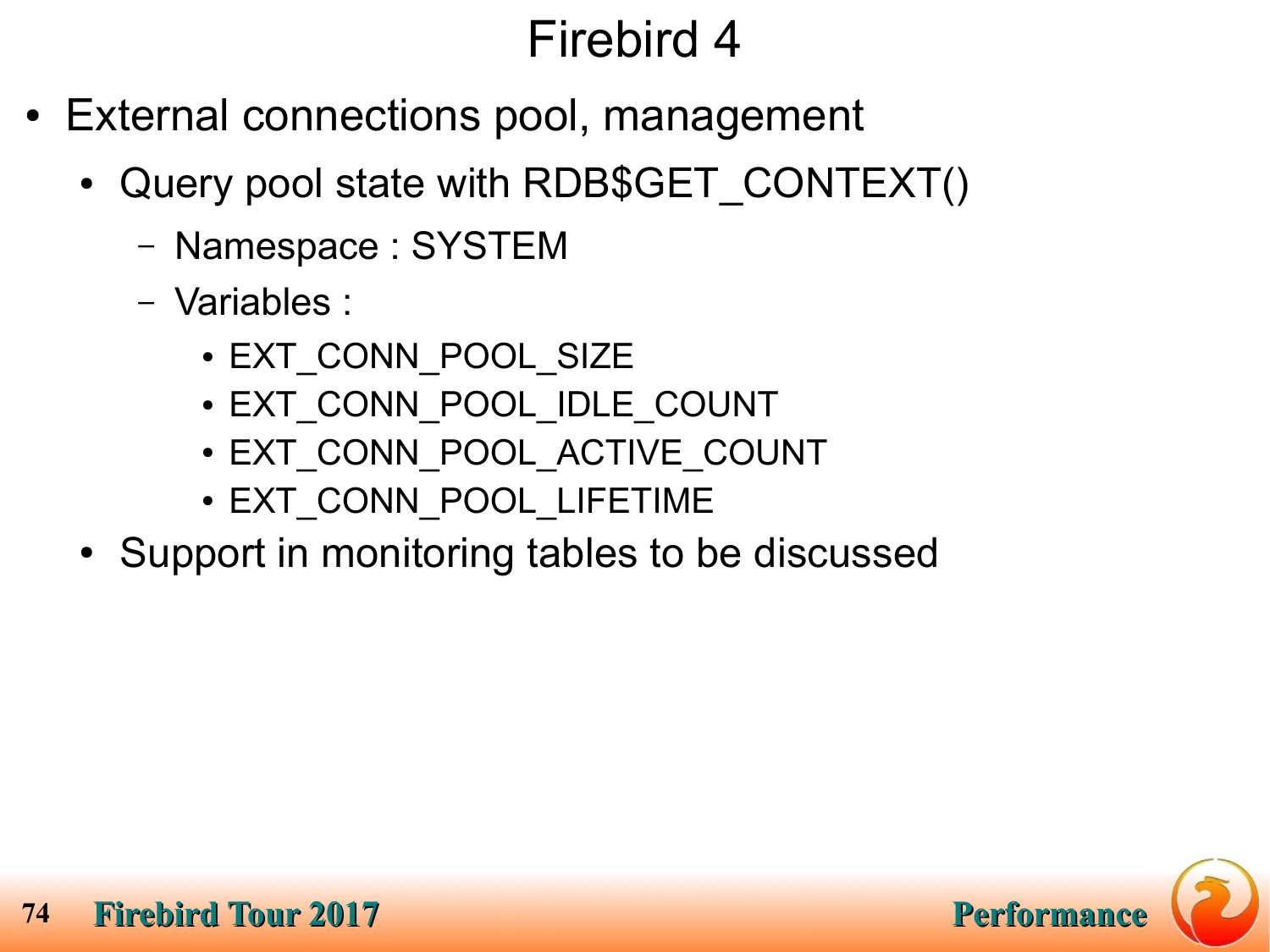- External connections pool
- Benefits
	- Radical less connection time when using EXECUTE STATEMENT with external databases
	- Much lower network and CPU load
- Usage
	- Any application intensively works with external queries
- Current availability
	- [HQBird 2.5](http://www.ib-aid.com/)
	- Firebird 4 (soon)

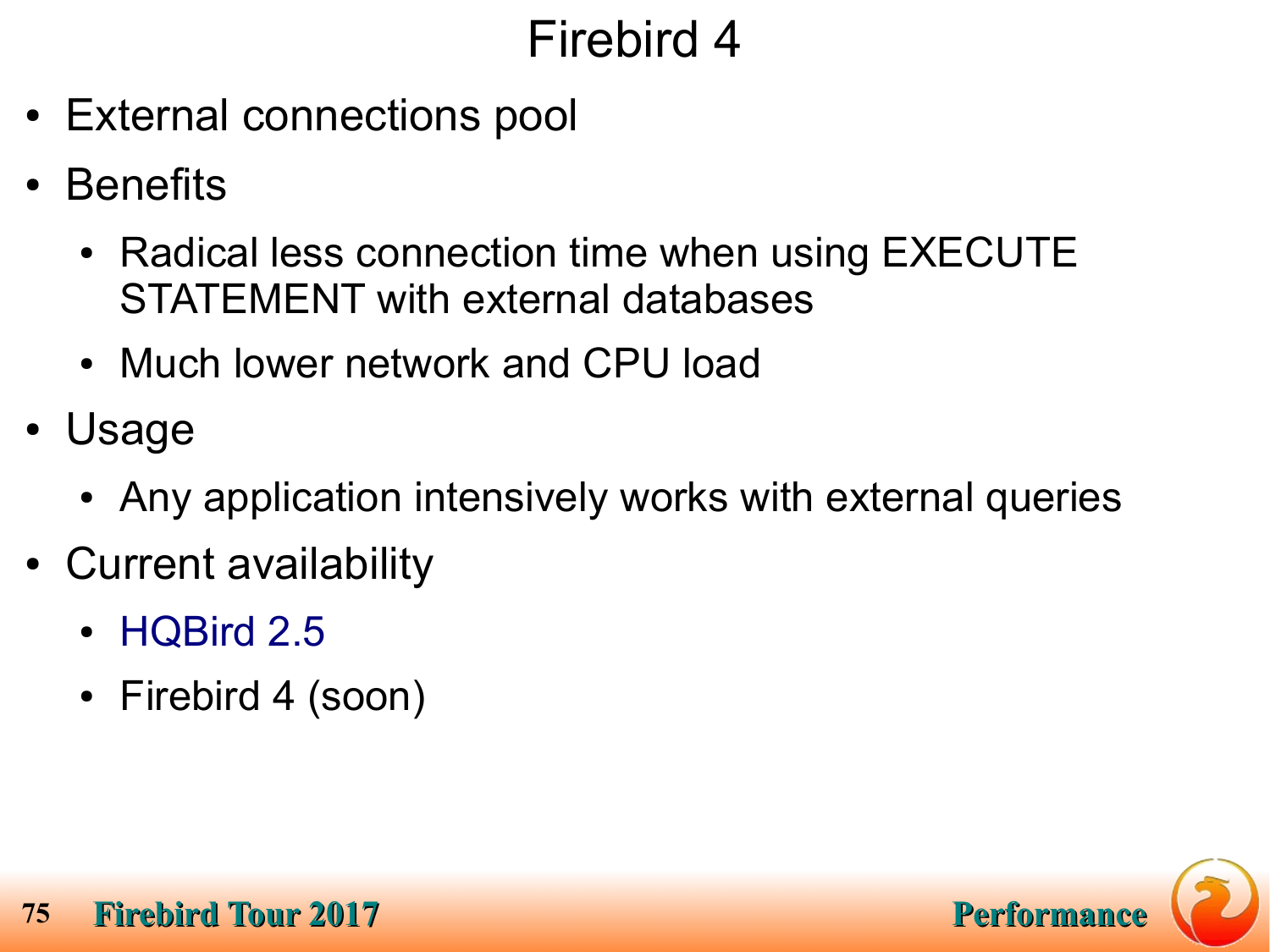- Server-side cache of SQL statements
	- Put unused SQL statement into statements cache
		- isc\_dsql\_free\_statement(..., DSQL\_drop)
		- Release of last reference on IStatement or IResultSet
	- Lookup cache when preparing new SQL statement
		- Explicit prepare
			- isc\_dsql\_prepare()
			- IAttachment::prepare()
		- Implicit prepare
			- isc dsql execute immediate()
			- IAttachment::execute(), IAttachment::openCursor()
		- Check for
			- Hash of SQL statement text
			- SQL statement text itself



**76 • Firebird Tour 2017 Performance Performance Performance Performance Performance**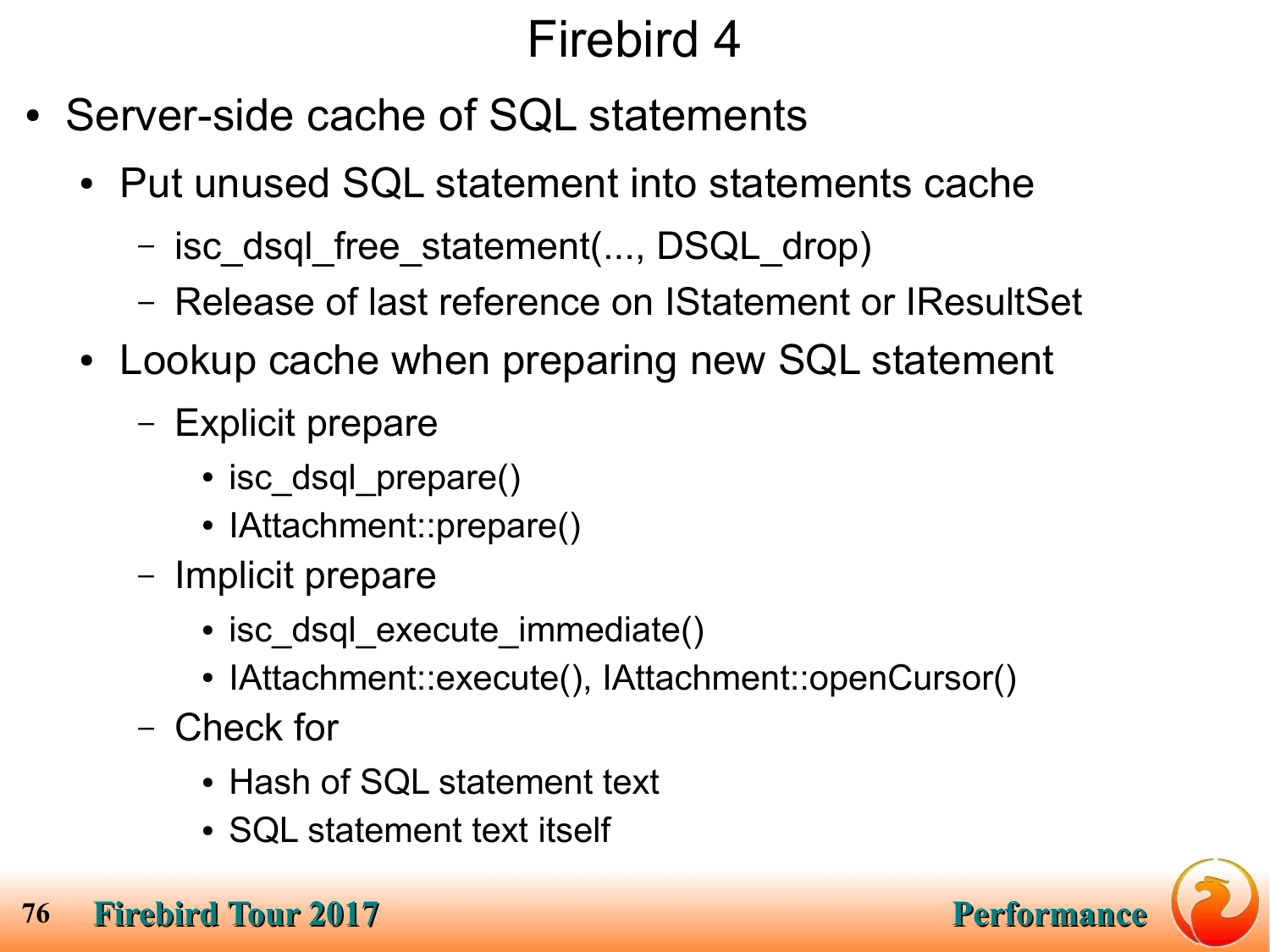- SQL statements cache, properties
	- Scope
		- Attachment
			- Each attachment have its own cache of SQL statements
	- Limits
		- Number of statements in cache
			- Set using firebird.conf
			- *Could be changed in Firebird release version?*
		- DML statements only
			- No sense to cache DDL statements

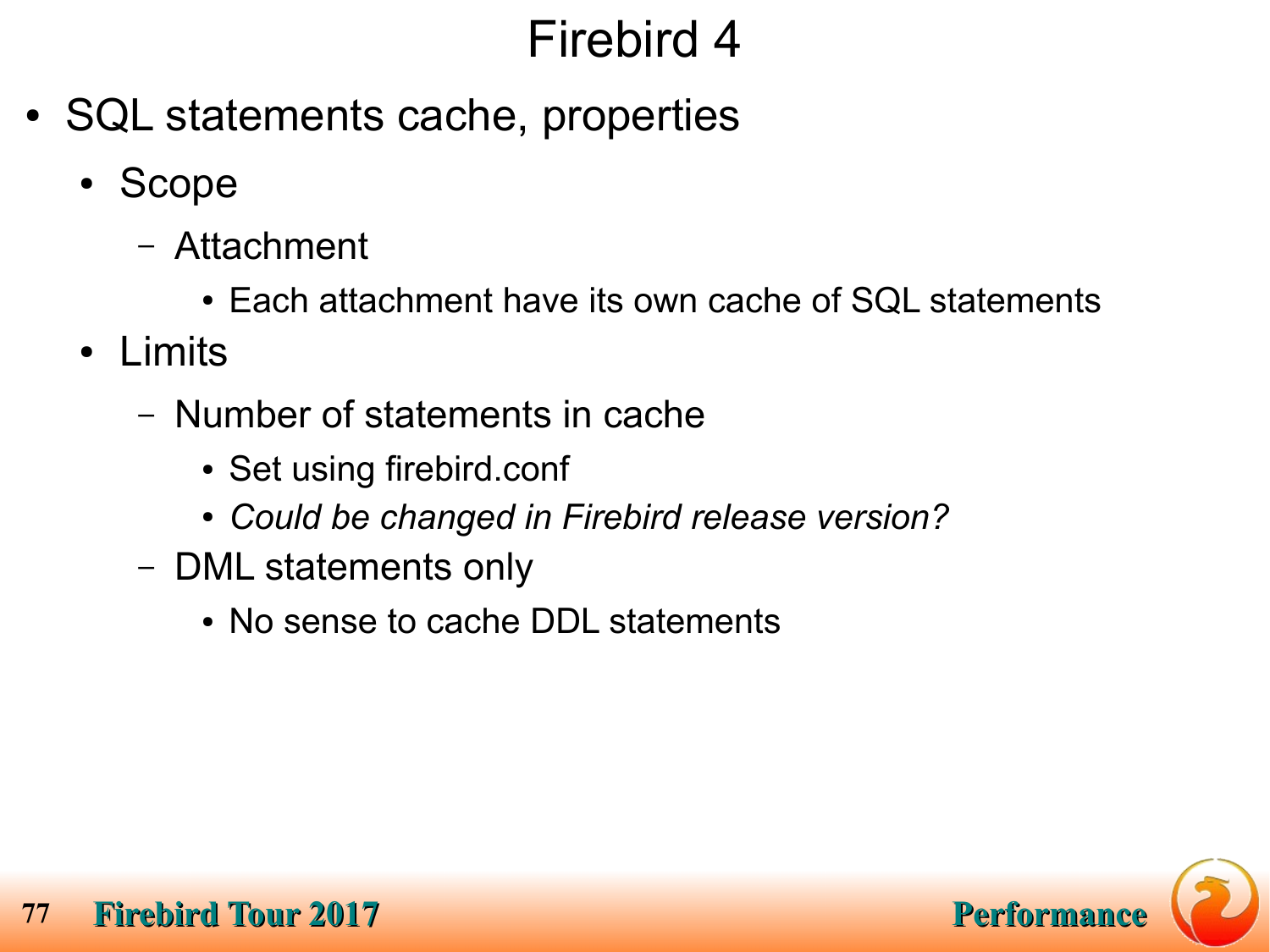- SQL statements cache
	- LRU algorithm defines which statement to keep in cache
		- Freed by application statement put into head of LRU list
		- If cache already full, statement from the tail of the LRU list is removed and released
		- It allows to keep in cache statements that really often used by application
	- To be discussed before include into Firebird:
		- Control memory usage not number of statements?
		- Manage limits in run-time
		- Support in monitoring tables

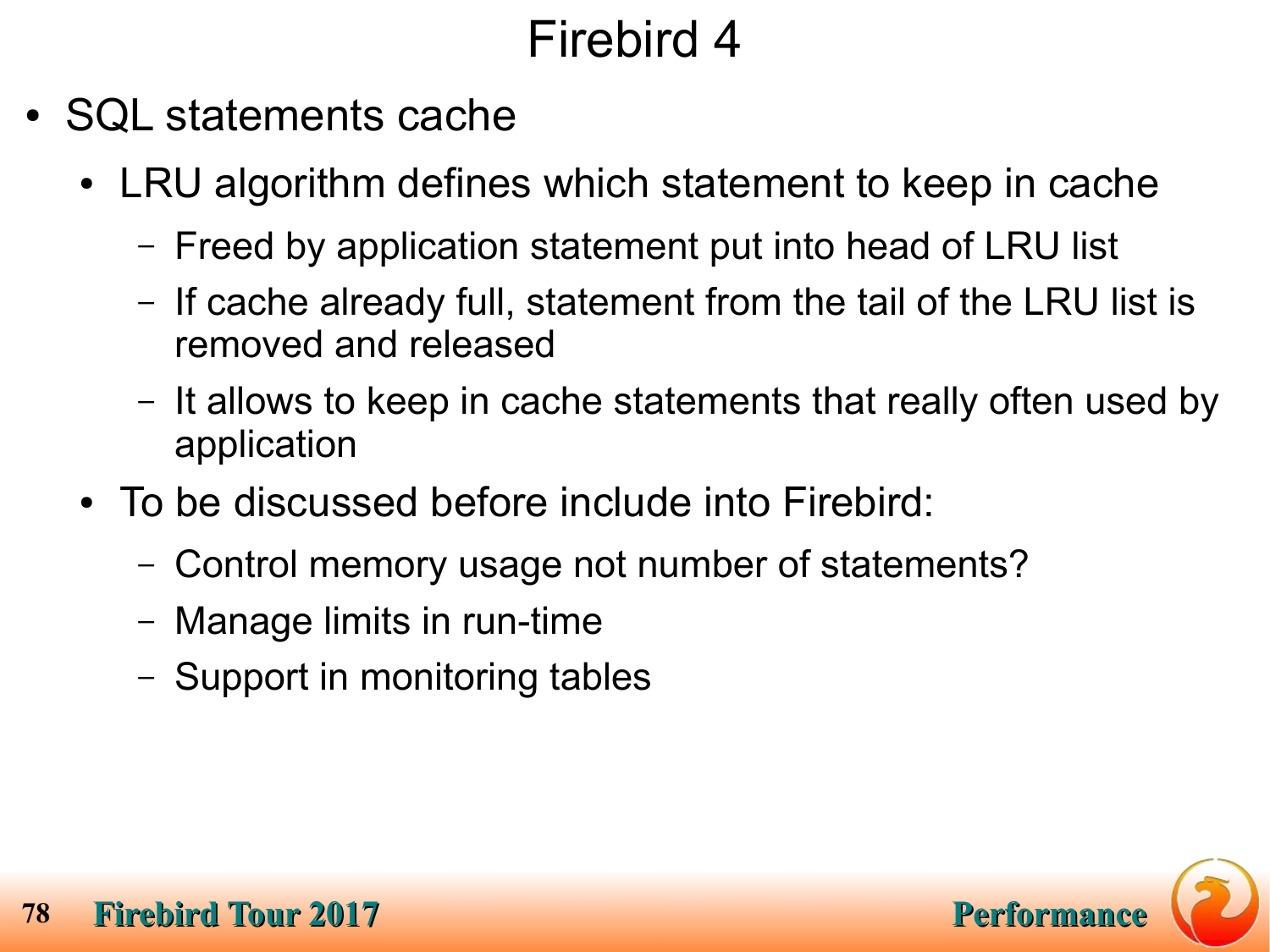- SQL statements cache
- Benefits
	- 'Instant' time of prepare of most often used SQL statements
	- Much lower network and CPU load
- Use cases
	- Application that not re-used prepared statements by itself
	- Application that can't use prepared statements
		- Connections pool at client side often makes it impossible
			- Place to improve connections pool at client side?
- Current availability
	- [HQBird 3](http://www.ib-aid.com/)

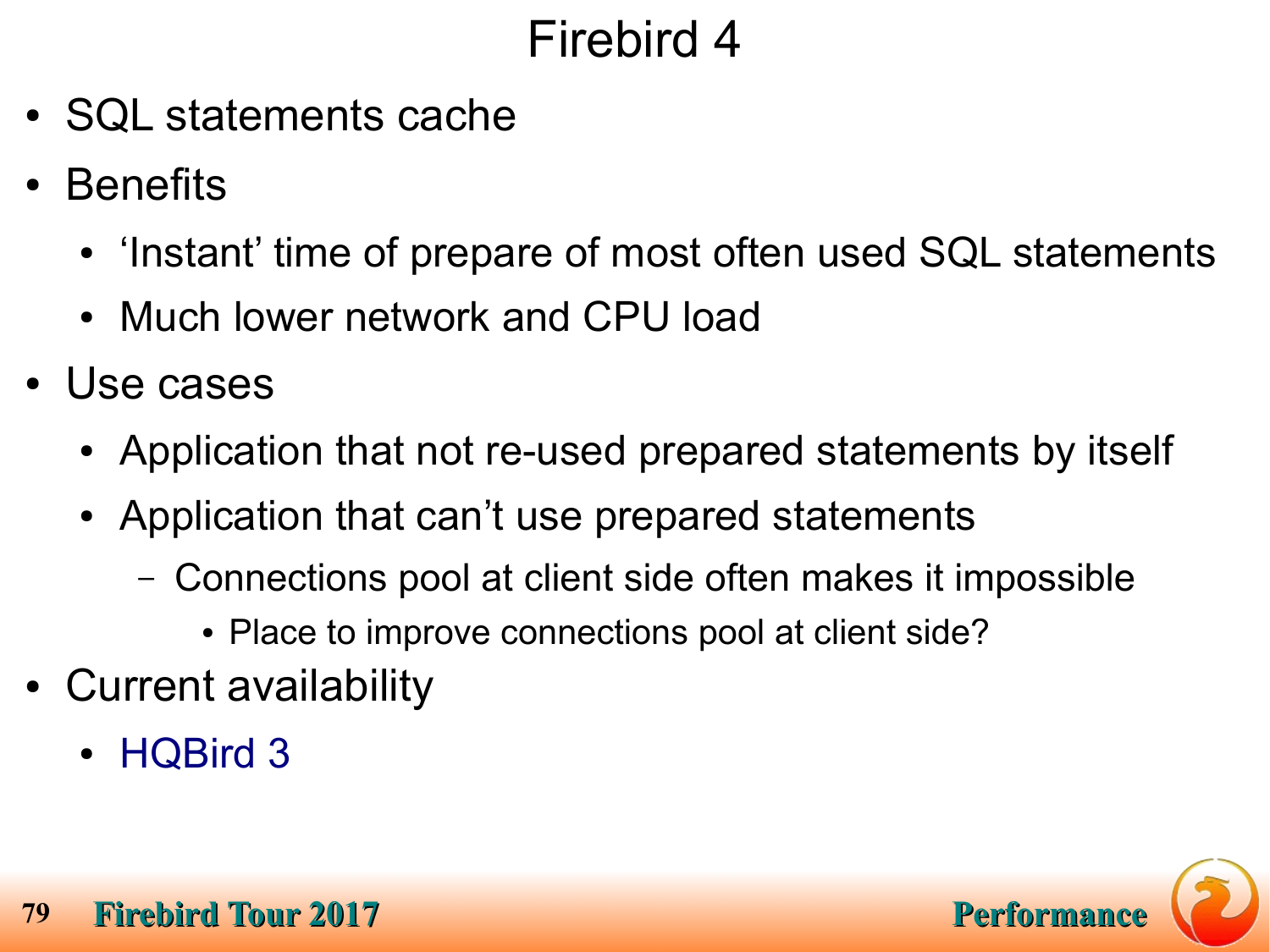- Garbage collection of intermediate record versions
	- Allows to clean up "inner" versions at version chain
- Benefits
	- Keep record versions chains short, despite of long running transactions
	- Performance stability less affected by apps with "bad transactions management"
- Usage
	- All kind of applications
- Current availability
	- Branch "read\_consistency" at redsoftbiz/firebird fork: <https://github.com/redsoftbiz/firebird.git>
	- Could be included into v4 beta1



#### **80 • Firebird Tour 2017 Performance Perform**